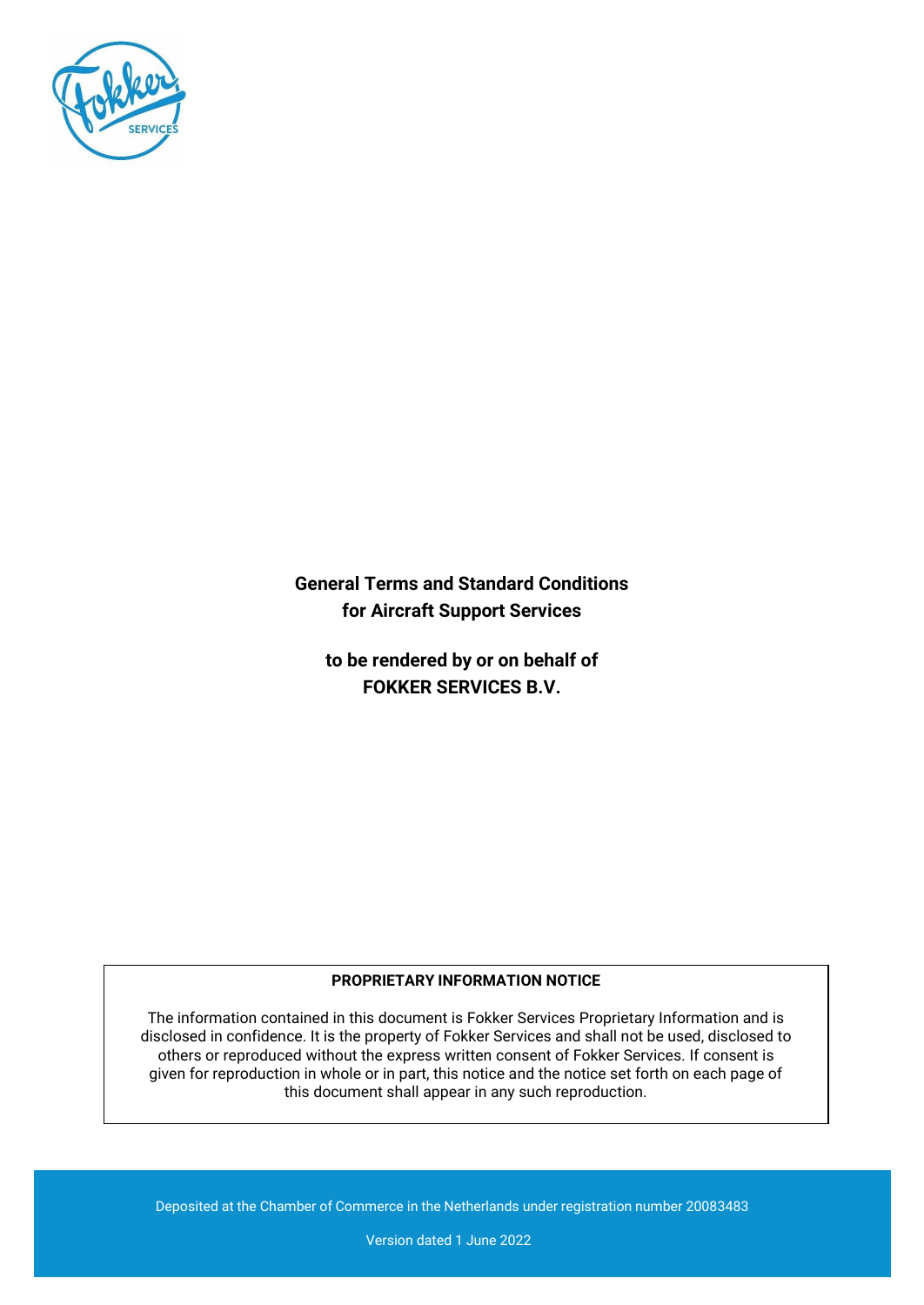

#### **Contents**

#### **1. General Terms for Aircraft SupportServices**

- 1.1 Definitions<br>1.2 General
- **General**
- 1.3 Quotations, Order and Order Acknowledgement
- 1.4 Invoices and Terms and Conditions of Payment
- 1.5 Delivery
- 1.6 Taxes, duties, Licenses and SpecialDocuments
- 1.7 Excusable Delay
- 1.8 Disclaimer and Release
- 1.9 Liability and Indemnity
- 1.10 Insurance
- 1.11 Non-Disclosure Intellectual propertyrights
- 1.12 Termination
- 1.13 Assignment
- 1.14 Non-waiver
- 1.15 Miscellaneous
- 1.16 Immunity waiver
- 1.17 Export Control
- 1.18 Applicable Law andArbitration

# **2.** Standard Conditions

- 2.1 Supply of Spare Parts
- 2.2 Aircraft Component Maintenance
- 2.3 Non-recurring AircraftMaintenance
- 2.4 Technical Support Services
- 2.5 Documentation
- 2.6 Training
- 2.7 Item Loan Services
- 2.8 Exchange Parts Services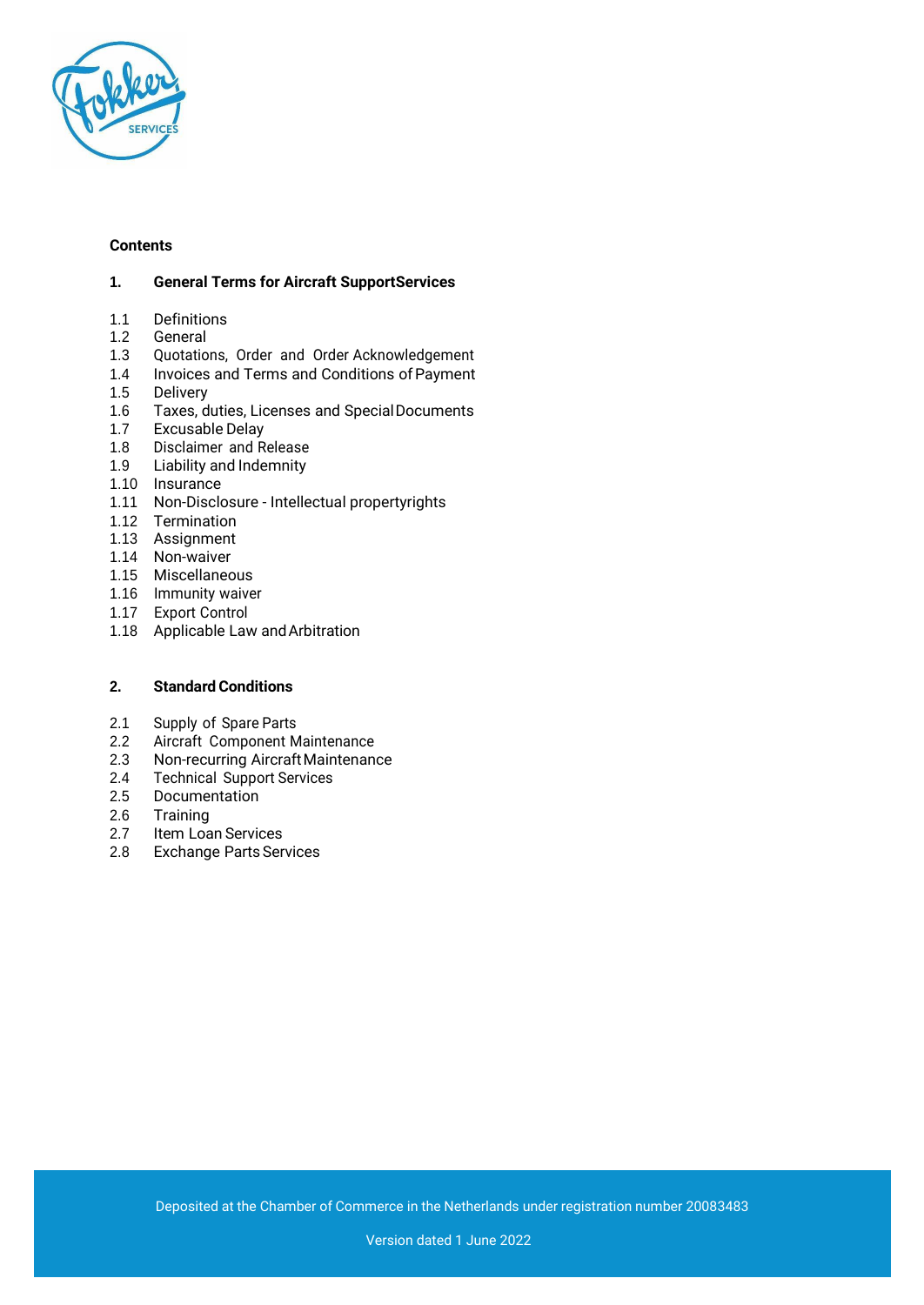

#### **1. GENERAL TERMS**

#### **1.1 Definitions**

For the purpose of these General Terms and Standard Conditions the following definitions shall apply (such definitions to be equally applicable to both singular and plural forms of the terms defined):

| <b>Agreement</b>                             | shall mean all written agreements, Orders and ChangeOrders resulting from or<br>referring to or incorporated in these General Terms and Standard Conditions;                                                                                                                                            |  |
|----------------------------------------------|---------------------------------------------------------------------------------------------------------------------------------------------------------------------------------------------------------------------------------------------------------------------------------------------------------|--|
| <b>Aircraft</b>                              | shall mean any aircraft owned, used, operated or maintained (as defined<br>hereinafter) by Buyer;                                                                                                                                                                                                       |  |
| <b>AOG</b>                                   | shall mean Aircraft On Ground and refers to the highest priority designation<br>to process any requirement under this Agreement. AOG indicates that an<br>Aircraft is unable to continue for revenue service until appropriate action is<br>taken;                                                      |  |
| Approved by the<br><b>Aviation Authority</b> | shall mean approved directly by the Aviation Authority orindirectly<br>pursuant to a procedure approved by the Aviation Authority;                                                                                                                                                                      |  |
| <b>Approved standard</b>                     | shall mean a manufacturing/design/maintenance/quality standard approved<br>by the Aviation Authority;                                                                                                                                                                                                   |  |
| ATA                                          | shall mean Air Transport Association of America;                                                                                                                                                                                                                                                        |  |
| <b>Aviation Authority</b>                    | shall mean the Civil Aviation Authorities of the Netherlands (CAA-NL), EASA<br>for those countries in Europe which are member of the European Community<br>and FAA for the USA.                                                                                                                         |  |
| <b>Business Day</b>                          | shall mean any day other than Saturday, Sunday or public holiday, on which<br>international banks are open for business in Amsterdam, the Netherlands;                                                                                                                                                  |  |
| <b>Buyer</b>                                 | shall mean the party to whom Seller provides Services;                                                                                                                                                                                                                                                  |  |
| <b>CAA-NL</b>                                | shall mean the Civil Aviation Authority Netherlands and any<br>other<br>governmental authority or successor having the same<br>Netherlands<br>jurisdiction;                                                                                                                                             |  |
| Component                                    | shall mean any self-contained part, combination of parts, sub-assemblies or<br>units, which perform a distinctive function necessary to the operation of a<br>system. Components have a component maintenance manual and/or bear a<br>distinctive and unique part/serial number as specified by theOEM; |  |
| <b>Days</b>                                  | shall mean Business Days;                                                                                                                                                                                                                                                                               |  |
| <b>DDP</b>                                   | shall mean Delivered Duty Paid as defined in the Incoterms 2010 issued by<br>the International Chamber of Commerce, Paris, France;                                                                                                                                                                      |  |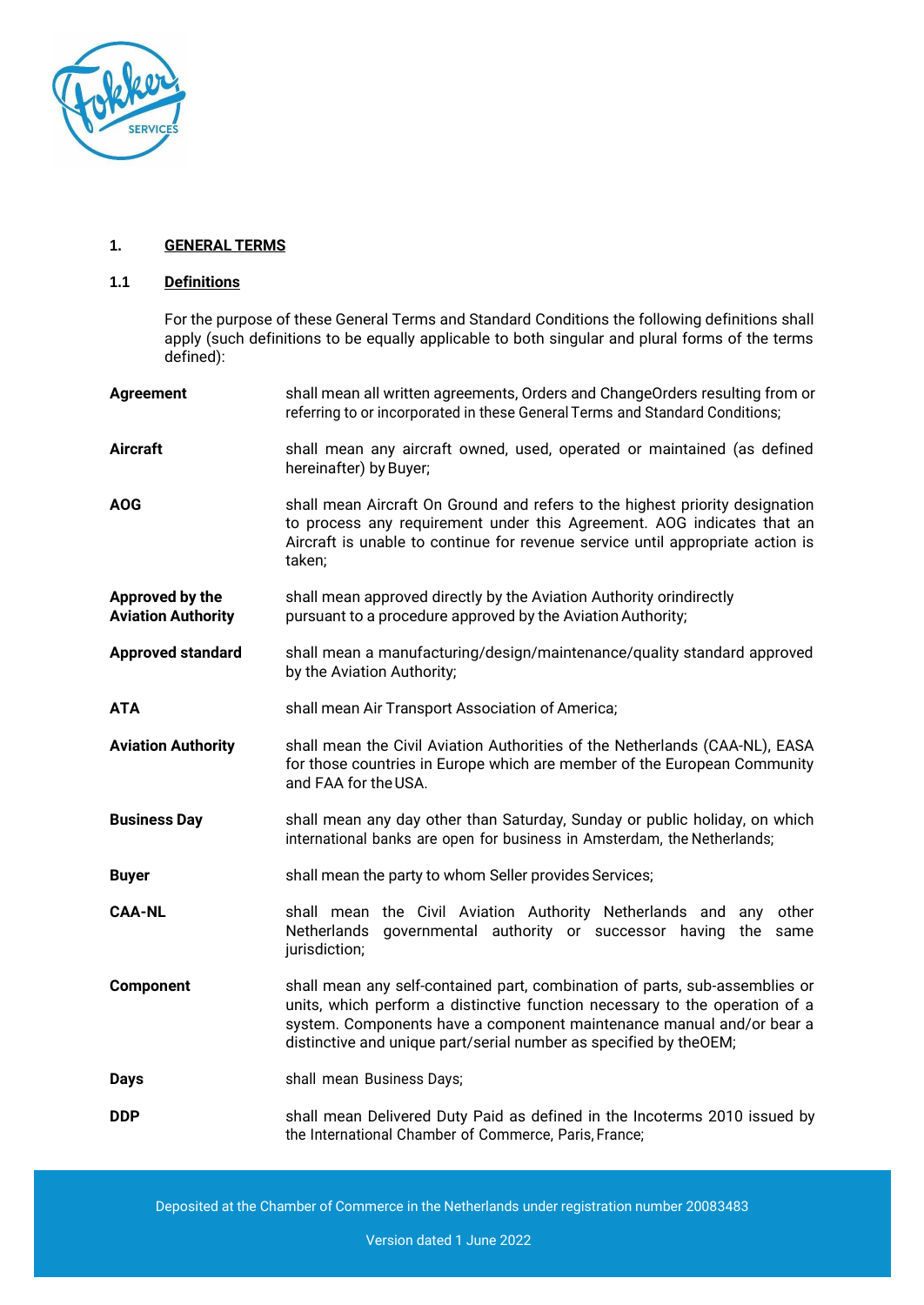

| <b>Documentation</b>            | shall mean technical data, information or parts thereof contained in<br>documents (including Aircraft documentation), drawings, (Training) manuals,<br>or any revision service thereto, computer programming information, software<br>or other data relative to computer interfacing and all other forms of media<br>storing, containing, conveying or embodying information, regardless of<br>whether the information is in hard copy, electronic, or any other form;                                                                                                                                                                                                                                                                    |  |
|---------------------------------|-------------------------------------------------------------------------------------------------------------------------------------------------------------------------------------------------------------------------------------------------------------------------------------------------------------------------------------------------------------------------------------------------------------------------------------------------------------------------------------------------------------------------------------------------------------------------------------------------------------------------------------------------------------------------------------------------------------------------------------------|--|
| <b>EASA</b>                     | shall mean the European Aviation SafetyAgency;                                                                                                                                                                                                                                                                                                                                                                                                                                                                                                                                                                                                                                                                                            |  |
| <b>EURIBOR interest</b><br>rate | shall mean the Euro Interbank Offered Rate, beingthe:<br>A) interest rate per year as published on page 01 of the Reuters Screen for<br>Euribor; or<br>B) interest rate per year as published on page 248 of the Telerate Screen; or<br>C) if no interest rate as mentioned under sub clause A) or B) has been<br>published or determined, the interest rate which is an average of the interest<br>rates applicable during the term of this Agreement for euro deposits used by<br>banks against other leading banks within the Dutch monetary system, to be<br>calculated on or about 11.00 am central European time one (1) day before the<br>first day of delay in payment in accordance with Article 1.4(D) of the General<br>Terms. |  |
| <b>Ex Works</b>                 | shall mean Ex Works as defined in the Incoterms 2010 issued by the<br>International Chamber of Commerce, Paris, France;                                                                                                                                                                                                                                                                                                                                                                                                                                                                                                                                                                                                                   |  |
| FAA                             | shall mean the Federal Aviation Administration of the United States of<br>America. This term includes the Administrator of the Federal Aviation<br>Administration or any other governmental authority of the United States of<br>America having the samejurisdiction;                                                                                                                                                                                                                                                                                                                                                                                                                                                                     |  |
| <b>Fokker Parts</b>             | shall mean any Item of which Seller owns the design responsibility;                                                                                                                                                                                                                                                                                                                                                                                                                                                                                                                                                                                                                                                                       |  |
| <b>General Terms</b>            | shall mean the terms and conditions as stipulated in Part one (1) of the<br>GTSC;                                                                                                                                                                                                                                                                                                                                                                                                                                                                                                                                                                                                                                                         |  |
| <b>GTSC</b>                     | shall mean the General Terms and Standard Conditions for Aircraft Support<br>Services;                                                                                                                                                                                                                                                                                                                                                                                                                                                                                                                                                                                                                                                    |  |
| <b>Government Entity</b>        | shall mean and include:<br>any national or state government, political subdivision thereof, or local<br>(i)<br>jurisdiction therein;<br>any board, commission, department, division, organ, instrumentality,<br>(ii)<br>court, or agency of any thereof, however constituted; and<br>any association, organisation, or institution of which any thereof is a<br>(iii)<br>member or to whose jurisdiction any thereof is subjected or in whose<br>activities any thereof is aparticipant;                                                                                                                                                                                                                                                  |  |
| <b>Indemnitees</b>              | shall mean Fokker Services B.V., any of its assignees,<br>agents,<br>representatives, consultants, subcontractors, suppliers or any of their<br>officers, directors and any other person or persons in their employment or<br>having similar relationship;                                                                                                                                                                                                                                                                                                                                                                                                                                                                                |  |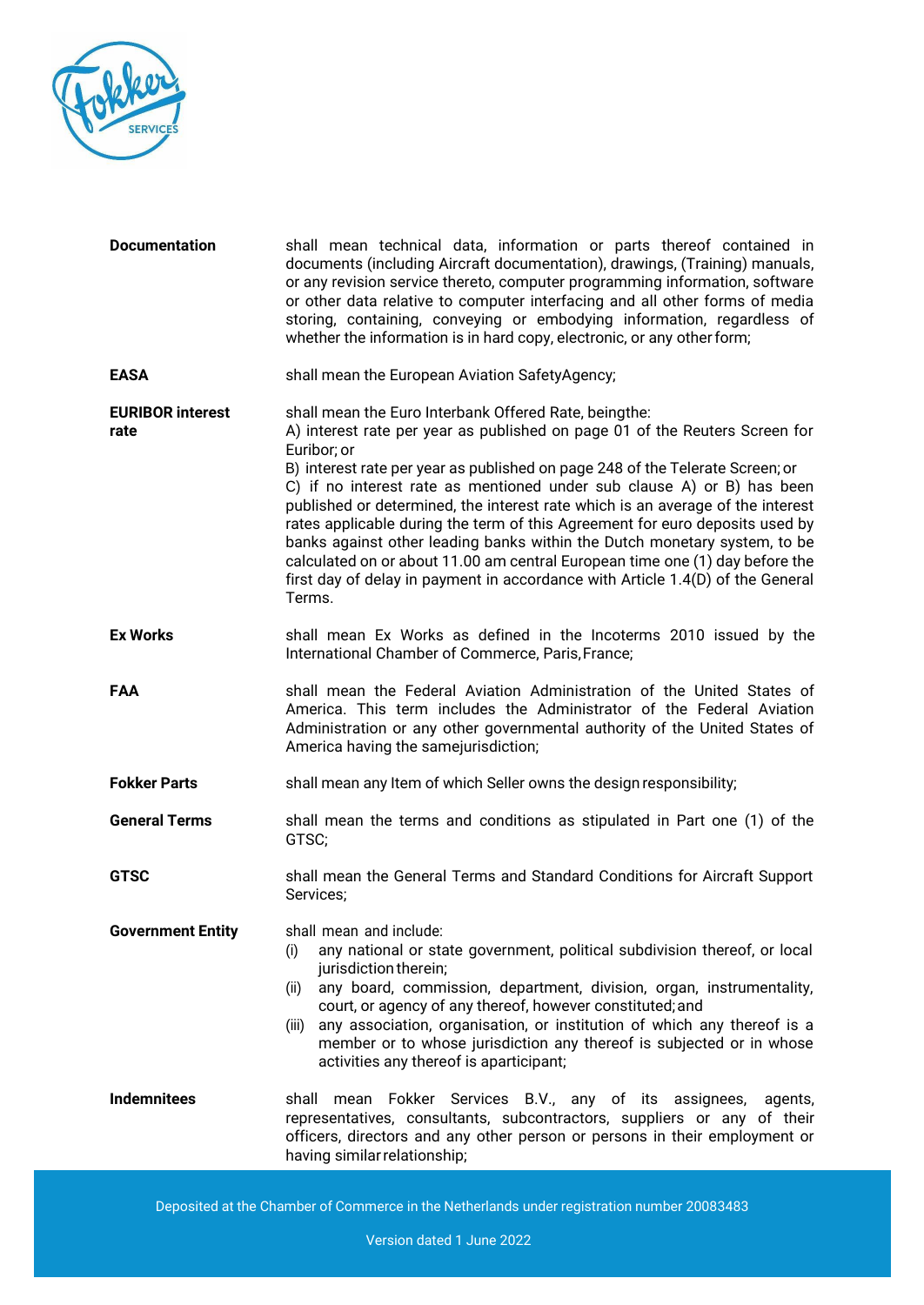

| <b>Inspection</b><br>(or "to inspect")                  | shall mean the examination of an Aircraft or an Aircraft Component<br>to establish conformity with an Approved standard (or shall mean with<br>respect to the verb, to inspect": any activity or work to perform an Inspection);                                                                                                                                                                             |  |
|---------------------------------------------------------|--------------------------------------------------------------------------------------------------------------------------------------------------------------------------------------------------------------------------------------------------------------------------------------------------------------------------------------------------------------------------------------------------------------|--|
| <b>Intellectual</b><br><b>Property</b><br><b>Rights</b> | shall mean patent rights, design rights, copyrights, rights relating<br>to know how, software and the use of other computerprograms, permits,<br>grants, concessions, specifications, liens and other comparable rights;                                                                                                                                                                                     |  |
| Item                                                    | shall mean any level of hardware assembly (i.e. system, subsystem, module,<br>accessory, Component, unit, part and suchlikes);                                                                                                                                                                                                                                                                               |  |
| Law                                                     | shall mean and include:<br>any statute, decree, constitution, regulation, order or any directive of any<br>(i)<br>Government Entity;<br>any treaty, pact, compact or other agreement to which any Government<br>(ii)<br>Entity is a signatory or party;<br>any judicial or administrative interpretation or application of any thereof;<br>(iii)<br>and<br>any amendment or revision of any thereof;<br>(iv) |  |
| <b>Maintenance</b><br>(or "to maintain")                | shall mean any one or combination of Inspection, Modification,<br>Overhaul, Repair, defect rectification of an Aircraft or an Aircraft Component<br>(or shall mean with respect to the verb "to maintain": any activity or work to<br>perform Maintenance);                                                                                                                                                  |  |
| <b>Modification</b><br>(or "to modify")                 | shall mean a change or alteration on an Aircraft or (a) Component(s) on an<br>Aircraft through rework and/or the installation or removal of (a)<br>Component(s) on an Aircraft in conformity with an Approved standard (or<br>shall mean with respect to the verb "to modify": any activity or work to perform<br>Modification);                                                                             |  |
| <b>Normal Operational</b><br><b>Wear and Tear</b>       | A process of deterioration caused by the normal use of thepart<br>according to the manufacturer"s Repair & Overhaul, operating and<br>maintenance manuals and other related documentation;                                                                                                                                                                                                                   |  |
| <b>OEM or Vendor</b>                                    | shall mean original equipment manufacturer or supplier;                                                                                                                                                                                                                                                                                                                                                      |  |
| Order                                                   | shall mean any purchase order issued by Buyer either in writing or by telex,<br>facsimile or any data processing instrument, confirmed by a written purchase<br>order or an approval identification code as separately agreed upon between<br>Seller and Buyer;                                                                                                                                              |  |
| <b>Order</b><br>Acknowledgement                         | shall mean Buyer's Order(s) accepted by Seller by way of an order<br>acknowledgement either in writing or by telex, facsimile or any data<br>processing instrument confirmed by a written order acknowledgement or an<br>approval identification code as separately agreed upon between Seller and<br>Buyer;                                                                                                 |  |

Deposited at the Chamber of Commerce in the Netherlands under registration number 20083483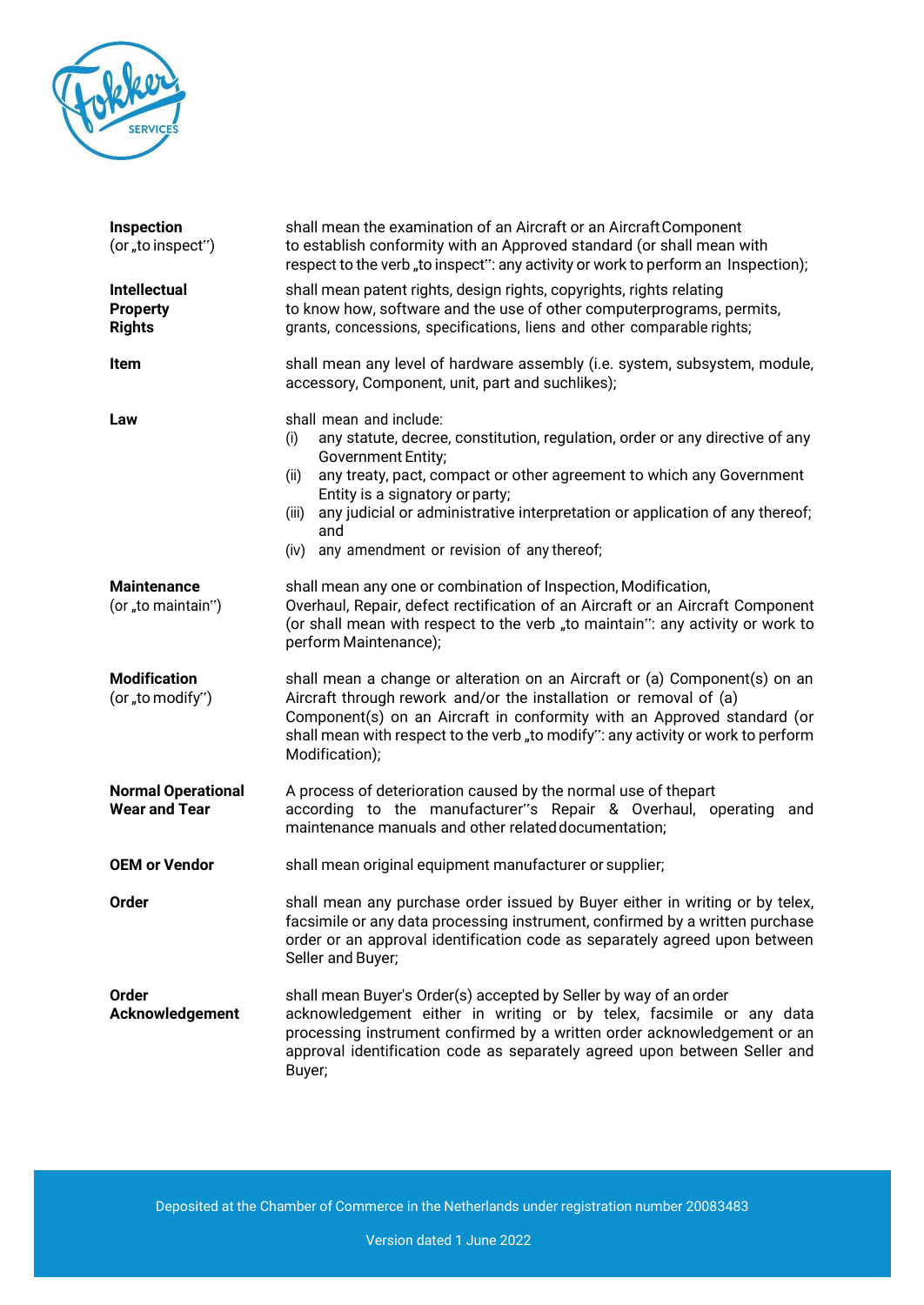

| Overhaul or<br><b>Recondition</b><br>(or "tooverhaul" or<br>"to recondition")                             | shall mean the work necessary to return an Aircraft ora defective<br>Component to the highest standard specified in the relevantmanual and<br>in conformity with an Approved standard (or shall mean with respect to<br>the verbs "to maintain" and "to recondition": any activity or work to perform<br>Overhaul or Recondition); |  |
|-----------------------------------------------------------------------------------------------------------|------------------------------------------------------------------------------------------------------------------------------------------------------------------------------------------------------------------------------------------------------------------------------------------------------------------------------------|--|
| <b>Repair</b><br>(or "to repair")                                                                         | shall mean any action to make an Aircraft and/or (a) Component(s)<br>serviceable by replacing or processing failed or damaged parts thereof in<br>conformity with an Approved standard (or shall mean with respect to the verb<br>"to repair": any activity or work to perform Repair);                                            |  |
| <b>Seller</b>                                                                                             | shall mean Fokker Services B.V.;                                                                                                                                                                                                                                                                                                   |  |
| <b>Seller's Facility</b>                                                                                  | shall mean such plant or facility in The Netherlands as may be designated<br>by Seller;                                                                                                                                                                                                                                            |  |
| <b>Services</b>                                                                                           | shall mean Aircraft support services described in Standard Conditions 2.1<br>through 2.8 rendered by Seller to Buyer and such other services requested by<br>Buyer that Seller agrees to provide;                                                                                                                                  |  |
| <b>Standard Conditions</b> shall mean the terms and conditions as stipulated in Part two (2) of the GTSC; |                                                                                                                                                                                                                                                                                                                                    |  |
| <b>Taxes</b>                                                                                              | shall mean any taxes, duties, imposts and other charges of any kind<br>excluding value added taxes;                                                                                                                                                                                                                                |  |
| <b>Term</b>                                                                                               | shall mean the period for which the Agreement shall become valid and<br>effective, unless earlier terminated or extended as is provided for in the<br>Agreement;                                                                                                                                                                   |  |
| <b>Testing</b><br>(or "to test")                                                                          | shall mean an examination to determine functional capability orphysical<br>integrity of a Component with an Approved standard (or shall mean with<br>respect to the verb "to test": any activity or work to perform Testing);                                                                                                      |  |
| <b>Vendor Parts</b>                                                                                       | shall mean any Item that is not covered by the definition of Fokker Parts.                                                                                                                                                                                                                                                         |  |

Deposited at the Chamber of Commerce in the Netherlands under registration number 20083483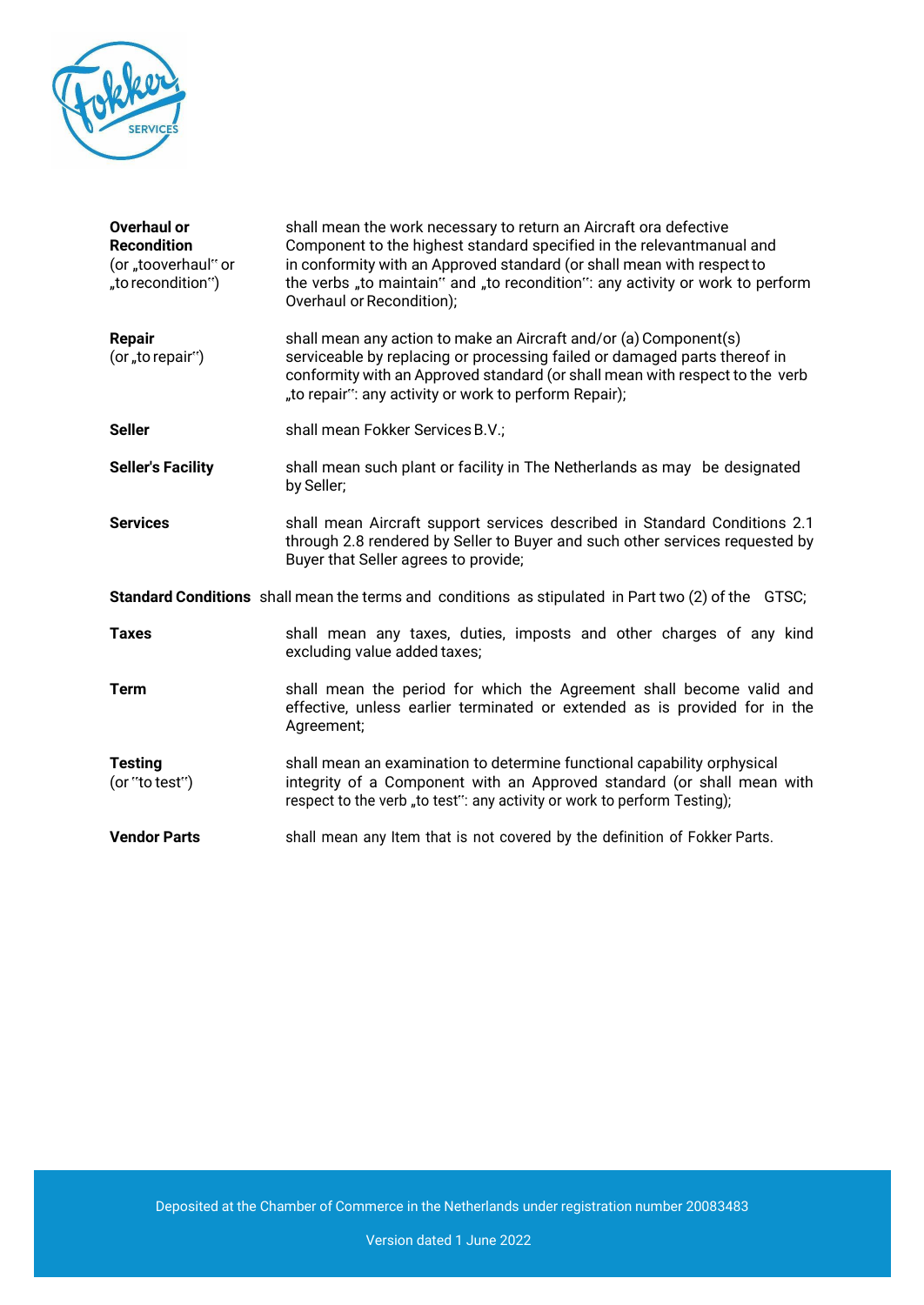

#### **1.2 General**

The General Terms and the Standard Conditions shall exclusively apply to and shall govern any quotation, contract negotiations and any Agreement pertaining to the rendering of Services by Seller to Buyer, including E-commerce Services via the internet, notwithstanding and irrespective of what shall be stated in or on Orders, letters, general conditions and any other documents issued by or on behalf of Buyer, unless expressly stated otherwise by Seller in any written document issued by Seller.

## **1.3 Quotations, Order and OrderAcknowledgement**

- (A) Upon Buyer's request, Seller shall make price, schedule or special program quotations which quotations shall remain valid for a period of thirty (30) calendar days after quotation issue date, unless otherwise stated in the relevant quotation. Upon Buyer"s request Seller shall make customised price and delivery schedule quotations for (a) total program(s) based on the Services in thisGTSC.
- (B) Orders for the rendering of Services shall be placed by Buyer in the English language and in conformance with the requirements stipulated in the Agreement.
- (C) Buyer"s Order shall be accepted by Seller, if no quotation has been issued, by way of an Order Acknowledgement within fifteen (15) Days after receipt of Buyer's Order. Seller's Order Acknowledgement shall be in the English language and in conformance with the requirements stipulated in the Agreement.
- (D) Within five (5) Days after the date of Seller's Order Acknowledgement Buyer shall inform Seller in writing of any discrepancy between Seller's Order Acknowledgement and Buyer's Order, failing which such Buyer"s Order shall be binding upon Seller and Buyer as from the date of Seller"s Order Acknowledgement.
- (E) If Buyer requests Seller to render additional Services to Buyer and the price of such additional Services has not been specified in Seller"s quotation or order acknowledgement, Seller shall invoice Buyer for the then current selling prices to such Services.
- (F) Seller shall only render services to Buyer, provided that Buyer has placed an Order and, if no quotation has been issued, Seller has acknowledged Buyer"s order in accordance with this Article 1.3, unless Buyer and Seller have agreed in writing to an alternative ordering and acknowledgement procedure.
- (G) Buyer may cancel an Order, as acknowledged by Seller if no quotation has been issued, prior to the commencement of the performance of the Services and/or Item delivered. In such case Seller may recover from Buyer any actual damages arising thereof in an amount not more than the price of the Services to be performed and/or Item to be delivered covered by the cancelled Order. The cancellation charge shall be based upon the costs and expenses incurred by Seller in fulfilling the specific Order before Buyer"s cancellation of the Order as well as any third party claim in connection with such cancellation. Upon Buyer"s request, Seller shall substantiate such costs and expenses.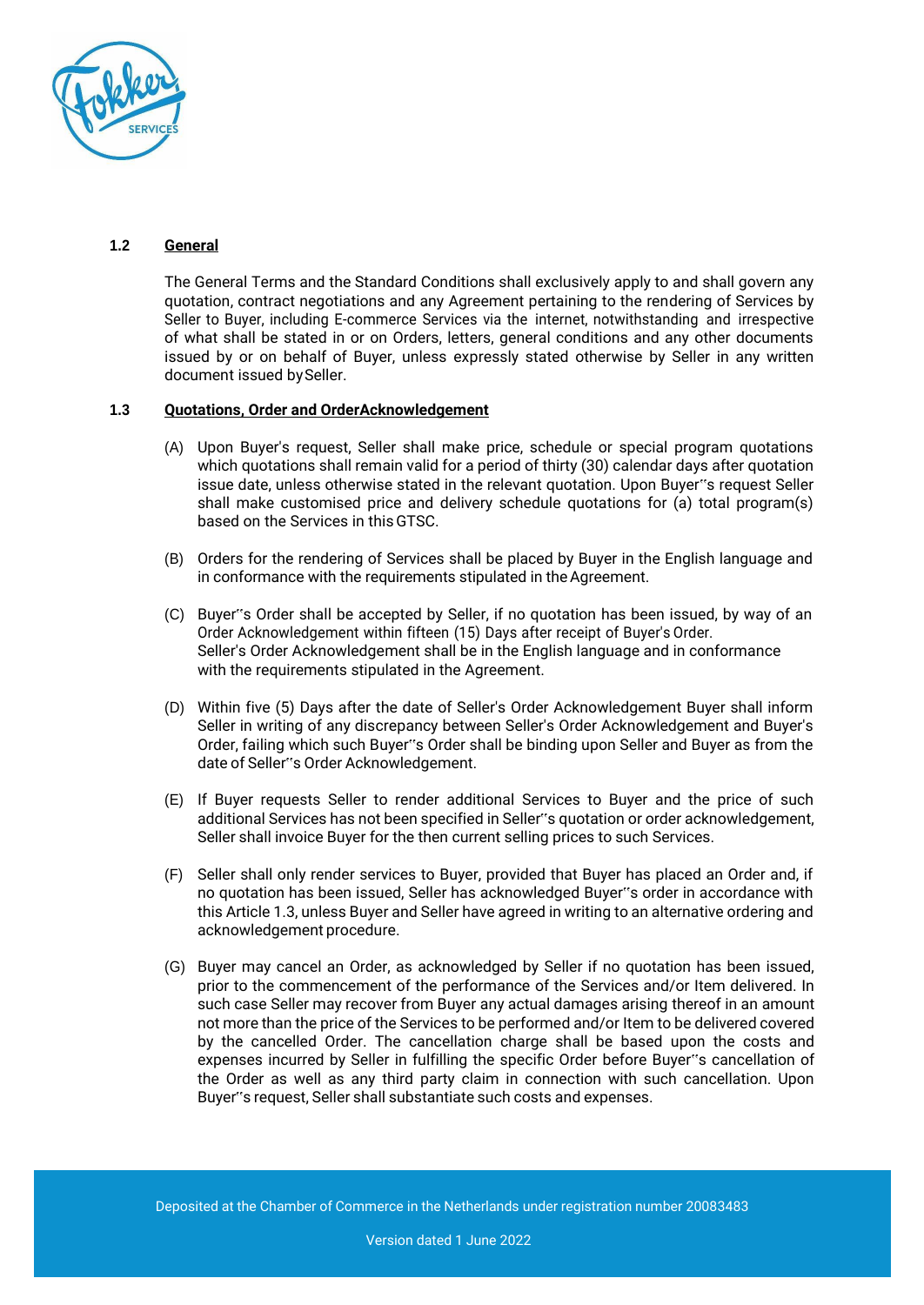

# **1.4 Invoices and Terms and Conditions ofPayment**

- (A) Seller will submit invoices to Buyer upon delivery of the Item or upon completion of Services called for by Buyer"s Order. Advance payments will be credited against Seller's invoice issued against such Order.
- (B) All payments to Seller shall be made net in EUR or in the currency in which Seller has quoted the Services to the credit of Seller"s account with a bank to be nominated by Seller. All bank charges and fees which arise out of or are in any way related to any payment made by Buyer under the Agreement, including but not limited on account of establishing a confirmed irrevocable letter of credit, shall be borne by Buyer.
- (C) All sums payable to Seller shall be paid in full, without notice or demand being required and without protest, defence, set off or counterclaim and free and clear of all deductions or withholdings whatsoever within the term as specified on Seller"s invoice. If no term of payment is mentioned on Seller"s invoice, then payment will be net thirty (30) calendar days after the date of Seller"s invoice.
- (D) In case Seller does not receive any amount due in its bank account on the agreed date(s), Seller shall have the right to claim from Buyer and Buyer shall promptly pay Seller for every day of delay in payment, as a compensation for loss of interests, an amount equal to the amount so delayed in payment, compounded on a month to month basis. This percentage shall be calculated either on the basis of the London Interbank Offered Rate (LIBOR) for one (1) month United States Dollars plus six (6) per cent, to be fixed at 11.00 am on the first business day of each calendar month for any US Dollar payment or on an amount equal to the EURIBOR interest rate for any Euro payment plus six (6) per cent, to be fixed at 11.00 am on the first business day of each calendar month for any Euro payment. Claiming or refraining from such compensation from Buyer shall not prejudice any other rights of Seller under the Agreement or at law. Without prejudice to the above, Seller may in addition charge Buyer for reasonable expenses incurred in connection with the collection of invoiced amounts (including legalexpenses).
- (E) All payments to be credited to Seller"s account shall first be set off against costs and/or expenses, including charges and disbursements for legal services (if any), then against outstanding interest (if any) and finally against the principal claim. In the event of several outstanding debts, the payments received shall be set off against the oldest claim in the same manner.
- (F) Seller may at all times require Buyer to make (an) advance payment(s) or to provide further security for the payment of the amount to be due for any Services to be rendered by Seller to Buyer.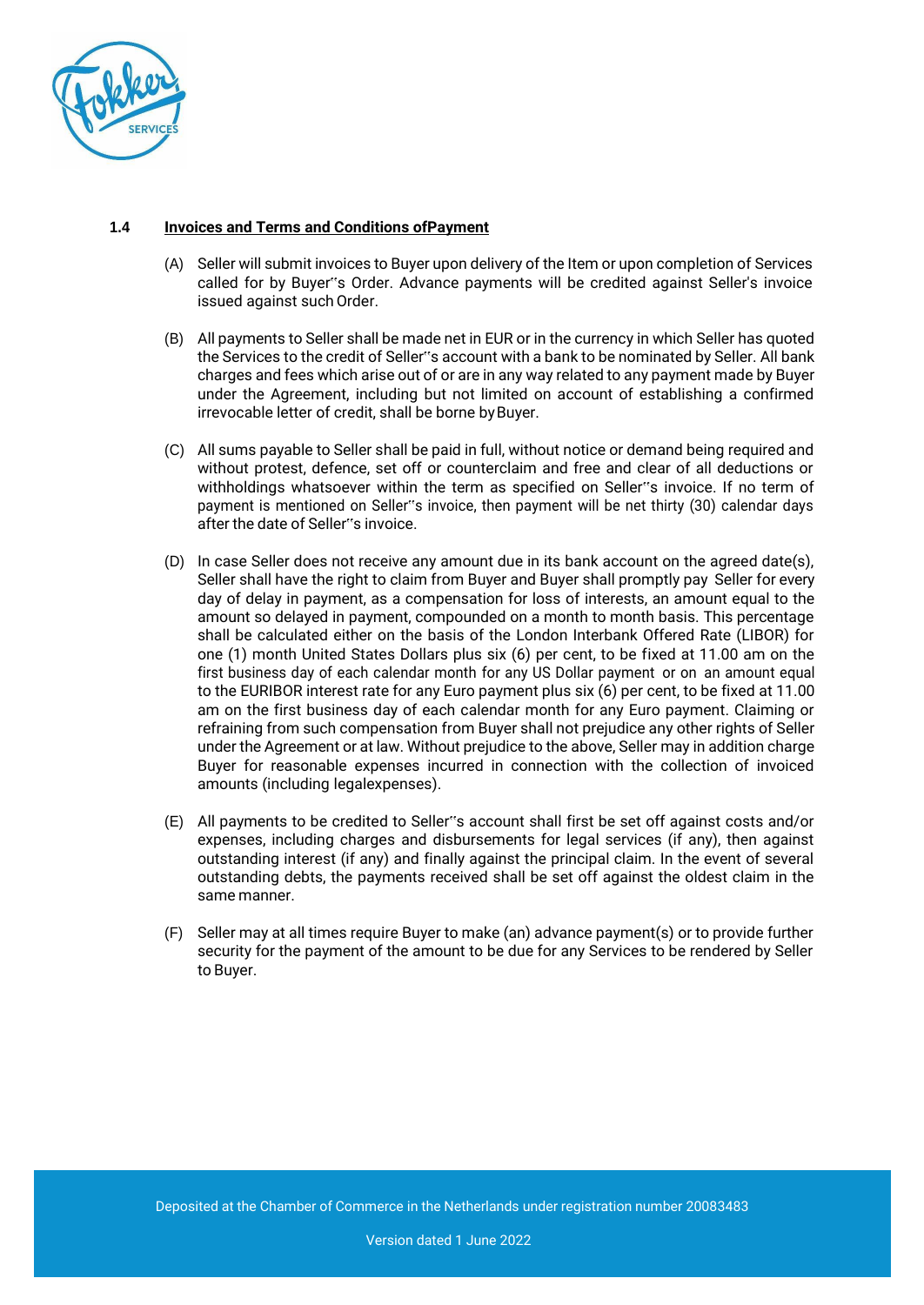

## **1.5 Delivery**

## **(A) Delivery**

All Items and/or Services shall be delivered to Buyer Ex Works Seller's designated facility.

## **(B) Packing**

All Items to be delivered to Buyer or Seller shall be packed in suitable export packing generally in accordance with ATA Specification 300 Cat. II. If specifically requested by Buyer, ATA Specification 300 Cat. V containers or equivalents shall be used and the additional costs involved shall be for Buyer's account.

## **(C) Shipment**

- (1) If Seller, upon Buyer's request, arranges transportation, all costs and expenses incurred by Seller in connection therewith shall be for Buyer's account. To the extent practicable, all transportation of Items arranged by Seller shall be by airfreight, freight charges payable at destination byBuyer.
- (2) All shipments to Buyer shall be accompanied by packing documents indicating Buyer's Order number, quantity shipped, part number, nomenclature and total value.
- (3) Upon request, Seller shall inform Buyer, as soon as practicable about shipping arrangements made.

# **(D) Certification**

An Authorized Release Certificate (EASA Form 1) shall accompany Items released by Seller to Buyer. A Certificate of Conformity (COC) shall accompany Items obtained from vendors by Seller and delivered by Seller to Buyer. A FAA 8130-3, a TCA 24-0078 or a TC Form 1 from the vendor will be included in the shipment documents by Seller to Buyer.

Seller will deliver all other Items with a COC to Buyer.

## **(E) Title and Risk**

- (1) Seller will convey to Buyer good title to each Item and/or Service free and clear of all liens, claims, charges and encumbrances, except as provided for in Article 1.11 of the General Terms, upon the latter of (a) delivery of such Item and/or Service or (b) receipt of full payment for such Item and/orService.
- (2) From the time of delivery, risk of loss of or damage to the Items and/or Services supplied by Seller to Buyer shall be forBuyer.
- (3) Due to the Dutch Civil Law, delivered and installed Items could be determined to be a dependent part of the Aircraft on which the Item has been installed, and as a consequence, the owner of the Aircraft is owner of all parts and / or equipment installed in and / or on the Aircraft, to the extent the law does not provide otherwise. If this aspect occurs Seller shall have the right in an event such as but not limited to insolvency of Buyer, when Buyer makes a general assignment for the benefit of its creditors, in case of bankruptcy of Buyer or a similar situation, to claim from Buyer an amount equal to the value of a new similar Item.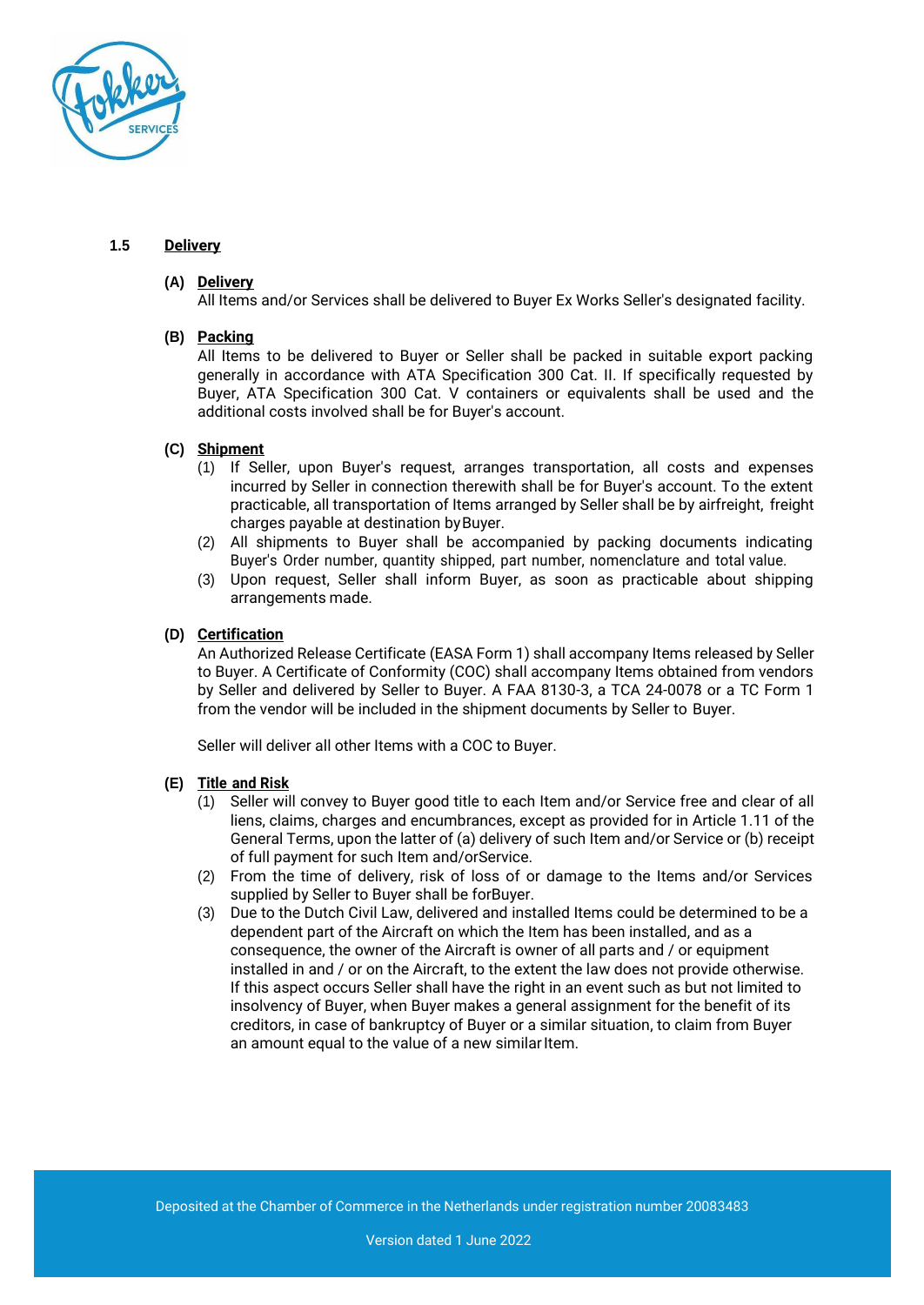

#### **1.6 Taxes, Duties, Licenses and Special Documents**

- (A) Any Taxes levied by any Netherlands authority in The Netherlands on Services to be rendered to Buyer shall be for the account of Seller.
- (B) Any Taxes, which are not covered under Article 1.6(A) above, shall be for the account of Buyer. If under the provisions of any applicable law or regulation such Taxes are to be paid by Seller, Buyer shall reimburse Seller therefore. If a claim for any such Taxes is made against Seller, Seller shall at Buyer's expense take such action as Buyer may reasonably direct to recover any amount paid by Seller, and shall, if requested by Buyer, permit Buyer in Seller's name to file a claim or prosecute an action to recover such payment.
- (C) Seller shall obtain and pay for any licenses or special documents required by The Netherlands authorities for the performance of theServices.
- (D) Buyer shall obtain and pay for any licenses or special documents not covered in Article 1.6(C) above.
- (E) Any licenses or special documents to be obtained from the country of origin of any Service and required in Buyer's country of statutory residence shall be arranged, if possible, by Seller. Any costs and expenses incurred by Seller in obtaining such licenses or special documents shall be borne and be payable by Buyer and Buyer shall reimburse Seller for such costs and expenses promptly upon presentation of Seller"s invoice.

## **1.7 Excusable Delay**

Seller shall not be responsible for, nor be in default for failure or delay in the performance of any of its obligations under the Agreement for the time and to the extent such failure or delay is wholly or principally due to any of the followingevents:

Acts of God or public enemy; civil war, warlike situations, insurrections, riots; fires; explosions; accidents; floods, inundation, earthquakes, or natural disasters; epidemics or quarantine restrictions; any governmental act, governmental priorities, governmental allocation regulation or orders affecting or prohibiting performance of Services; strikes or labour dispute causing cessation, slowdown or interruption of work; unavailability or inaccessibility of Seller"s warehouse(s), maintenance or other facilities or office(s) or of supplier"s services or premises; weather unfavourable for flying; inability to export to and / or import any of the Services into Buyer"s country due to customs and / or governmental regulations or acts; delay in transportation; or inability for Seller after due and timely diligence to procure the relevant components, systems, materials, accessories, parts, tools or other (ground support) equipment for the Aircraft, or delay in delivery thereof to Seller; preventive measures by Seller to avoid damage to materials, facilities or Aircraft or due to any other cause to the extent that such other cause is neither within Seller's reasonable control nor is occasioned by Seller's fault or negligence.

Delays resulting from any of the foregoing causes are referred to as "Excusable Delay(s)". Promptly upon occurrence of any such cause which may result in a delay in the delivery of any Service or in the performance of any other obligation of Seller under the Agreement, Seller shall give notice of such anticipated delay to Buyer, which notice shall identify such occurrence and specify the period of delay which may be reasonably expected to result thereof.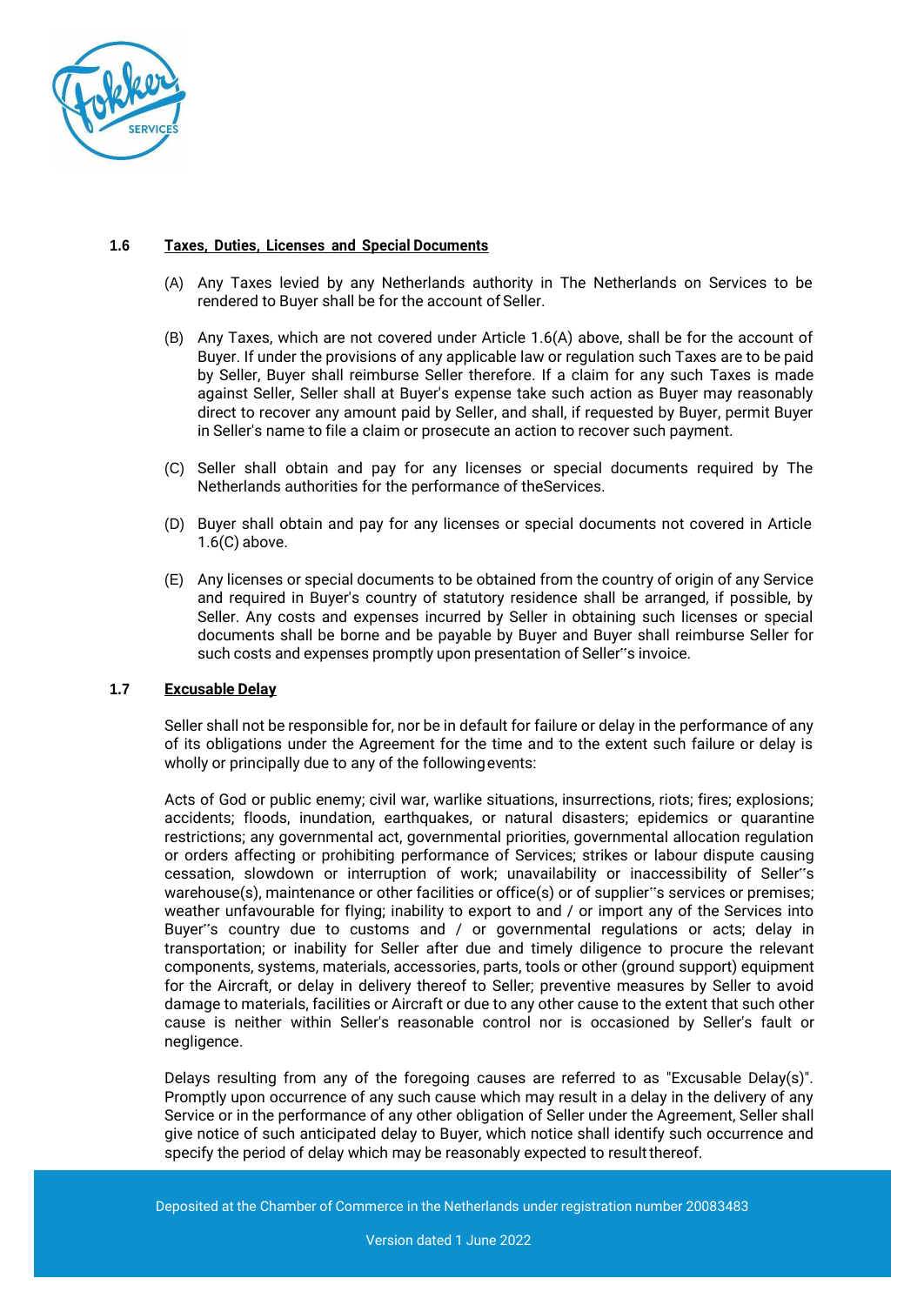

#### **1.8 Disclaimer and Release**

THE WARRANTIES, OBLIGATIONS AND LIABILITIES OF SELLER AND REMEDIES OF BUYER SET FORTH IN THESE GENERAL TERMS AND STANDARD CONDITIONS AND ANY AGREEMENTS, ORDERS AND CHANGE ORDERS PERTAINING THERETO, IF ANY, ARE EXCLUSIVE AND IN SUBSTITUTION FOR, AND BUYER HEREBY WAIVES, RELEASES AND RENOUNCES ALL OTHER WARRANTIES, OBLIGATIONS AND LIABILITIES OF INDEMNITEES AND RIGHTS, CLAIMS AND REMEDIES OF BUYER AGAINST INDEMNITEES, EXPRESS OR IMPLIED, ARISING BY LAW OR OTHERWISE, WITH RESPECT TO ANY DELAY IN DELIVERY OF SERVICES OR NONCONFORMITY OF OR DEFECT IN ANY SERVICE PERFORMED AND/OR ITEM DELIVERED, INCLUDING BUT NOT LIMITED TO (A) ANY IMPLIED WARRANTY OF MERCHANTABILITY OR FITNESS, (B) ANY IMPLIED WARRANTY ARISING FROM COURSE OF PERFORMANCE, COURSE OF DEALING OR USAGE OF TRADE, (C) ANY OBLIGATION, LIABILITY, RIGHT, CLAIM OR REMEDY IN TORT, WHETHER OR NOT ARISING FROM THE NEGLIGENCE OF INDEMNITEES, ACTUAL OR IMPUTED, AND (D) ANY OBLIGATION, LIABILITY, RIGHT, CLAIM OR REMEDY FOR LOSS OF OR DAMAGE TO ANY AIRCRAFT AND/OR ANY SERVICE PERFORMED AND/OR ITEM DELIVERED , FOR LOSS OF USE, REVENUE OR PROFIT WITH RESPECT TO ANY AIRCRAFT AND/OR ANY SERVICE PERFORMED AND/OR ITEM DELIVERED OR FOR ANY OTHER DIRECT, INCIDENTAL OR CONSEQUENTIALDAMAGES.

## **1.9 Liability and Indemnity**

- (A) Seller, its personnel, directors, shareholders, affiliates and its subcontractors shall not be liable towards Buyer for any loss or damage of whatever nature and howsoever caused unless in case of proven gross negligence or wilful misconduct of Seller as a company. The above release by Buyer includes any damage or loss of property of Buyer including the Aircraft as well as mental or physical injury sustained by, or death of, Buyer's personnel, regardless whether liability of Seller may arise under contract or law during or after the performances of Seller or its subcontractors under the Agreement. Seller shall in any event never be liable for any indirect or consequential damages, including but not limited to the loss of use, revenue or profit.
- (B) Buyer shall indemnify and hold the Indemnitees harmless from and against any and all claims against, or liabilities of, Indemnitees as well as cost and expenses (including legal fees in defending such claims and liabilities) incurred by Indemnitees, in relation to any loss or damage of whatever kind and nature which may be suffered by a third party (other than Indemnitees) due to the injury to or death of persons, other than Indemnitees, and for any loss of or damage to property other than property of Indemnitees, arising directly or indirectly out of the performances under the Agreement, unless Buyer proves wilful misconduct or gross negligence of Seller as acompany.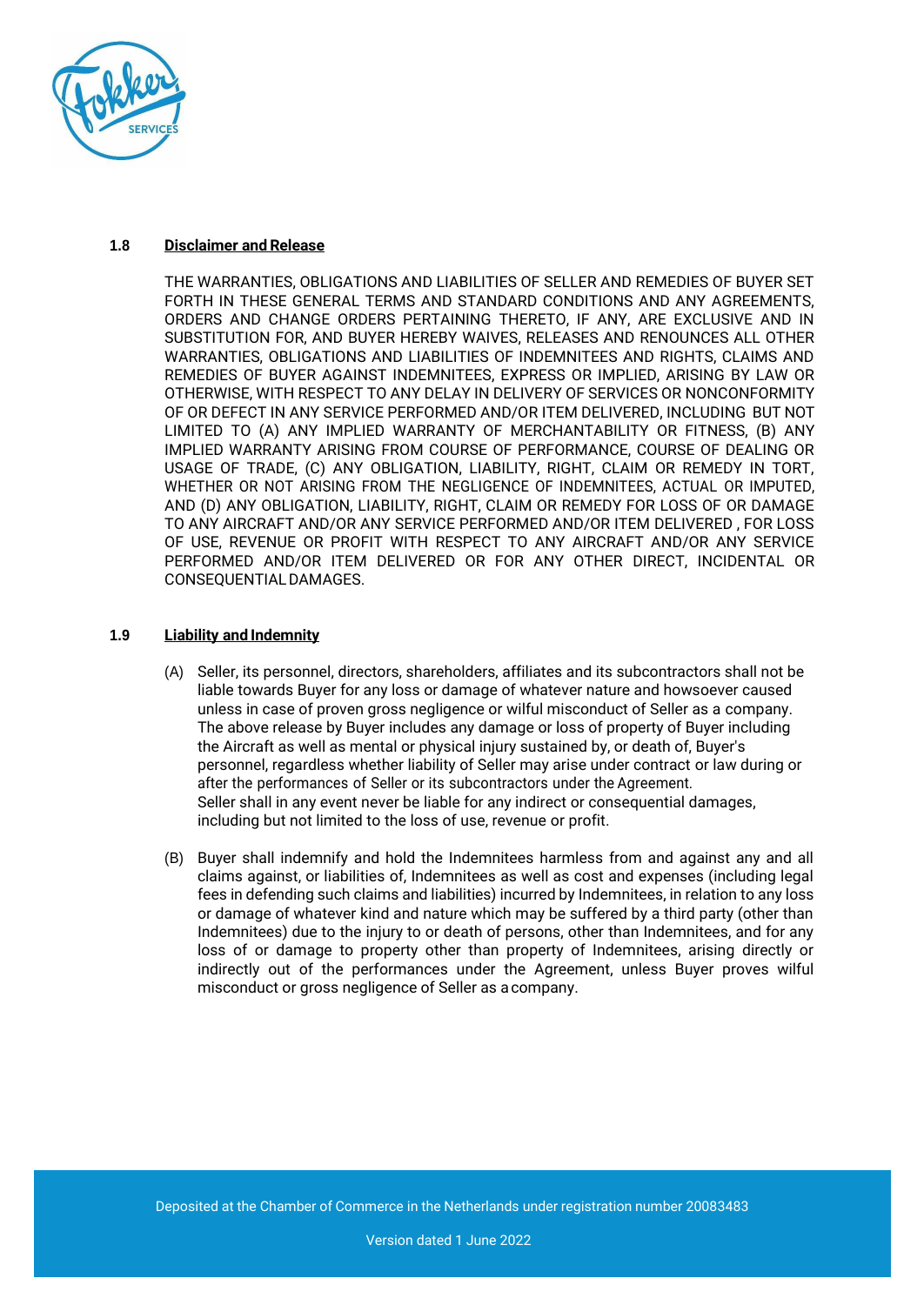

#### **1.10 Insurance**

(A) Buyer shall maintain the following insurance: Hull and Spares All Risks, Hull and Spares War Risks and Comprehensive Aircraft Third Party Liability Insurance covering the Aircraft against loss or damage on the ground, taxiing or in flight (including Functional Check Flights) comparable to similar insurance usually taken out by companies engaged in the same or similar business as Buyer and such insurance will contain the following provisions:

#### **In respect of Hull and Spares All Risks, Hull and Spares, War Risks Insurance:**

- (1) Any Item loaned or exchanged by Seller toBuyer: That the Items will be insured for their agreed value and to name Seller as Additional
	- Insured for Seller"s respective rights and interests and as loss payee in respect of such Items.
- (2) Any Aircraft or Item including Items not installed on the Aircraft on which Seller is to perform Maintenance:

That the insurers of Buyer will waive any rights of subrogation against Seller, its personnel and its subcontractors until risk of loss thereof or damage thereto has passed to Buyer pursuant to the relevant Order and/or statement of work.

#### **In respect of Aircraft Third Party Liability Insurance:**

That Seller, its assignees and subcontractors, and their directors, officers, employees and persons hired to perform services are named as additional insured and to include a severability of interest clause.

#### **In respect of all Insurance:**

(A) (1) To include breach of warranty cover in favour of Seller and provide Seller with thirty (30) Days (seven (7) Days of such period as is customary in respect of War and Allied Perils) written notice of cancellation or material change in the insurance policies; and

(2) To include that the insurance shall not be invalidated to the extent it concerns Seller, its personnel and its subcontractors by any act or omission or breach or violation of Buyer or any other party of any of its obligations contained in the insurance policies.

- (B) Buyer shall furnish duly undersigned copies of certificates of insurance evidencing the above requirements of this Article1.10.
- (C) Seller shall maintain Hangarkeeper"s Liability (including In Flight) and Products Liability Insurances covering its obligations under this Agreement comparable to similar insurance usually taken out by companies engaged in the same or similar business as Seller.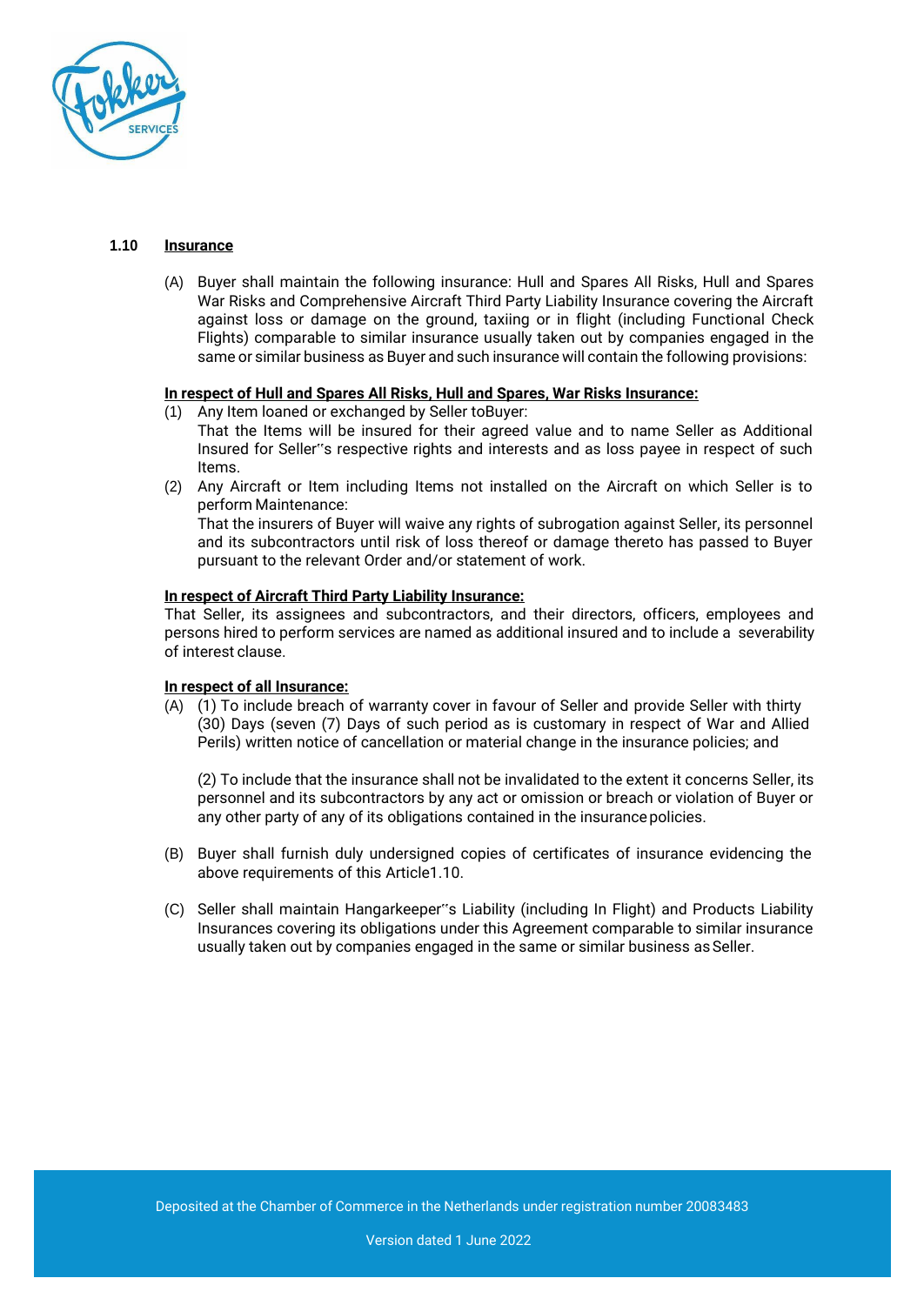

## **1.11 Non-Disclosure - Non-Delivery by Buyer - Intellectual Property Rights**

- (A) Buyer covenants:
	- (1) that Documentation which has been or shall be furnished by Seller to Buyer in connection with this Agreement shall not, in any form whatsoever, without Seller"s prior written approval hereto, be disclosed to any third party nor be used by Buyer for purposes other than provided for in Article 2.4.7;
	- (2) that nothing contained in the Documentation shall be deemed to convey to Buyer Intellectual Property Rights held or controlled by Seller. Ownership in all Documentation delivered by Seller under the Agreement shall, subject to the rights of any other owner or party with any title, rest with Seller;
	- (3) that Buyer permits Seller to adopt changes originated by Buyer and incorporated by Seller in Buyer's Documentation for release to other operators' Documentation. However, if Buyer does not wish that such changes be included in other operators' Documentation, requests by Buyer for proprietary handling will be respected;
	- (4) that if any disclosure is required by law, Buyer shall use its best efforts to limit such disclosure, including a request for confidential treatment or implementing other means reasonably requested bySeller.
- (B) Buyer shall not deliver any Item or Documentation and Buyer shall issue upon Seller"s request any statement or declaration that Buyer shall not deliver any Item or Documentation supplied by Seller to Buyer to any third party, which has been excluded from delivery of such Item or Documentation or to which delivery thereof has been made subject to prior written (conditional) license, authorisation, permit or approval by the working or enforcement of any Law or constitution of any country having jurisdiction over the OEM, Vendor or over Seller.
- (C) All Intellectual Property Rights, if any, in relation to, such as but not limited to, Documentation, Components, Fokker Parts, Items, Modifications or Services, provided by Seller to Buyer, or produced by Seller as a part of the Services, reside with and / or accrue fully to Seller, unless otherwise agreed by Seller and Buyer inwriting.

# **1.12 Termination**

- (A) Without prejudice to the terms and conditions of the Agreement, if either party shall refuse, neglect, or fail to substantially perform, observe and keep any of the material terms or conditions contained in the Agreement to be performed, observed, and kept by such party and such refusal, neglect, or failure shall continue for a period of fifteen (15) Days after written notice thereof, such refusal, neglect, or failure shall constitute a default under the Agreement in respect of which the other party shall have the right to terminate the Agreement in whole or in part by a further written notice, effective immediately to the party in default without any court interference being necessary.
- (B) In addition to and notwithstanding the foregoing, a party shall be deemed in default hereunder and the Agreement shall terminate automatically effective immediately by written notice if the other party contemplated a decision to request for suspension of payment or bankruptcy, or is the subject of a request for suspension of payments or bankruptcy filed by a third party, or contemplated a decision for the termination and/or liquidation of (a substantial part of) itsbusiness.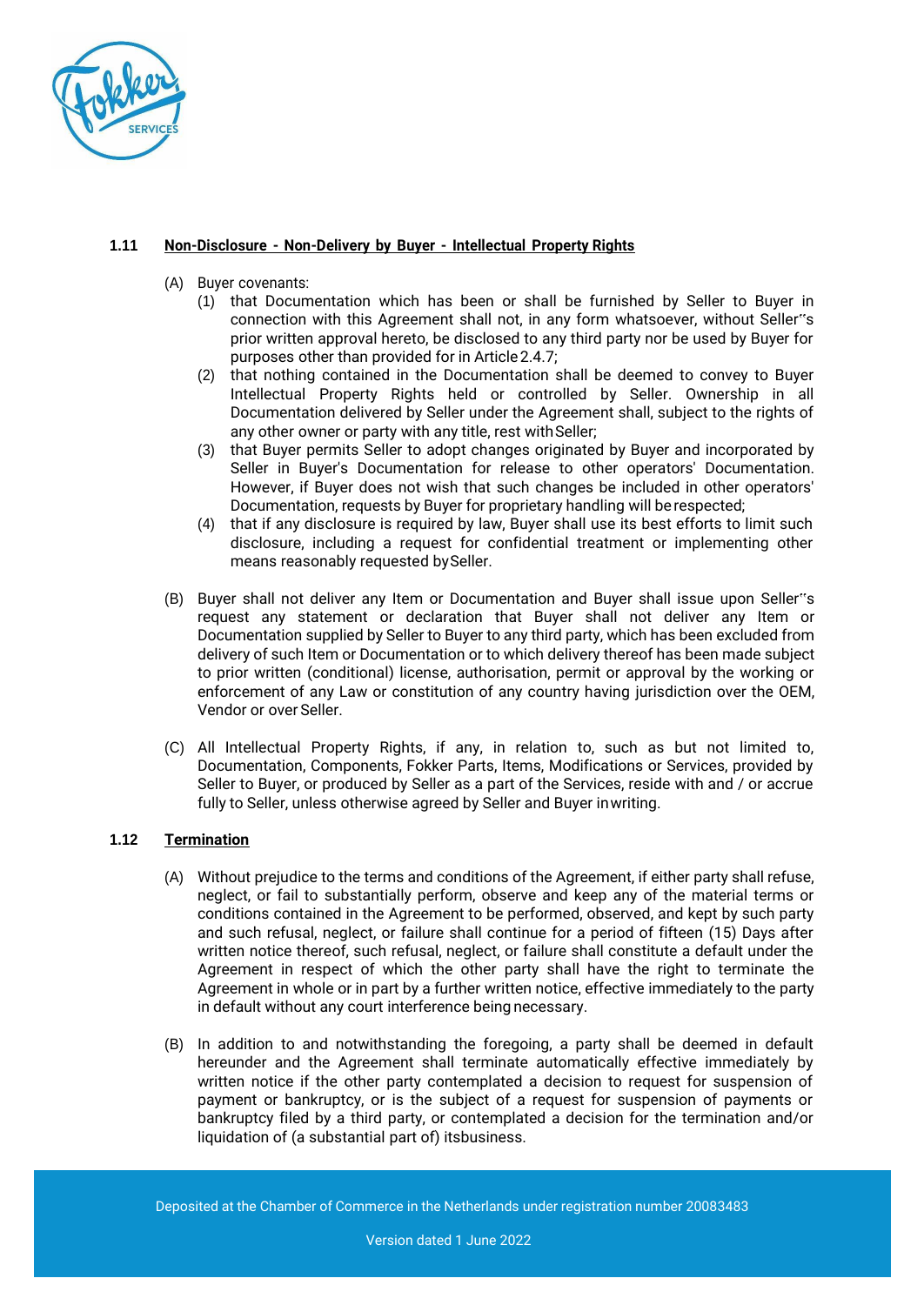

- (C) All invoices and payment conditions, liabilities and Indemnitees, Insurance, nondisclosures, non-deliveries, warranties, Immunity waiver, applicable law and Arbitration and assignment shall survive termination of theAgreement.
- (D) The above provisions shall survive termination of the Agreement.

## **1.13 Assignment**

- (A) The Agreement shall inure for the benefit of and be binding upon each of the parties hereto and their respective successors and assignees. Neither the Agreement, nor any duty, right, interest therein may be delegated, assigned, or otherwise transferred in any manner by such party without the prior written consent of the other party, which consent shall not be withheld in the event of corporation amalgamation or reorganisation or subsidiary restructuring of one of the party"s activity provided that the assignee effectively undertakes to comply with all the terms and conditions of the Agreement as though it had been an original party hereto.
- (B) However, Seller reserves the right to make use of the services of specialised subcontractors where deemed appropriate at its own discretion. Such subcontracting shall not relieve Seller from its obligations under the terms of theAgreement.
- (C) Either party may assign claims for monies due or to become due hereunder to any bank, trust company or other financial institution, including any governmental lending agency.
- (D) The assigning party shall provide the other party with two (2) signed copies of any assignment, one of which shall be returned to the assigning party dated and signed and executed by the other party for approval and acceptance of such assignment.

## **1.14 Non-waiver**

The failure of Seller to enforce any of its remedies or to require strict performance of any obligations of Buyer under the Agreement shall not constitute a present or future waiver by Seller of such remedy or obligation.

#### **1.15 Miscellaneous**

#### **(A) Order ofPrecedence**

Conflicting provisions hereof, if any, shall prevail in the following descending order of precedence:

- The Agreement
- Standard conditions
- General Terms
- **(B)** In the Agreement, unless the context requires otherwise, words denoting the singular number shall include the plural and viceversa.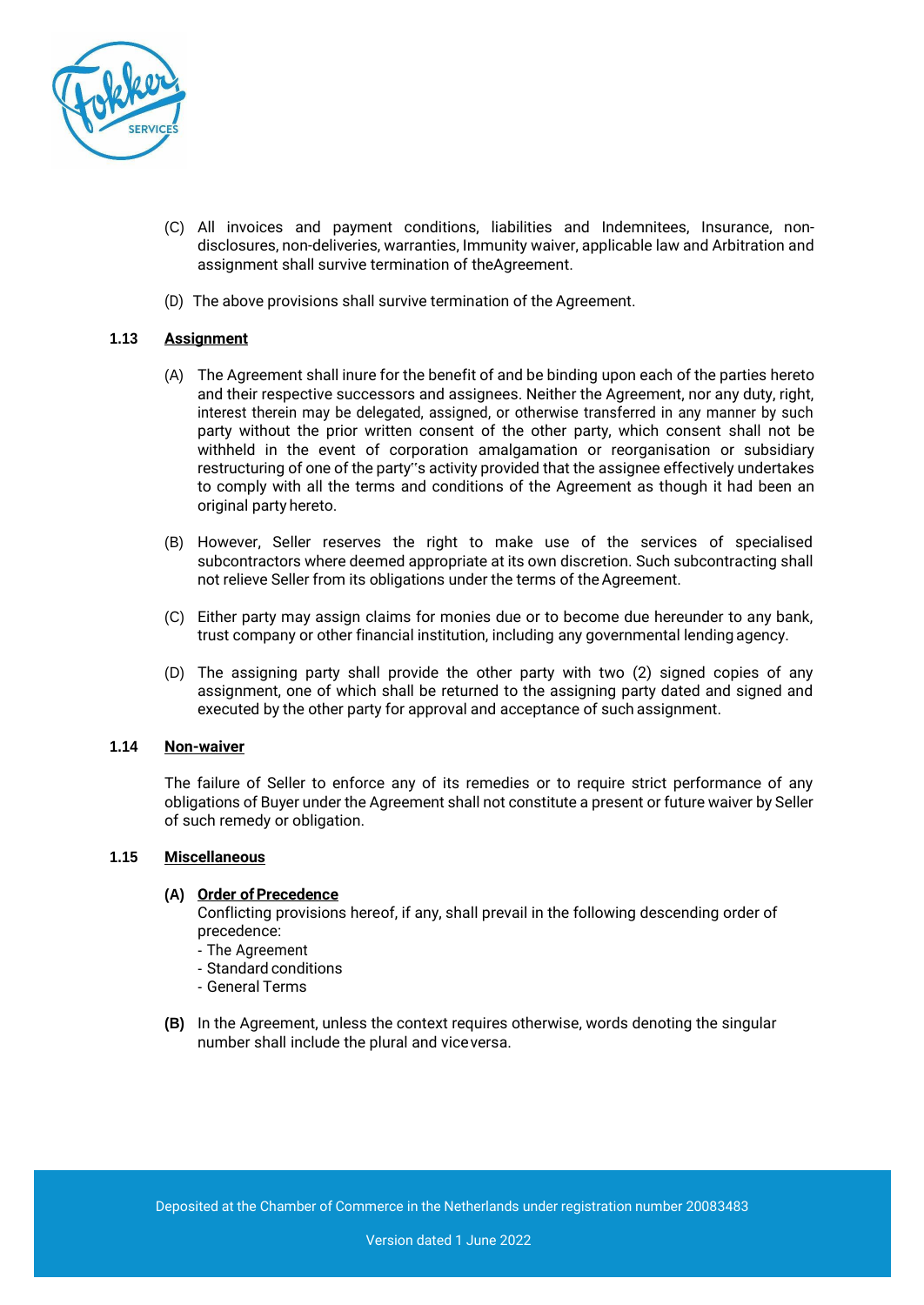

# **(C) Notices**

All notices and requests in connection with the Agreement shall be given in writing and may be given by facsimile, cable, telex or any other customary means of communication to be followed by written notice or request to Seller"s address as specified in the Agreement. The effective date of any notice or request sent in connection with the Agreement shall be the date on which the addressee receives it.

## **(D) English Language**

- (i) The performance of Services and all communications between Seller and Buyer regarding the Agreement shall be in the Englishlanguage.
- (ii) Notwithstanding any translation of the Agreement, whether or not contemporaneous with the negotiation or execution of the Agreement, the English version of the Agreement shall exclusively control all matters of interpretation.

#### **(E) Headings**

Article and paragraph headings used in the Agreement are for reference only and shall not affect the construction or the interpretation of the Agreement.

## **(F) Aviation Authority Requirements**

It is expressly stated hereby that the mandatory requirements or other regulations issued from time to time by the Aviation Authorities, and imposed on Seller, shall be considered an integral part of the Agreement to the extent applicable to the Services, and consequently any conflicting provisions as set forth herein shall be considered null and void, unless otherwise stated.

## **(G) Severability**

If any provision of the Agreement shall be invalid or unenforceable, it shall be replaced by such valid or enforceable provision available under applicable law that most closely approaches the invalid or unenforceable provision in economic effect. Parties hereby waive and release any and all rights they may have to dissolve the Agreement or to invoke the invalidity thereof on the basis of theabove.

#### **1.16 Immunity waiver**

To the extent that Seller and/or Buyer may in any jurisdiction claim for themselves or their assets (including the Aircraft) immunity from suit, execution, attachment (whether in aid of execution, before judgement or otherwise) or from other legal process and to the extent that in any such jurisdiction there may be attributed to themselves or their assets (including the Aircraft) such immunity (whether or not claimed) Seller and Buyer hereby irrevocably agree not to claim and hereby irrevocably waive any immunity to the fullest extent permitted by the laws of such jurisdiction [with the intent, inter alia, that the foregoing waiver shall have effect for the purposes of the Foreign Sovereign Immunities Act of 1976 of theUnited States of America (if applicable)].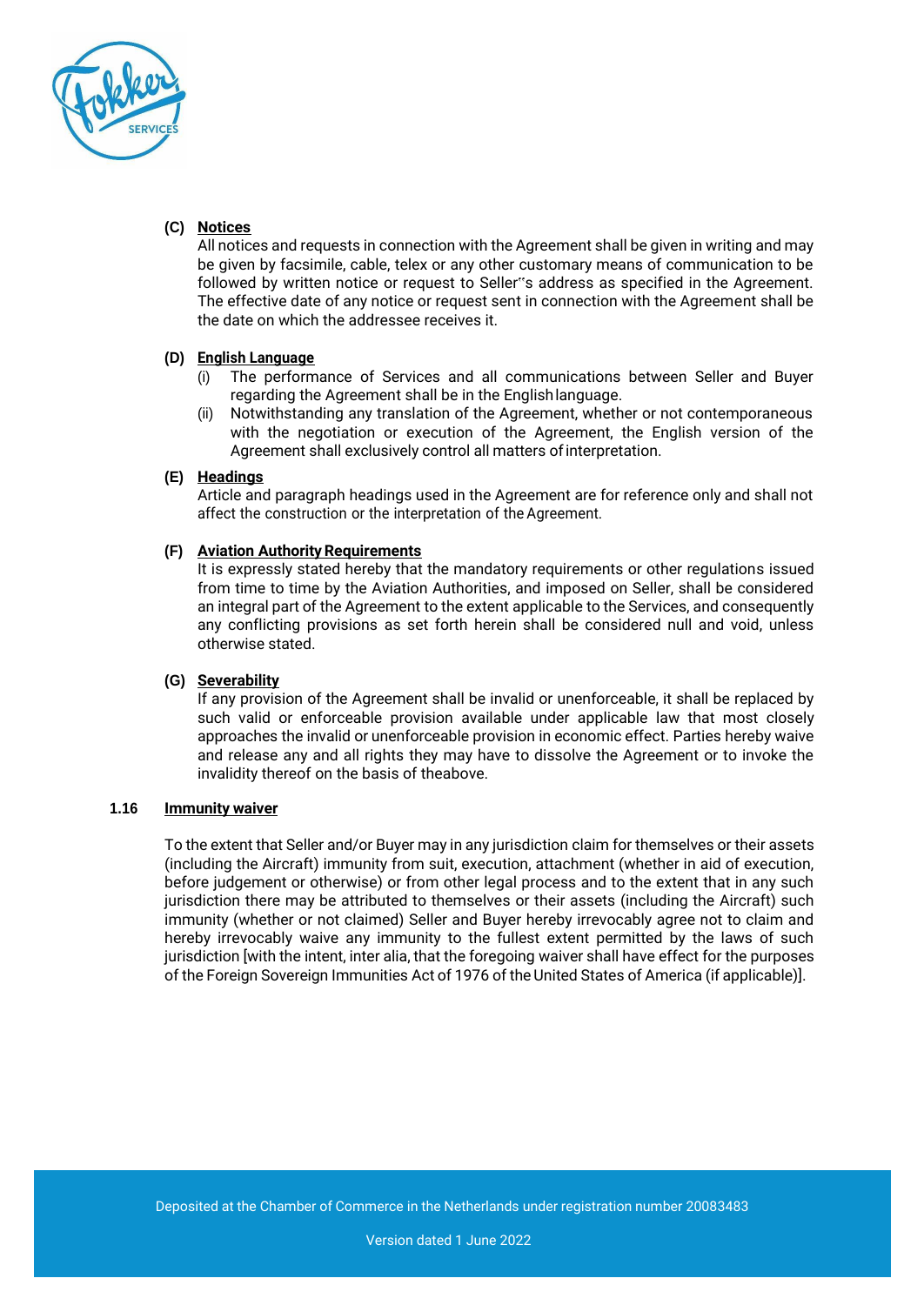

## **1.17 Export Control**

Services as provided by Seller to Buyer under the Agreement may be subject to export controls of the European Community, United States of America and/or export controls in other countries. Buyer is responsible to ensure that usage and/or transfer of Services and / or information as purchased by Buyer from Seller under the Agreement complies with all relevant export control regulations, including the United States International Traffic in Arms Regulations (ITAR) and/or the Export Administration Regulations (EAR), if applicable. If requested by Seller, Buyer will immediately provide Seller with a so-called end-user statement in regard to the ultimate use and / or destination of Services ordered by Buyer. Seller reserves the right to reject delivery of Services to Buyer if such delivery would be conflicting with export controls as described herin and / or Seller"s (export) compliance policies.

## **1.18 Applicable Law and Arbitration**

- (A) The Agreement shall be governed by and construed and interpreted in accordance with the law of The Netherlands.
- (B) All disputes arising in connection with the Agreement, which cannot be solved by amicable negotiations, shall be finally settled in accordance with the rules of the Netherlands Arbitration Institute ("Nederlands Arbitrage Instituut") as currently in effect. The place of arbitration shall be Amsterdam, The Netherlands. The proceeding will be held before a panel of three arbitrators where each party will choose one arbitrator and the third will be selected jointly by the two appointed arbitrators and, where such agreement cannot be reached, by appointment of the director of the Netherlands Arbitration Institute or his or her designee. The arbitrage procedure will be conducted in the English language. This provision does not enjoin a party to take precautionary measures against the other party through any court of competentjurisdiction.

## **2. STANDARD CONDITIONS**

## **2.1 Standard Conditions for the supply of Spare Parts**

#### **2.1.1 Definitions**

For the purpose of these Standard Conditions the following additional definitions shall apply (such definitions to be equally applicable to both singular and plural forms of the terms defined):

| <b>Critical Order</b> | shall mean imminent AOG or work stoppage situation;                                                                                                                                                                                                                                                                                                    |  |
|-----------------------|--------------------------------------------------------------------------------------------------------------------------------------------------------------------------------------------------------------------------------------------------------------------------------------------------------------------------------------------------------|--|
| <b>Expedite Order</b> | shall mean less than published or quoted lead-time situation;                                                                                                                                                                                                                                                                                          |  |
| <b>Spare Parts</b>    | mean any original deliverable system, subsystem,<br>shall<br>assembly, subassembly, component or part, and any related<br>software (if any) as well as any related tools, test and ground<br>support equipment, which have been sold to Buyer for<br>commercial use and shall be used as the general term for<br><b>Fokker Parts and Vendor Parts;</b> |  |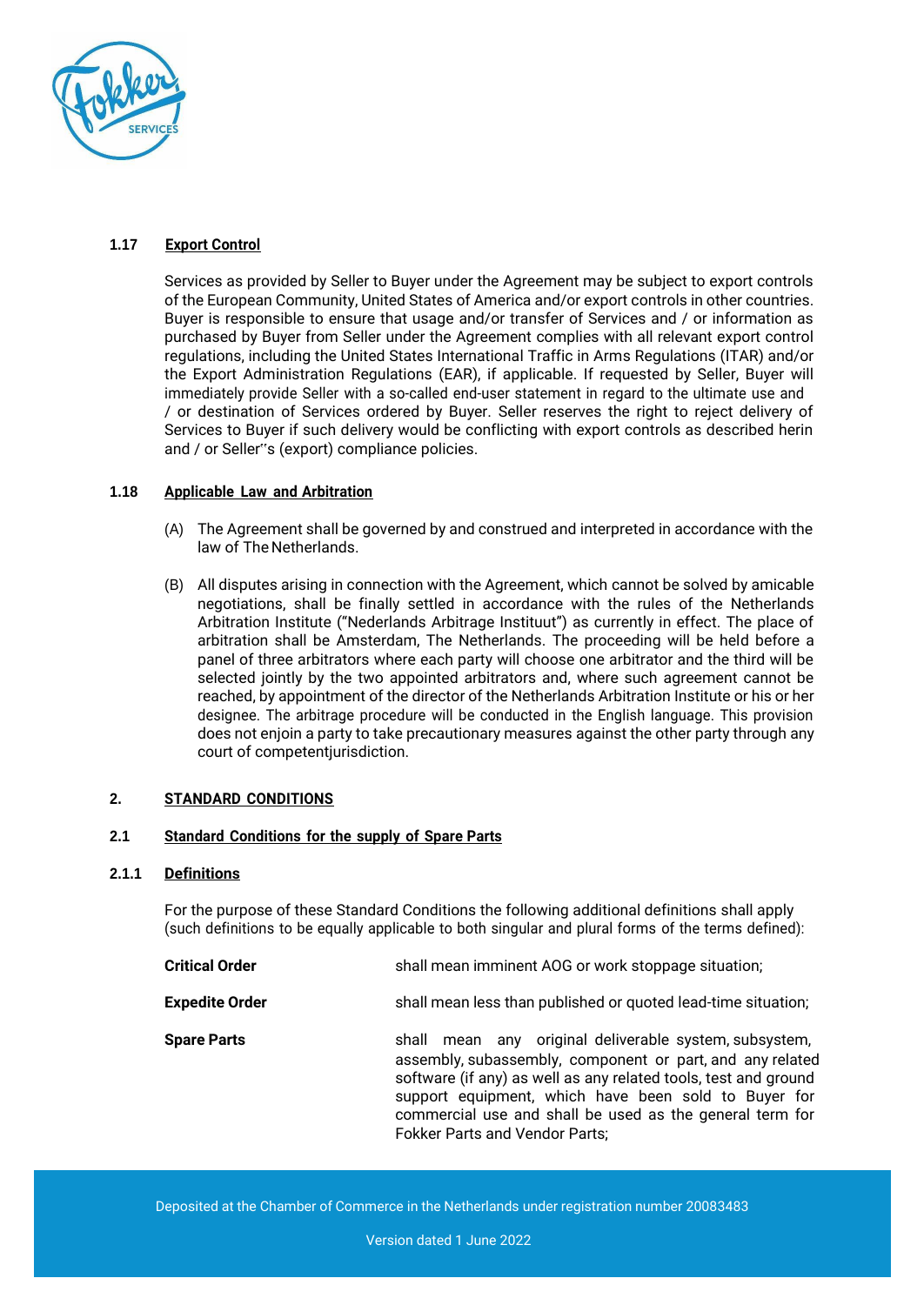

# **2.1.2 Subject Matter**

Seller shall sell and deliver to Buyer and Buyer shall purchase and take delivery from Seller of Spare Parts on the terms and conditions set forth in the Agreement, taking into account the additional provisions related thereto in these Standard Conditions for the supply of Spare Parts and the General Terms set forth in part one (1) of theGTSC.

## **2.1.3 Procurement and Order Processing**

#### **(A) Order**

Each Order shall include an order number, VAT-number, specific contract number reference and for each Spare Part, part number, nomenclature, quantity and required delivery schedule, as well as detailed forwarding instructions.

## **(B) Order Acknowledgement**

Seller's Order Acknowledgement shall include Buyer's order number, specific contract number reference and, for each Spare Part, part number, nomenclature, quantity, applicable unit price, extended value and the scheduled delivery date(s).

## **(C) Order Fulfilment**

In fulfilling Buyer"s Order, Seller reserves the right to make any necessary corrections or changes in part number and nomenclature, or to substitute parts, provided that interchangeability is not affected. Seller shall give Buyer prompt written notice of such correction, change or substitution and any effect on price resulting thereof. Within five (5) Days after the date of Seller"s notice, Buyer shall inform Seller whether such change of price is acceptable, failing with such change of price is binding upon Seller and Buyer.

## **(D) Urgent Demand Service**

If Seller receives an urgent Order being one (1) of the three (3) categories mentioned in this Article 2.1.3 (D) from Buyer for specific Spare Parts then Seller shall confirm receipt thereof and advise Buyer about the action Seller has taken to fulfil Buyer"s urgent Order in case of:

- (1) an AOG Order, within four (4) hours after receipt of such order;
- (2) a Critical Order, within twenty four (24) hours after receipt of such order; or
- (3) an Expedite Order, within seven (7) Days after receipt of such Order.

In the event of an inquiry from Buyer for delivery of Spare Parts under this Article 2.1.3 (D), Seller will respond within the same time periods stated herein.

Order and inquiries for AOG or Critical service shall state explicitly 'AOG repeat AOG' or 'Critical repeat Critical', respectively Expedite, and the serial number of the affected Aircraft if Buyer is operator of Aircraft of the type for which Seller is type certificateholder.

#### **2.1.4 Pricing and Invoice**

#### **(A) Fokker Parts**

Seller shall issue price lists for Fokker Parts and prices shall be firm for the calendar year stated in the price list. The prices charged will be those in effect on the date of receipt of Buyer"s Order. Seller reserves the right to revise the prices quoted in Seller"s price lists, but such price revision shall only be effective sixty (60) calendar days after notifying Buyer of such price revisions.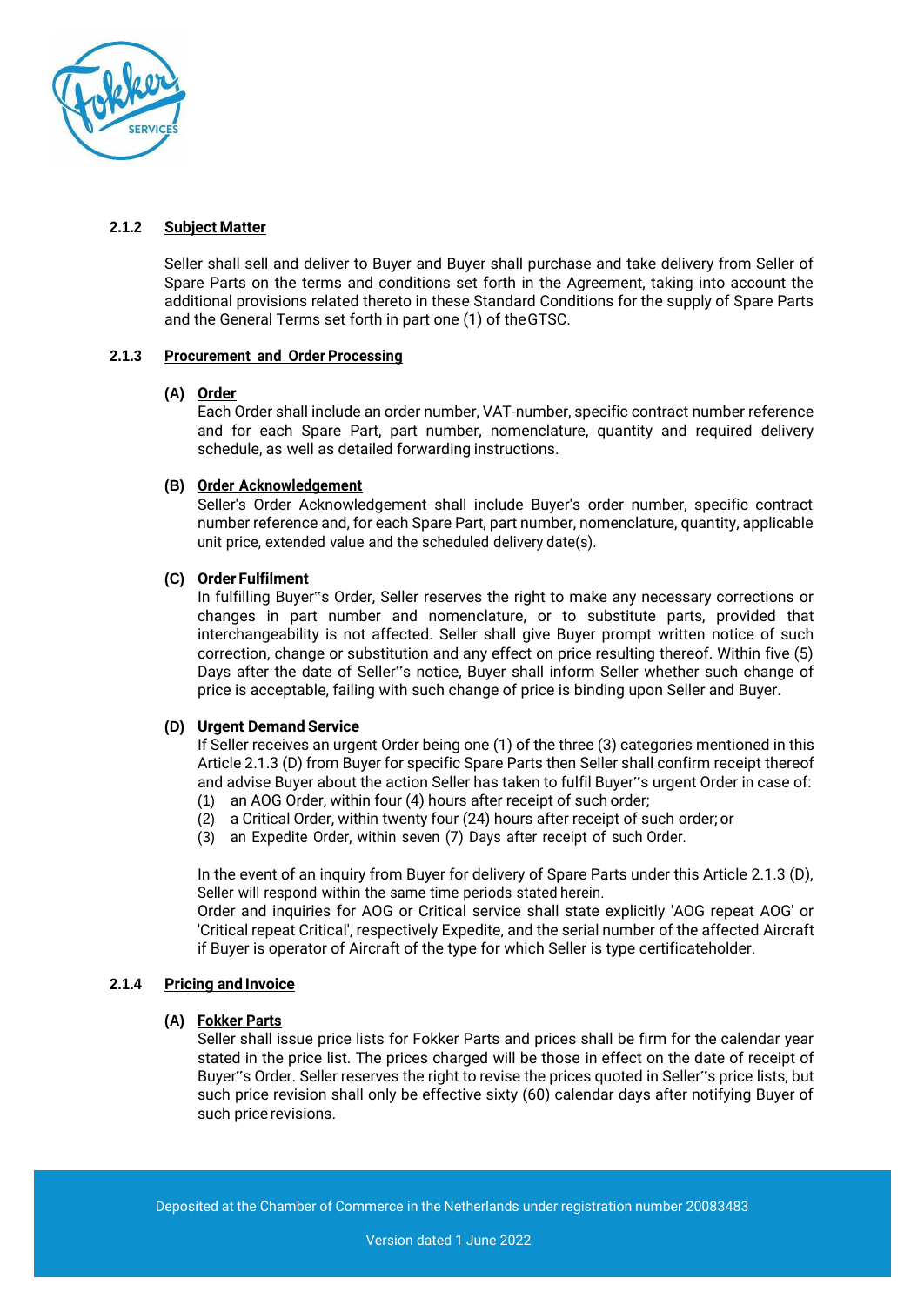

# **(B) Vendor Parts**

Vendor Parts shall be priced in accordance with Seller's sales price for such Vendor Parts prevailing on the date of Seller"s Acknowledgement of Buyer's Order(s), except that the price stated in any Seller quotation for such Spare Part shall be applicable if Buyer places its Order within the quoted validity period and otherwise complies with any other conditions of said quotation.

# **(C) Price Revision**

Notwithstanding any other provision in this Article 2.1.4, Seller is entitled to revise the prices for Spare Parts from the date of quotation, and if no quotation has been issued from the date of Seller"s Acknowledgement of Buyer's Order, until the date of delivery to Buyer in the following cases:

- significant revision in the price charged to Seller by Vendors or suppliers;
- significant revision due to variation in currency exchange rates; or
- significant error in estimation or expression of any price.

For the purpose of this Article 2.1.4 (C) a significant revision or error shall mean a discrepancy with the Spare Parts sales price published or quoted by Seller of at least twenty per cent (20%) thereof or more than EUR 1000 (euro OneThousand).

Seller shall notify Buyer of any such revision or error and, upon request, submit to Buyer reasonable proof of such significant revision or error.

# **(D) Prices for used/second hand SpareParts**

The prices for used/second hand serviceable Spare Parts shall be as quoted upon Buyer"s request by Seller to Buyer.

## **(E) Miscellaneous**

- (1) Any services ancillary to the sale of Spare Parts that are requested by Buyer and not covered under Article 2.1.4 (A) and 2.1.4 (B) above shall be charged according to Seller's selling prices prevailing on the date of Seller"s Acknowledgement of Buyer's Order thereof.
- (2) Request for urgent demand service according to Article 2.1.3 (D) may in exceptional cases result in a price increase to cover Seller's additional costs. Upon request, Seller shall substantiate such costs toBuyer.
- (3) The prices for Spare Parts shall be in EUR. Seller may at its own discretion publish or quote prices for Spare Parts in another currency or may agree with Buyer upon another currency.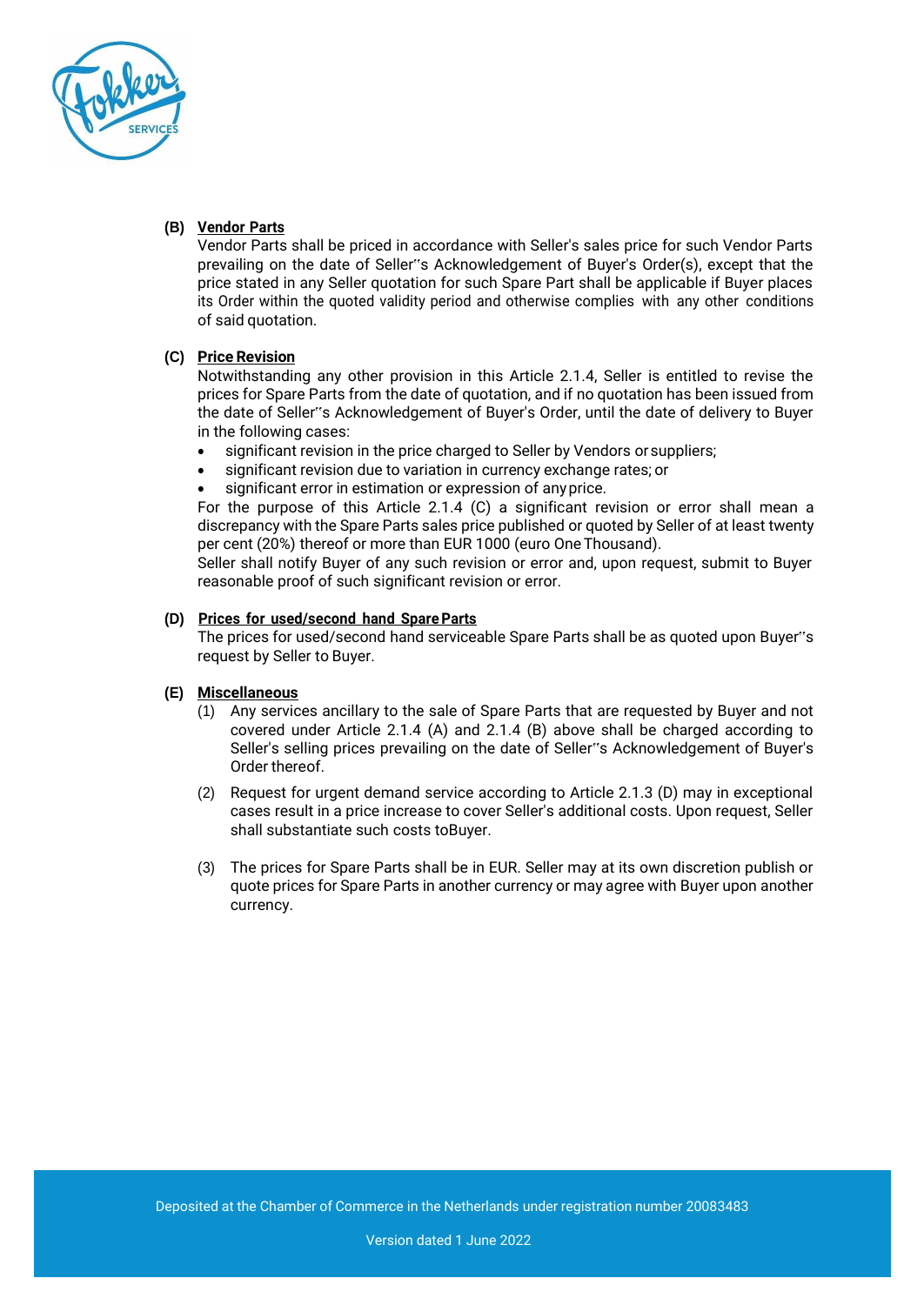

# **2.1.5 Acceptance and (Re)-Delivery**

- (A) For delivery of Spare Parts the terms and conditions as set forth in Article 1.5 of the General Terms shall apply.
- (B) Upon request of Seller and at Buyer"s expense, Buyer shall cooperate in vesting a security interest or first lien valid under applicable Law, on Spare Parts supplied or to be supplied by Seller to Buyer hereunder, to secure Seller"s rights with respect to Spare Parts for which Seller has not yet received fullpayment.
- (C) Within fifteen (15) Days after delivery by Seller of any ordered Spare Part ('inspection period'), Buyer shall notify Seller in writing of any alleged nonconformity of the Spare Part with Buyer's Order, or if no quotation has been issued Seller"s Order Acknowledgement, taking into account Seller's customer order status information or other formal written information concerning such Order or, if no quotation has been issued, Order Acknowledgement. Such notice shall state the grounds for Buyer's conclusion of nonconformity.
- (D) Upon receipt of such notice, Seller shall promptly notify Buyer whether Seller agrees that such nonconformity exists and any corrective procedure, which Seller willapply.
- (E) If Seller requests Buyer to return the non-conforming Spare Part to Seller's facility, the terms and conditions as stated in Article 2.1.6.1 (F) - Returned Items - shall be applicable.
- (F) If Seller is not notified by Buyer of any nonconformity within the inspection period mentioned here above, Buyer shall be deemed to have unconditionally accepted the Spare Parts and to have waived all its claims and remedies in respect thereto, except for the applicable warrantyprovisions.

## **2.1.6.1 Seller's Warranty for FokkerParts**

- (A) Subject to the limitations and conditions hereinafter set forth, Seller warrants that each Fokker Part supplied hereunder shall at the time of delivery by Seller be free from:
	- (1) defects in material and workmanship, and
	- (2) defects in design (including the selection of materials), in view of the state of the art at the date of such design, hereinafter collectively referred to as 'defects'.

The warranty set forth above shall apply to such factory new Fokker Parts only.

**(B) Exceptions**

Seller shall be relieved from its warranty obligations under this Article 2.1.6.1 with respect to the particular defect if the defect results from:

- (1) Buyer's failure to operate and maintain the Fokker Part or the Aircraft, in which the subject Fokker Part was installed, in accordance with Buyer's maintenance and operating programs approved by the Aviation Authority having jurisdiction over Buyer and over Seller's written instructions;or
- (2) the Fokker Part being used in combination with any part not specifically approved by Seller, unless Buyer furnishes reasonable evidence that use of such part was not a direct or indirect cause of the defect.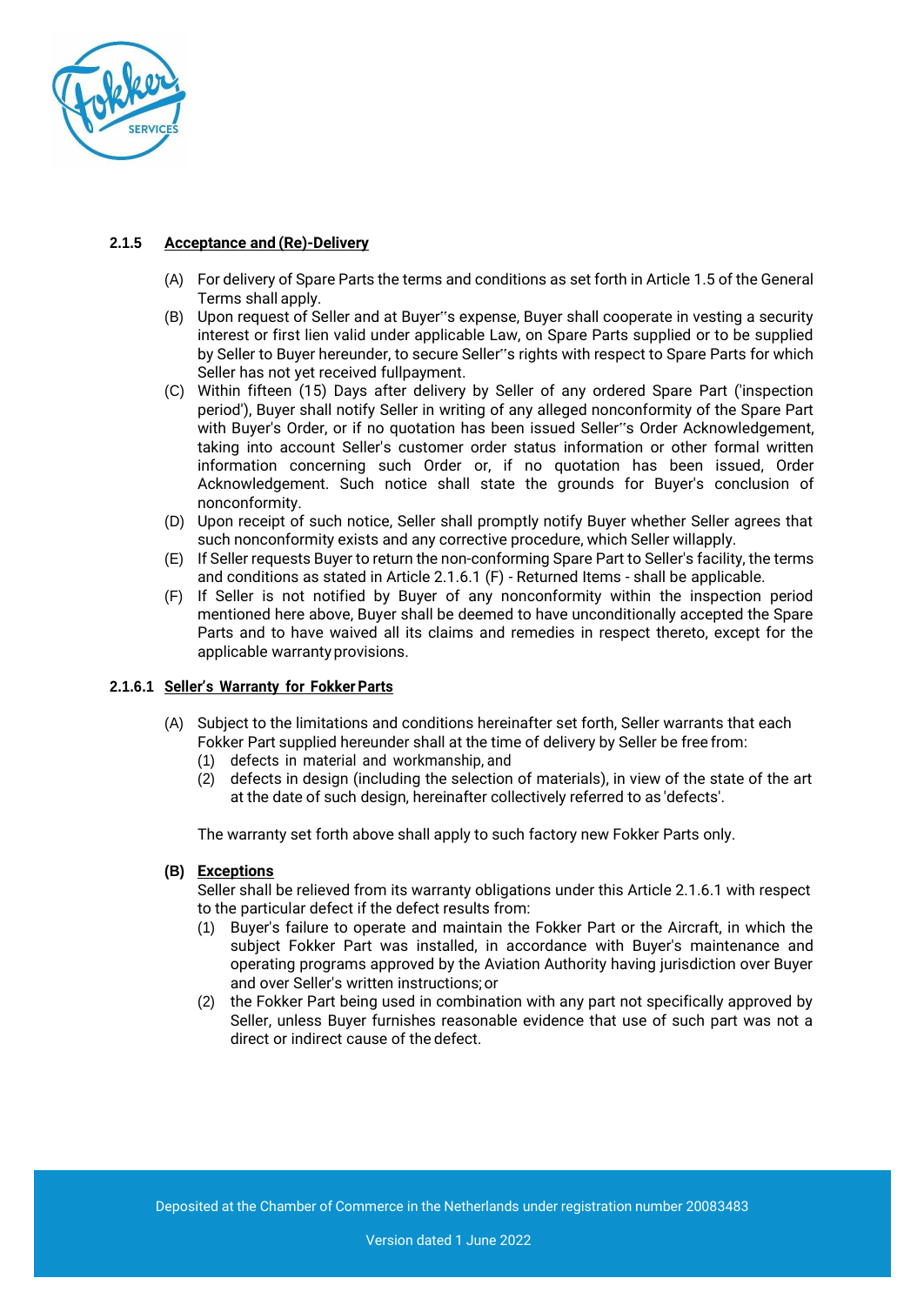

## **(C) Warranty and NoticePeriods**

The warranty periods to defects as mentioned here above are six (6) months after delivery of the Fokker Part.

Buyer's remedy and Seller's obligation and liability under this Article 2.1.6.1, with respect to each defect, are conditioned upon the defect having become apparent to Buyer within the applicable warranty period, and Seller's warranty administrator at Seller's Facility having received prompt written notice of the defect from Buyer but not later than fifteen (15) Days after the defect has become apparent to Buyer.

## **(D) Return and Notification**

Buyer's remedy and Seller's obligation and liability under this Article 2.1.6.1, with respect to each defect, are also conditioned upon:

- (1) if requested by Seller, the prompt return by Buyer of the Fokker Part claimed to be defective to Seller's Facility, provided that such return shall not be required if Seller and Buyer agree to scrap non-repairable defective Fokker Parts at Buyer's facility in accordance with Article2.1.6.1(G);
- (2) the submission by Buyer at Seller's Facility of a warranty claim form relating to such defect that includes at least the followinginformation:
	- (a) identification of the Fokker Part involved, including its part number, serial number (if such part has a serial number), nomenclature, delivery date and the quantity claimed to be defective;
	- (b) identification of the Aircraft (serial number) from which each Fokker Part was removed;
	- (c) the position of the Fokker Part in the Aircraft;
	- (d) date the claimed defect became apparent to Buyer and, (if available), the total number of flight hours or cycles accumulated by the Fokker Part as per that date; and
	- (e) elaborate description of the claimed defect and applicable circumstances requiring removal.
- (3) reasonable proof that the claimed defect is subject to the warranty set forth in Article 2.1.6.1(A) and that such defect did not result from any act or omission of Buyer including those stated in Article 2.1.6.1(B) and 2.1.6.1 (H); and
- (4) investigation by Seller of each warrantyclaims.

Seller shall notify Buyer in writing of the disposition of each such claim, including the remedy specified in Article 2.1.6.1(E) that Seller elects to apply.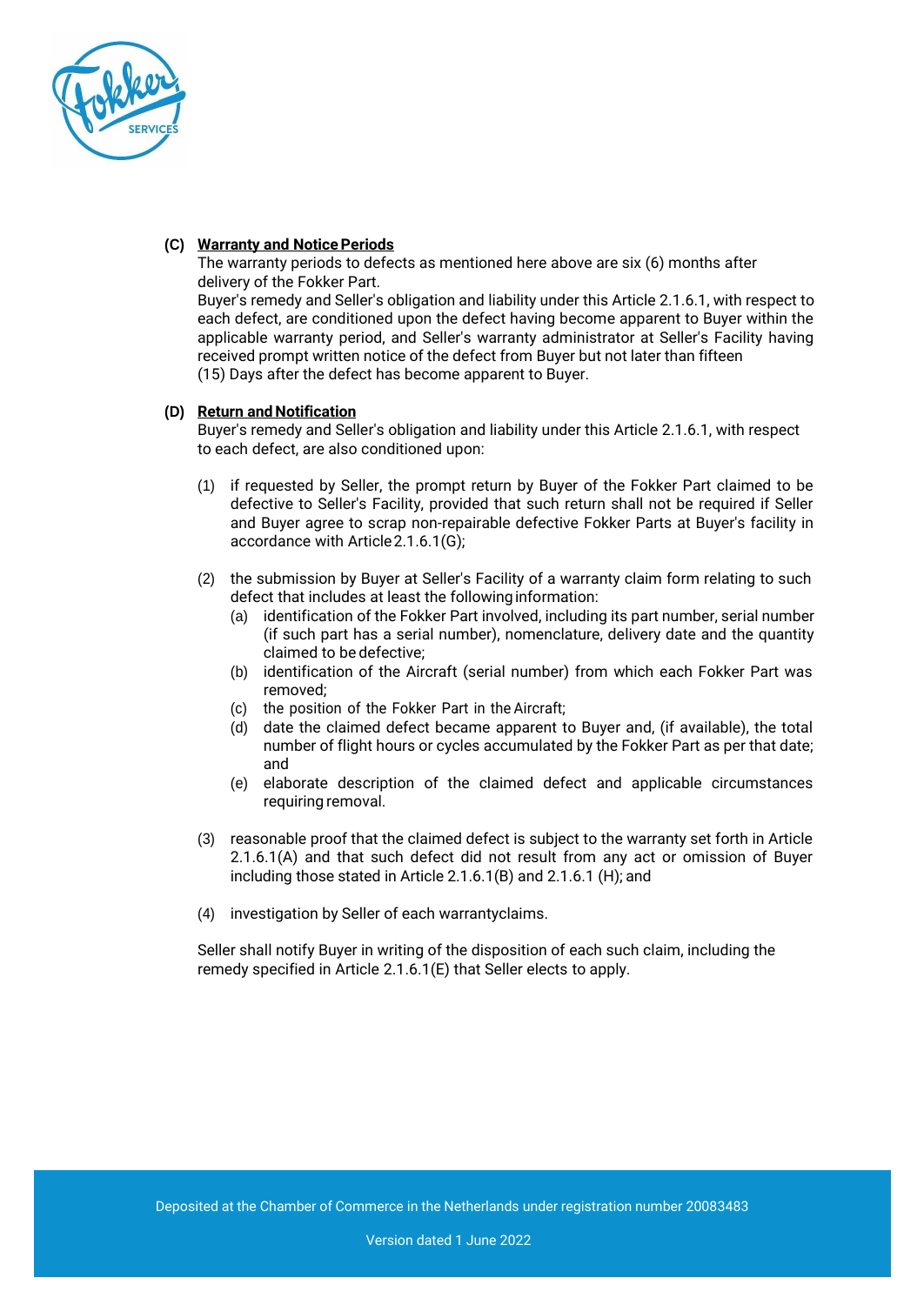

# **(E) Remedies**

Buyer's remedy and Seller's obligation and liability under this Article 2.1.6.1, with respect to such defect, are limited to the following:

- (1) As to a defect in material or workmanship,
	- (a) to the repair of such defect in the Fokker Part in which the defect appears, or, at Seller's option, to the furnishing of a replacement Fokker Part; and
	- (b) as to any Fokker Part repaired by or on behalf of Seller or furnished as a replacement by Seller pursuant to Article 2.1.6.1(E)(1)(a), to the repair or replacement of such Fokker Part for any further defect in material or workmanship, provided:
		- (i) such further defect becomes apparent to Buyer within any unexpired remainder of the warranty period specified in Article 2.1.6.1(C); and
		- (ii) Seller's warranty administrator at Seller's Facility receives written notice of such further defect from Buyer within fifteen (15) Days after it first becomes apparent to Buyer.
- (2) As to a defect in design,
	- (a) to the correction of such defect in the Fokker Part in which the defect appears, and
	- (b) as to any Fokker Part corrected by or on behalf of Seller pursuant to Article  $2.1.6.1(E)(2)(a)$ , to the correction of any further defect in design in such Fokker Part, provided:
		- (i) such further defect becomes apparent to Buyer within any unexpired remainder of the warranty period specified in Article 2.1.6.1(C); and
		- (ii) Seller's warranty administrator at Seller's Facility receives written notice of such further defect from Buyer within fifteen (15) Days after it first becomes apparent to Buyer.

#### **(F) Returned Items**

- (1) All repairs, replacements and corrections described in Article 2.1.6.1(E) performed by or on behalf of Seller shall be at Seller's expense and at Seller's Facility or at such other place as may be mutually agreeable and with reasonable care anddispatch.
- (2) Transportation Costs
	- (a) Buyer shall pay the cost of transportation (in accordance with international airline industry practice) of any Fokker Part claimed to be defective to Seller's Facility or such other place as mutually agreedupon;
	- (b) Seller shall reimburse Buyer for all freight charges incurred by Buyer in connection with such return of any Fokker Part determined to be defective under the terms of this Article 2.1.6.1; and
	- (c) Seller will pay all freight charges (in accordance with international airline industry practice) for the return to Buyer of any Fokker Part so repaired or corrected or of any replacement FokkerPart.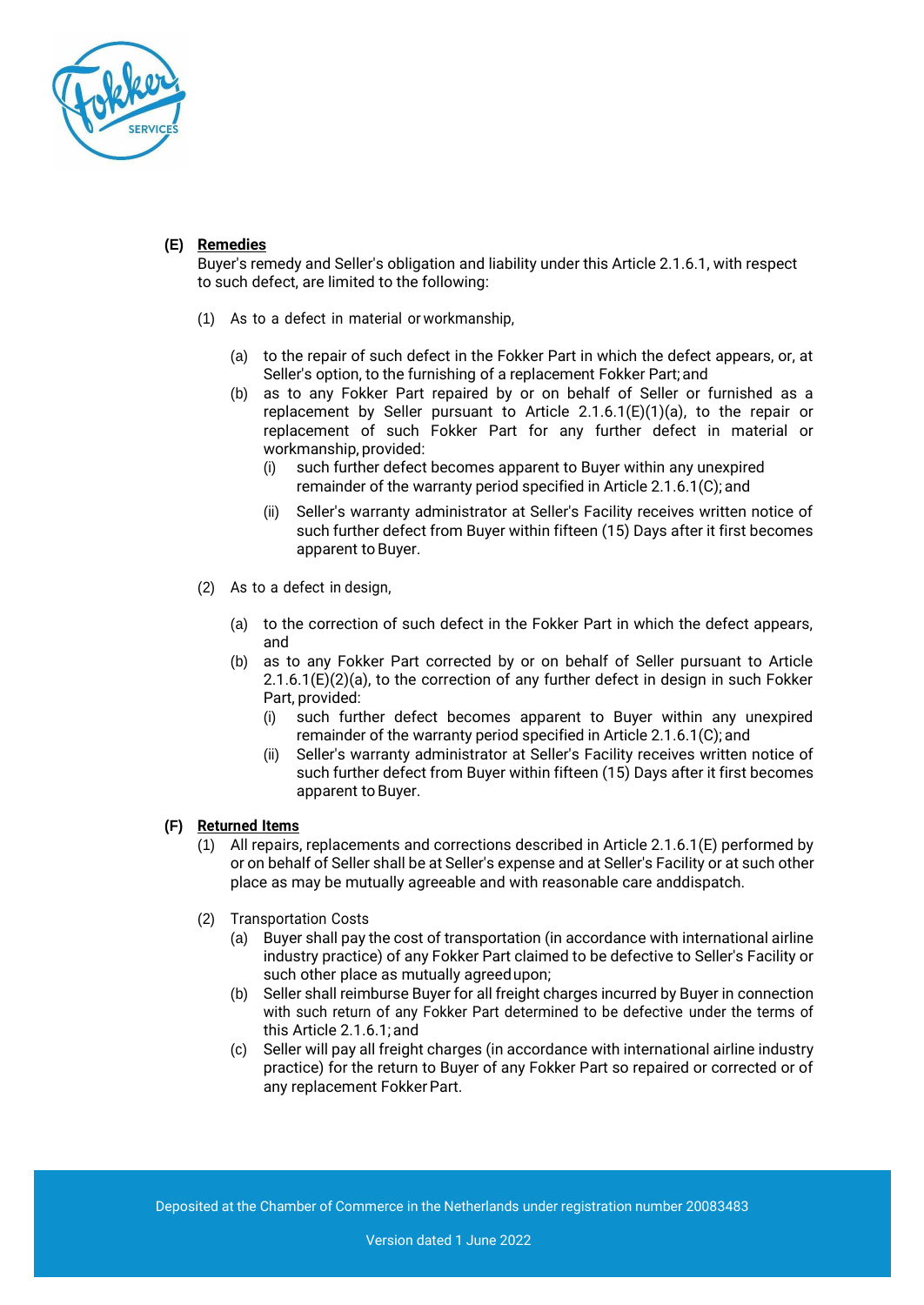

# **(3) Title and Risk**

- (a) Title to and risk of loss of or damage to any Fokker Part returned by Buyer to Seller pursuant to this Article 2.1.6.1 shall at all times remain with Buyer, except as to loss or damage chargeable to Seller according to applicable law, provided that in no event Seller shall be liable for loss of use or any other indirect or consequential damages.
- (b) If Seller furnishes a replacement Fokker Part for any defective Fokker Part returned by Buyer pursuant to this Article 2.1.6.1, title to and risk of loss of or damage to the so returned Fokker Part shall pass from Buyer to Seller concurrently with delivery of such replacement Fokker Part to Buyer, on which moment title to and risk of loss of or damage to the replacement Fokker Part shall pass from Seller to Buyer.

Such transfers of title and risk of loss or damage can only occur if Buyer has title to such defective Fokker Part, failing which the title to the replacement Fokker Part remains with Seller.

Any such replacement Fokker Part shall be delivered Ex Works Seller's designated Facility.

(c) Under this Article 2.1.6.1(F), the party that has the risk of loss of or damage to any Fokker Part shall have the responsibility of providing adequate loss / damage insurance coverage for said Fokker Part according to international airline industry practice, except that Buyer (and not Seller) shall provide adequate insurance coverage for such replacement Fokker Parts (furnished by Seller) as long as not owned by Buyer.

## **(G) Non-repairable FokkerPart**

Buyer may scrap any defective non-repairable Fokker Part at Buyer's facility, provided that Seller's authorised representative has confirmed in writing such Fokker Part is nonrepairable and is not required for investigation by Seller. Non-repairable Parts or Parts, which are Beyond Economical Repair which are not returned to Seller, shall be destroyed by Buyer in accordance with the scrapping procedure documented by the Aviation Authority and/or customs.

## **(H) Wear and Tear**

Normal Wear and Tear and the need for regular maintenance and overhaul shall not constitute a defect under this warranty. The warranty periods set forth in Article 2.1.6.1 (C) shall not apply to items such as rubber parts, filters, shelf life limited parts or similar items which Seller demonstrates are unable to meet such standards because of their ultimate design life or function (determined by the state of the art at the time of design).

## **(I) Seller's Non-response**

If Buyer is not notified by Seller of the applicability of Buyer's warranty claim within ninety (90) Days after receipt by Seller of the claim, including all written information required by Article 2.1.6.1(D), and the return of the defective Fokker Part if so requested by Seller, the defect shall be deemed covered by Seller's warranty.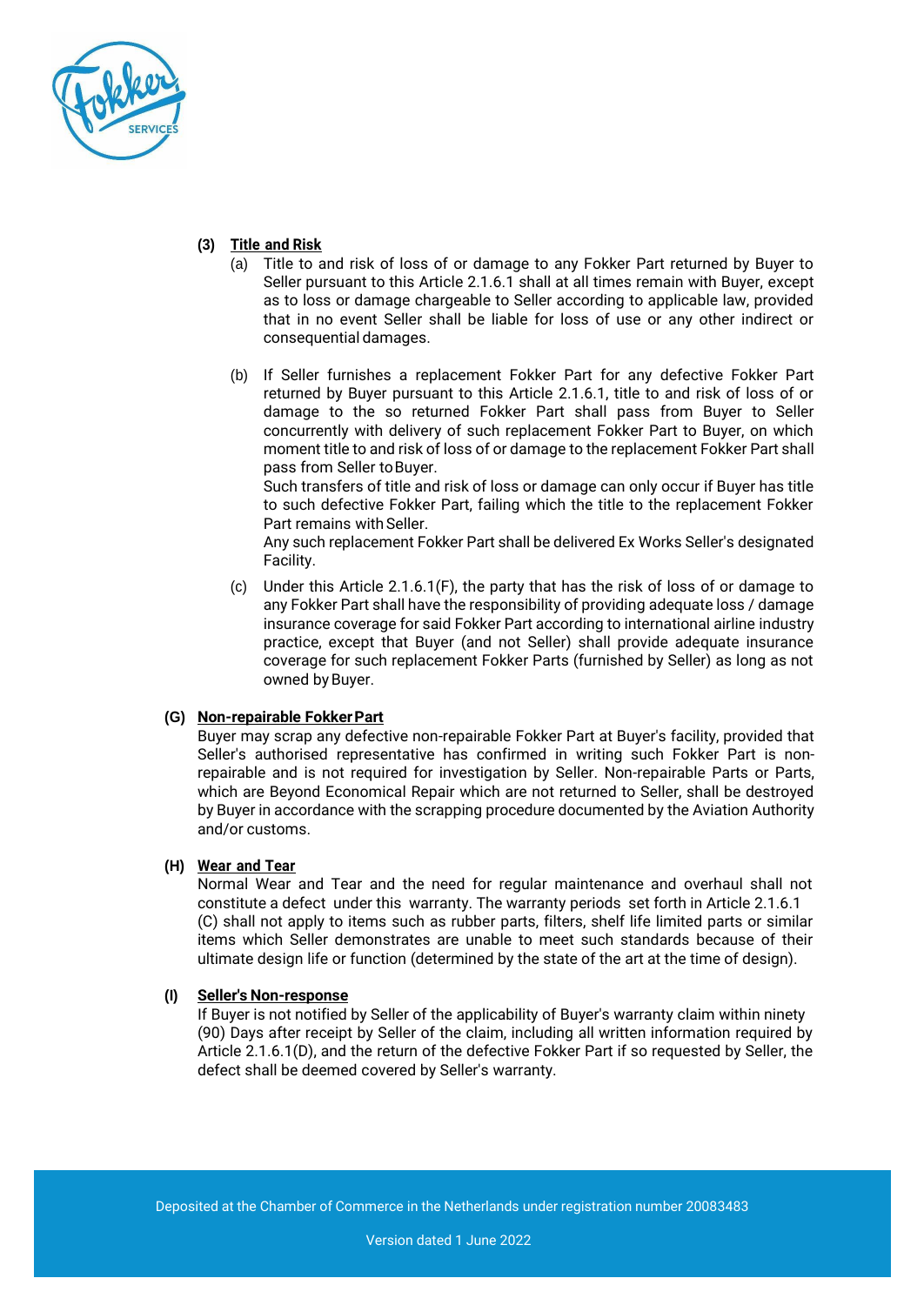

# **(J) Applicability of Seller's Warranty for Fokker Parts**

It is Seller's intention that replacement, repair or correction of Fokker Parts claimed by Buyer to be defective be implemented with the least possible delay and to this end any action taken by Seller, prior to completion of its review of Buyer's warranty claim, shall not prejudice Seller's right thereafter to dispute the applicability of Seller's warranty to any item so replaced, repaired or corrected and to recover its reasonable costs and expenses in connection therewith in the event that Seller's warranty is determined not to apply.

## **2.1.6.2 Vendor Warranty**

- (A) Factory-new Vendor Parts purchased by Buyer from Seller are subject to the warranty conditions of the particular Vendor of such VendorParts. The warranty period on such factory-new Vendor Part could extend to a period less than six (6) months after delivery of that Vendor Part to Buyer. In that specific case Seller shall provide a warranty of six (6) months, which will come in place of the original Vendor warranty left.
- (B) In case Seller modifies, repairs or overhauls Vendor Parts and due to such modifications, repairs and overhauls the warranty conditions of the Vendor of such Vendor Parts are invalidated, such warranty conditions shall be enforceable by Buyer against Seller. In such case the provisions of Seller"s warranty, as set forth in Article 2.1.6.1(E) through (J) of the GTSC shall be applicable.

## **2.1.6.3 Warranty used/second hand Spare Parts**

In case a used/second hand Fokker and/or Vendor Part is still under a warranty from Seller or the Vendor, such Part delivered by Seller to Buyer shall be subject to that specific warranty.

In case the initial warranty-period on a used/second hand Fokker and/or Vendor Part is expired or the warranty-period left is less than three (3) months, Seller shall provide three (3) months warranty on that specific used/second hand Fokker and/or used/second hand Vendor Part.

## **2.1.7 Disclaimer and Release / Liability andIndemnity**

Seller and Buyer hereby explicitly acknowledge, accept and repeat their rights and obligations stated in Article 1.8 "Disclaimer and Release" and Article 1.9 "Liability and Indemnity" of the General Terms.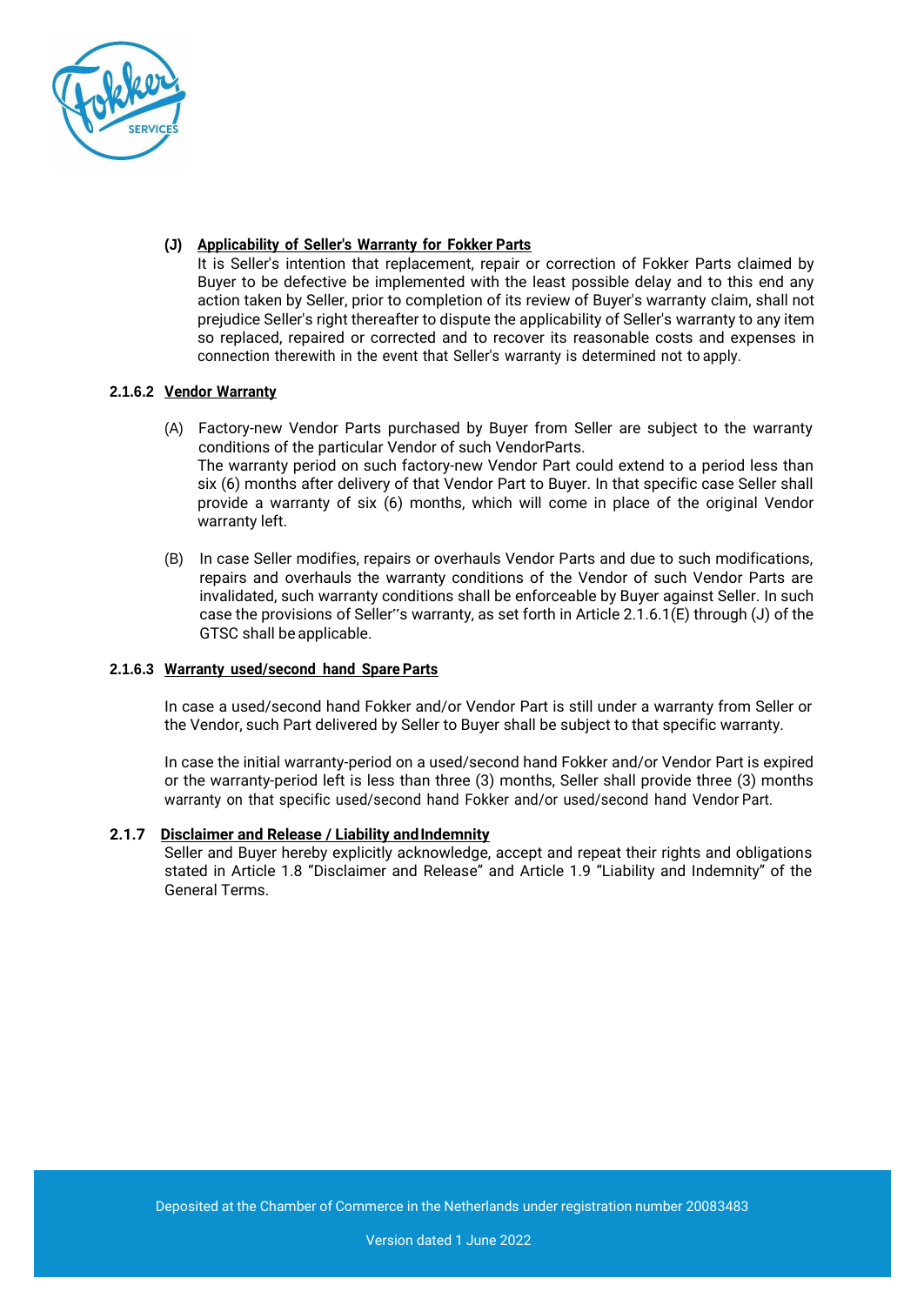

# **2.2 Standard Conditions for Aircraft Component Maintenance**

#### **2.2.1 Definitions**

For the purpose of these Standard Conditions the following additional definitions shall apply (such definitions to be equally applicable to both singular and plural forms of the terms defined): **Beyond Economical Repair or BER** shall mean that the cost of Maintenance of a

> Component will exceed sixty per cent (60%) of Seller's current selling price of an identical, new, Component;

rectification work performed and partsreplaced;

| <b>Investigation Report</b> | shall mean such a report, which mentions the<br>possible cause of a malfunction and observed<br>damage of a Component and provides details for<br>rectification of said malfunction or sampling<br>requirements; |
|-----------------------------|------------------------------------------------------------------------------------------------------------------------------------------------------------------------------------------------------------------|
| <b>Shop Finding Report</b>  | shall mean a report giving details regarding the<br>possible cause of a malfunction and observed<br>damage of a Component, inspection findings,                                                                  |

## **2.2.2 Subject Matter**

Seller shall for and on order of Buyer either carry out the Aircraft Component Maintenance in its own workshops or shall have such Aircraft Component Maintenance carried out by workshops approved by the relevant Aviation Authorities having jurisdiction on the terms and conditions set forth in the Agreement, taking into account the additional provisions related thereto in these Standard Conditions for Aircraft Component Maintenance and the General Terms set forth in part one (1) of the GTSC.

## **2.2.3 Procurement and OrderProcessing**

## **(A) Order**

Each Order shall include an order number, VAT-number, specific contract number, and for each Component part number, quantity, nomenclature, serial number, number of hours, number of landings or number of days whichever is applicable for the Component consumed since factory new or last Maintenance, modifications carried out on the Component, nature of complaint or reason for removal and requested treatment. Buyer shall also indicate in the Order which non mandatory modifications it wishes Seller to incorporate in the Component at the time of the Maintenance.

## **(B) Order Acknowledgement**

Seller"s Order Acknowledgement shall include Buyer"s order number, specific contract number, and for each Component, part number, nomenclature, serial number and anticipated date of return to Buyer.

## **(C) Order Fulfilment**

Seller shall not commence with the Maintenance of any Component unless Seller has received the relevant Order. In case no Order is received by Seller after receipt of the Component concerned, Seller shall notify Buyer immediately and Buyer shall provide Seller with the required Order within five (5) Days after receipt of Seller's notice. Seller is entitled to return the Component to Buyer at Buyer's expense in case Seller does not receive the required Order within the time stipulated.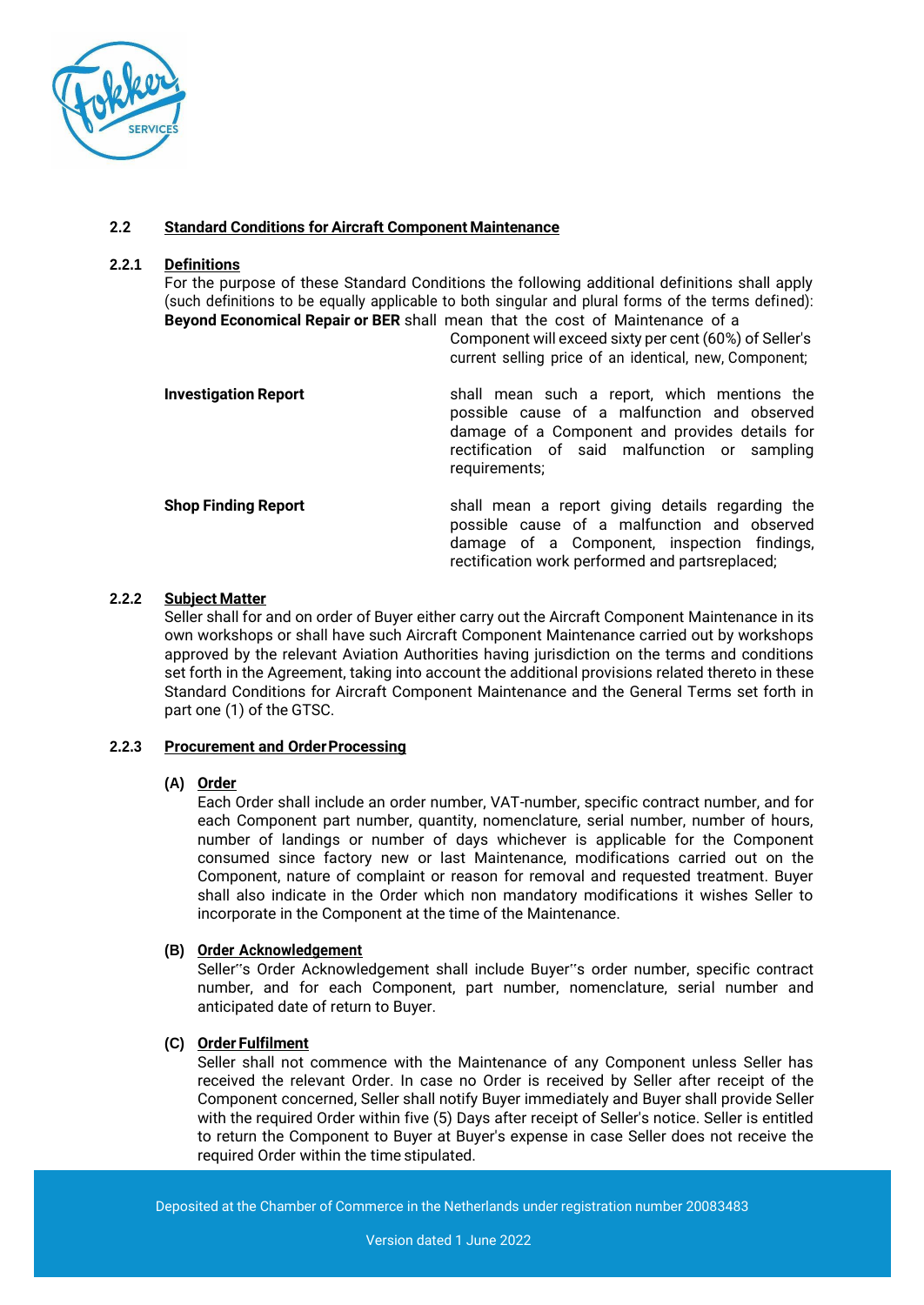

## **(D) ModificationStandard**

Seller shall incorporate all mandatory modifications as indicated by the relevant Aviation Authority due at the time of the Aircraft Component Maintenance, the costs of which, shall be borne by Buyer. Seller shall inform Buyer of all such modifications incorporated during the Maintenance process.

# **(E) Beyond Economical Repair(BER)**

- (1) If Seller estimates that the cost of Maintenance of specific Components shall be BER, Seller intends to advise Buyer promptly that such Component is BER and Buyer shall provide Seller within five (5) Days after receipt of Seller's relevant notice with one of the following instructions:
	- (a) Maintenance at Buyer's expense; or
	- (b) Component to be scrapped by Seller without compensation to Buyer; or
	- (c) Component to be returned to Buyer at Buyer's cost and expense without Maintenance.

Failure by Buyer to provide the requested instructions within five (5) Days shall give Seller the right to dispose of the relevant Component as Seller deems suitable without compensation to Buyer. Transfer of title shall take place upon said instruction of Buyer. Buyer agrees that failure to provide such instruction in the required time frame will result in transfer of title to Seller.

If Buyer requests an Investigation Report, which shall effect the turn-around time, mentioned in Seller's Order Acknowledgement for the specific Components, Seller shall quote a revised turn-around time upon such Buyer's request.

- (2) The absence of Seller's BER advice as mentioned in this Article 2.2.3(E) shall not constitute a guarantee, that after completion of the Maintenance of the Component, the costs shall not exceed sixty per cent (60%) of Seller's current selling price of an identical, new, Component. Buyer accepts that such BER level exceeding costs are also for Buyer's account.
- (3) In the event a Component is being determined by Seller to be BER and Buyer notifies Seller with instructions of Article 2.2.3  $(E)$  (1) (b) or (c) above the costs of and expenses for work already performed shall be reimbursed by Buyer to Seller.

## **(F) InvestigationReport**

Seller is prepared, at Buyer's request, to issue Investigation Reports of specific Components sent to Seller for Maintenance or sampling. Seller shall charge Buyer for the cost of and expenses for making such a report taking into account the extent of investigation details required by Buyer.

## **(G) Order Status Report**

Seller shall issue progress reports on a regular basis listing the Components sent for Maintenance including information on the Maintenance status of Components and shipping information of the Components returned to Buyer during the relevant progress report period.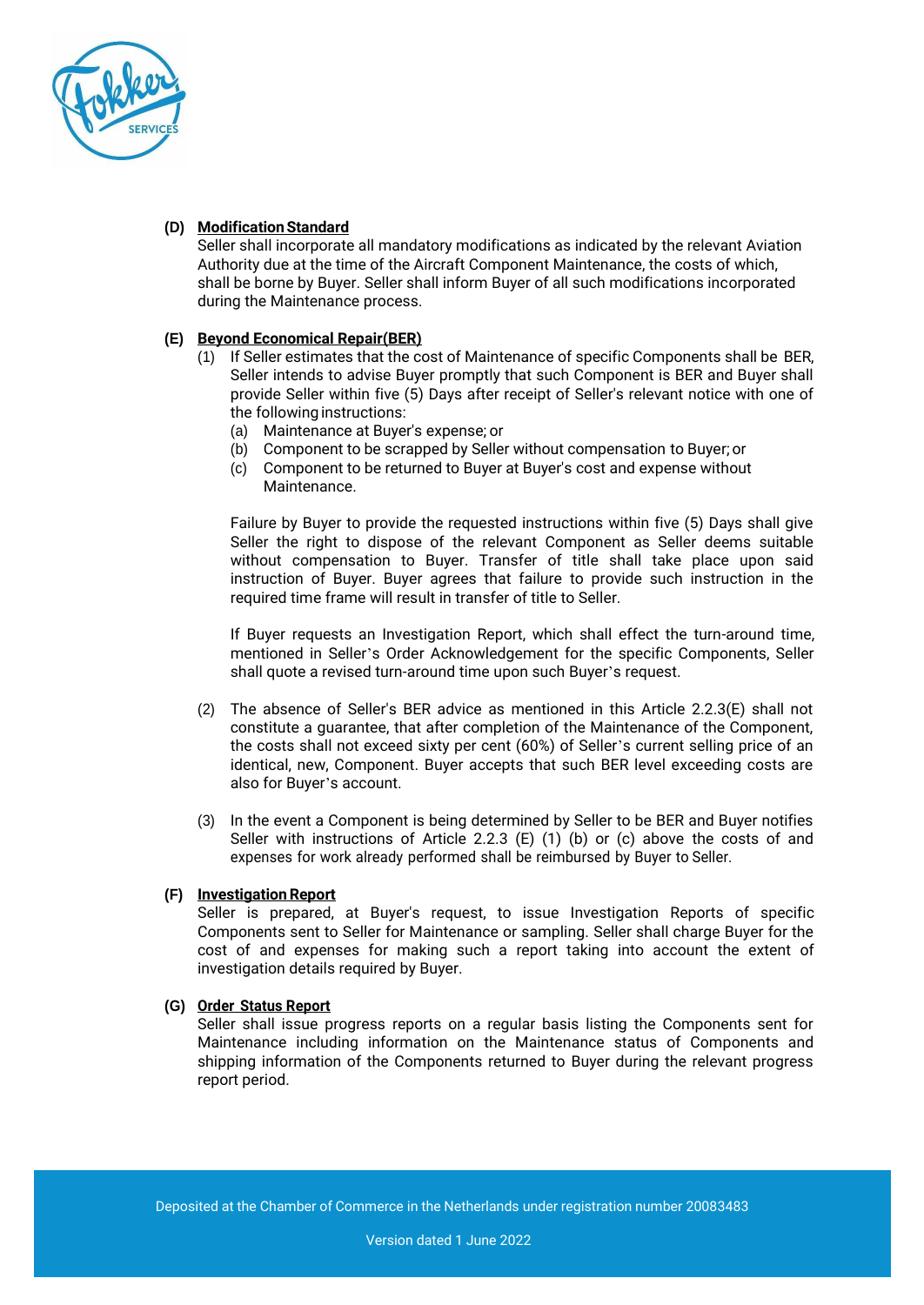

## **2.2.4 Pricing and Invoice**

Components sent to Seller for Maintenance shall be priced in accordance with Seller's sales price for such Maintenance prevailing on the date of Seller"s Acknowledgement of Buyer's Order(s), except that the price stated in any Seller quotation for such Maintenance shall be applicable if Buyer places its Order within the quoted validity period and otherwise complies with any other conditions of said quotation.

# **2.2.5 Acceptance and (Re)-Delivery**

## **(A) Delivery to Seller**

Components shall be delivered DDP Seller's designated Facility, with all required documentation for performing the Maintenance and shall be properly packed in accordance with Article 1.5 (B) of the General Terms.

# **(B) Delivery to Buyer**

For delivery of the Components the terms and conditions as set forth in Article 1.5 (A), (B), (C), and (D) shall apply.

# **(C) Title and Risk**

Title to and the risk of loss of or damage to the Component shall at all times during the Maintenance of the Component remain with Buyer.

## **(D) Shop finding report**

After Maintenance of the relevant Components by Seller and on Buyer"s request, Seller shall provide Buyer at no additional charge with a shop finding report, which shall be sent by Seller to Buyer simultaneously with the return of the Component.

## **(E) Acceptance**

Within fifteen (15) Days after re-delivery by Seller of the Component ('inspection period'), Buyer shall notify Seller in writing of any alleged nonconformity of the Component with Buyer's Order as acknowledged by Seller, taking into account Seller's Order Status Report, Investigation Report or other formal written information concerning such Order and Order Acknowledgement. Such notice shall state the grounds for Buyer's conclusion of nonconformity.

- **(F)** Upon receipt of such notice, Seller shall promptly notify Buyer whether Seller agrees that such nonconformity exists and any corrective procedure that Seller will apply.
- **(G)** If Seller requests Buyer to return the non-conforming Component to Seller's facility, the terms and conditions as stated in Article 2.2.6.1 (F) - Returned Items - shall beapplicable
- **(H)** If Seller is not notified by Buyer of any nonconformity within the inspection period mentioned here above, Buyer shall be deemed to have unconditionally accepted the Component and to have waived all its claims and remedies in respect thereto, except for the applicable warrantyprovisions.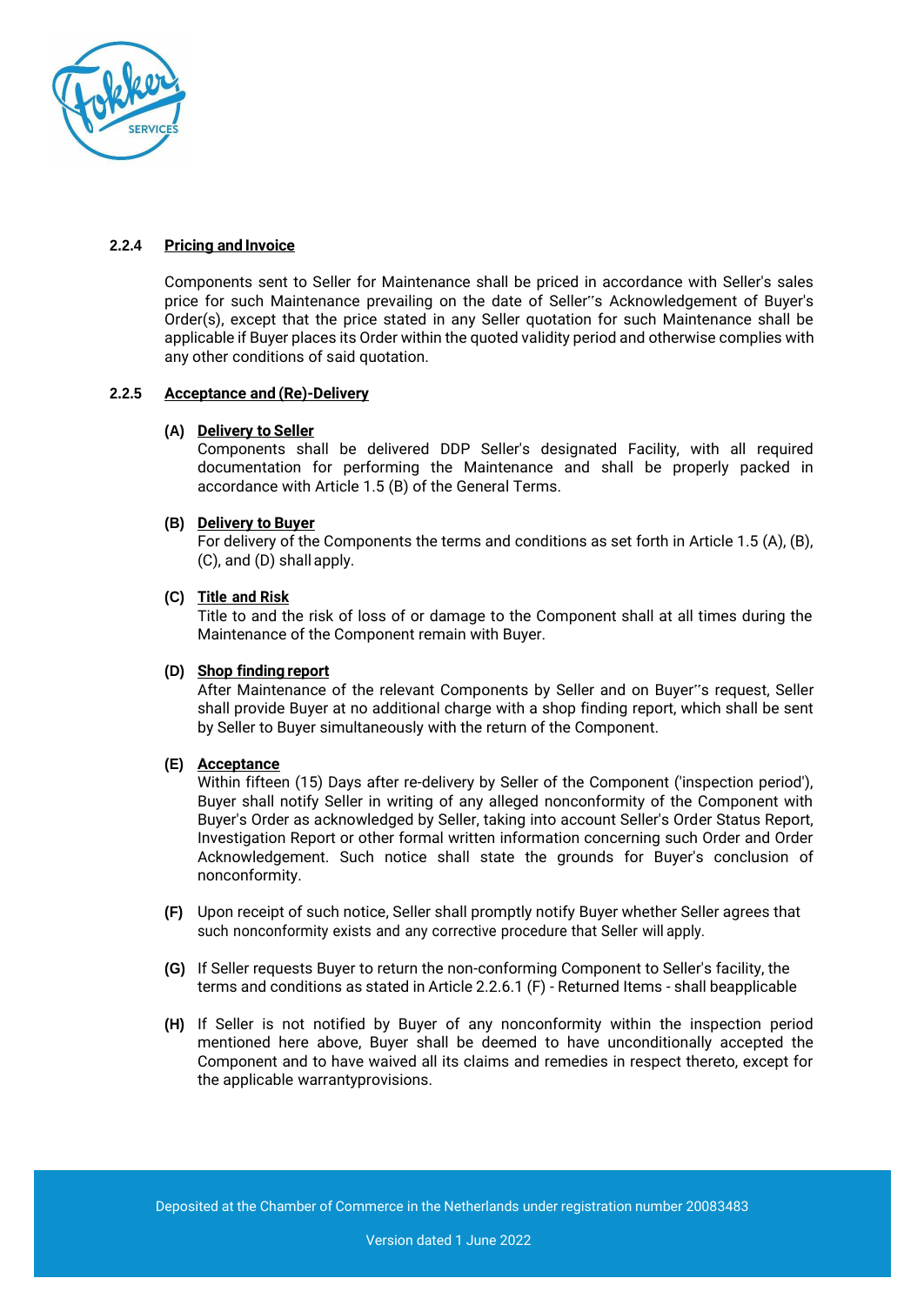

## **2.2.6.1 Warranty for Components reconditioned and certified by Seller**

(A) Subject to the limitations and conditions hereinafter set forth Seller warrants that the Components reconditioned and certified by Seller shall be free from defects in material and workmanship, herein after collectively referred to as "defects".

# **(B) Exceptions**

Seller shall, as to each defect, be relieved of all obligations and liabilities under this Article 2.2.6.1 if:

- (i) the Component concerned is used in combination with any part not specifically approved by Seller unless Buyer furnishes reasonable evidence that use of such part was not a direct or indirect cause of thedefect;
- (ii) the Component has not been used or maintained in accordance with Seller"s and/ or Vendor"s instructions unless Buyer furnishes reasonable evidence that such use, maintenance or repair as the case may be, was not a direct or indirect cause of the defect;
- (iii) the Aircraft in which the Component has been installed, shall have been operated under conditions not normal for the applicable type of aircraft unless Buyer furnishes reasonable evidence that such operation was not a direct or indirect cause of the defect;
- (iv) the Component or the Aircraft in which the Component has been installed shall not have been maintained in accordance with Seller and/or Vendor"s instructions unless Buyer furnishes reasonable evidence that such Maintenance was not a direct or indirect cause of the defect;
- (v) the Component was not correctly and/or properly installed as documented in Seller"s and/or Vendor"s official data and documents, notices to the Operator and/or Service Bulletins as approved by the CAA-NL / Vendor"s Aviation Authority;
- (vi) the Aircraft in which the Component has been installed, subsequent to an accident shall have been repaired without manufacturer"s approval in writing, unless Buyer furnishes reasonable evidence that such repair was not a direct or indirect cause of the defect, provided, however, that this limitation, shall not be applicable to repair of damages due to minor accidents which normally occur in the operation of Aircraft if such repairs are made with suitable materials and workmanship and according to standard practice and engineering and manufacturer"s damage repair instructions.
- (vii) it concerns a Component or part thereof, which has not been part of the Services as mentioned in the Order and which has not been repaired or reconditioned by Seller under that Order.

Buyer acknowledges that some of the Components warranted hereunder have a normal life expectancy that is less than the time periods specified under Article 2.2.6.1 (C) hereinafter.

## **(C) Warranty and NoticePeriods**

The warranty periods to defects as mentioned here above are twelve (12) months or one thousand (1000) flight hours or 1000 cycles, whichever expires first, after delivery of the Component by Seller to Buyer.

Buyer"s remedy and Seller"s obligation and liability under this Article 2.2.6.1, with respect to each defect, are conditioned upon the defect having become apparent to Buyer within the applicable Warranty period, and Seller"s Warranty administrator at Seller"s facility having received prompt written notice of the defect from Buyer but not later than fifteen (15) Days after the defect has become apparent to Buyer.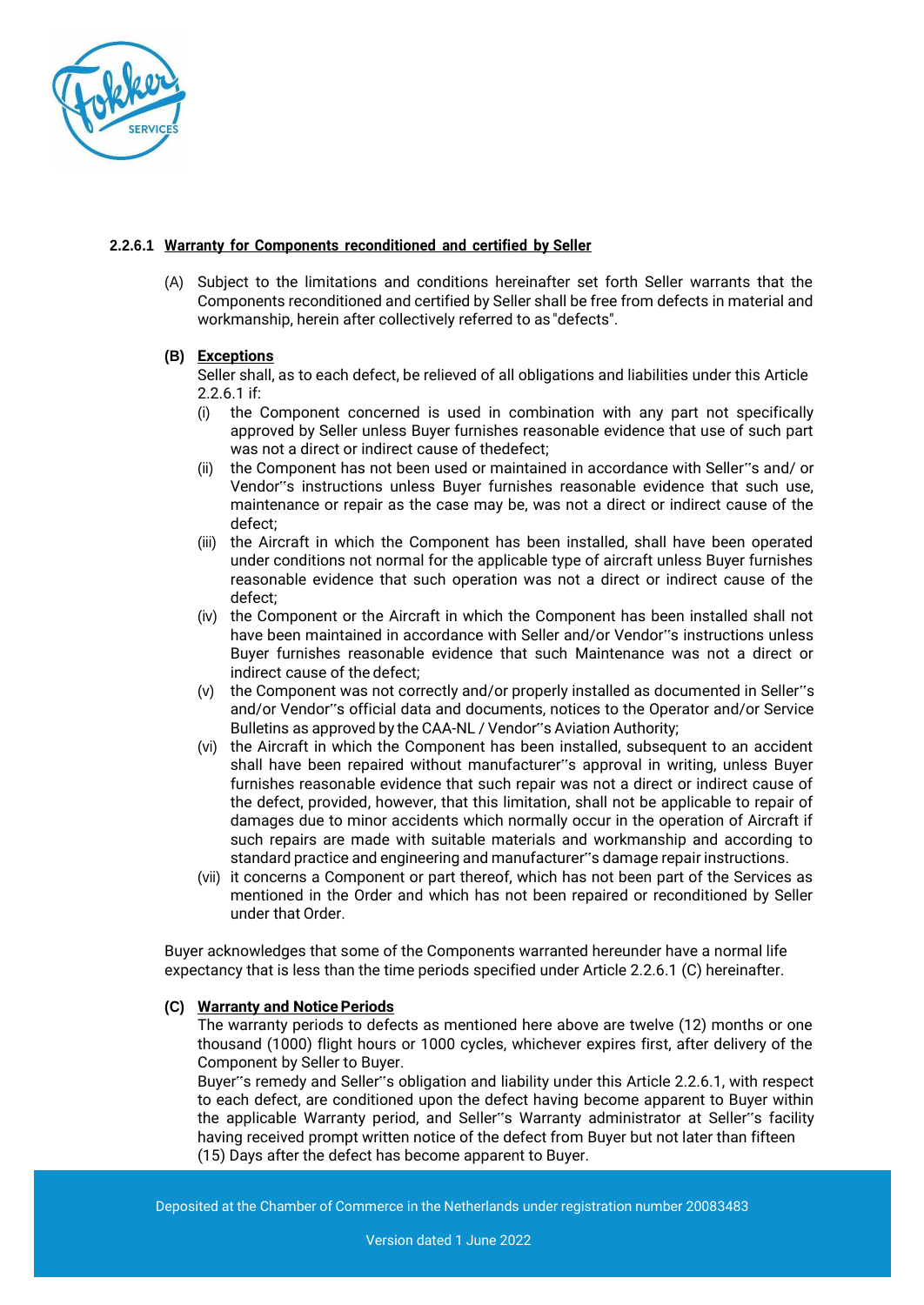

# **(D) Return and Notification**

Buyer's remedy and Seller's obligation and liability under this Article 2.2.6.1, with respect to each defect, are also conditioned upon:

- (1) the prompt return by Buyer if requested by Seller of the Component claimed to be defective to Seller's Facility;
- (2) the submission by Buyer at Seller's Facility of a warranty claim form relating to such defect that includes at least the followinginformation:
	- (a) identification of the Component involved, including its part number, serial number (if such part has a serial number), nomenclature, delivery date and the quantity claimed to be defective;
	- (b) identification of the Aircraft (serial number) from which the Component was removed;
	- (c) the position of the Component in the Aircraft;
	- (d) date the claimed defect became apparent to Buyer and, (if available), the total number of flight hours or cycles accumulated by the Component as per that date; and
	- (e) elaborate description of the claimed defect and applicable circumstances requiring removal.
- (3) reasonable proof that the claimed defect is subject to the warranty set forth in Article 2.2.6.1 (A), and that such defect did not result from any act or omission of Buyer including those stated in Article 2.2.6.1 (B) and 2.2.6.1 (H); and
- (4) investigation by Seller of each warrantyclaims.

Seller shall notify Buyer in writing of the disposition of each such claim, including the remedy specified in Article 2.2.6.1 (E) that Seller elects to apply.

## **(E) Remedies**

Buyer's remedy and Seller's obligation and liability under this Article 2.2.6.1, with respect to a defect in material and workmanship, are limited to the following:

#### **(1) Repair by Seller**

- (a) of such defect in the Component in which the defect appears, and
- (b) as to any Component repaired by or on behalf of Seller pursuant to Article 2.2.6.1 (E)(1)(a), to the repair of such Component, provided:
	- (i) such further defect becomes apparent to Buyer within any unexpired remainder of the warranty period as specified in Article 2.2.6.1 (C), and
	- (ii) Seller"s warranty administrator at Seller"s facility receives written notice of such further defect from Buyer within fifteen (15) Days after it first becomes apparent to Buyer.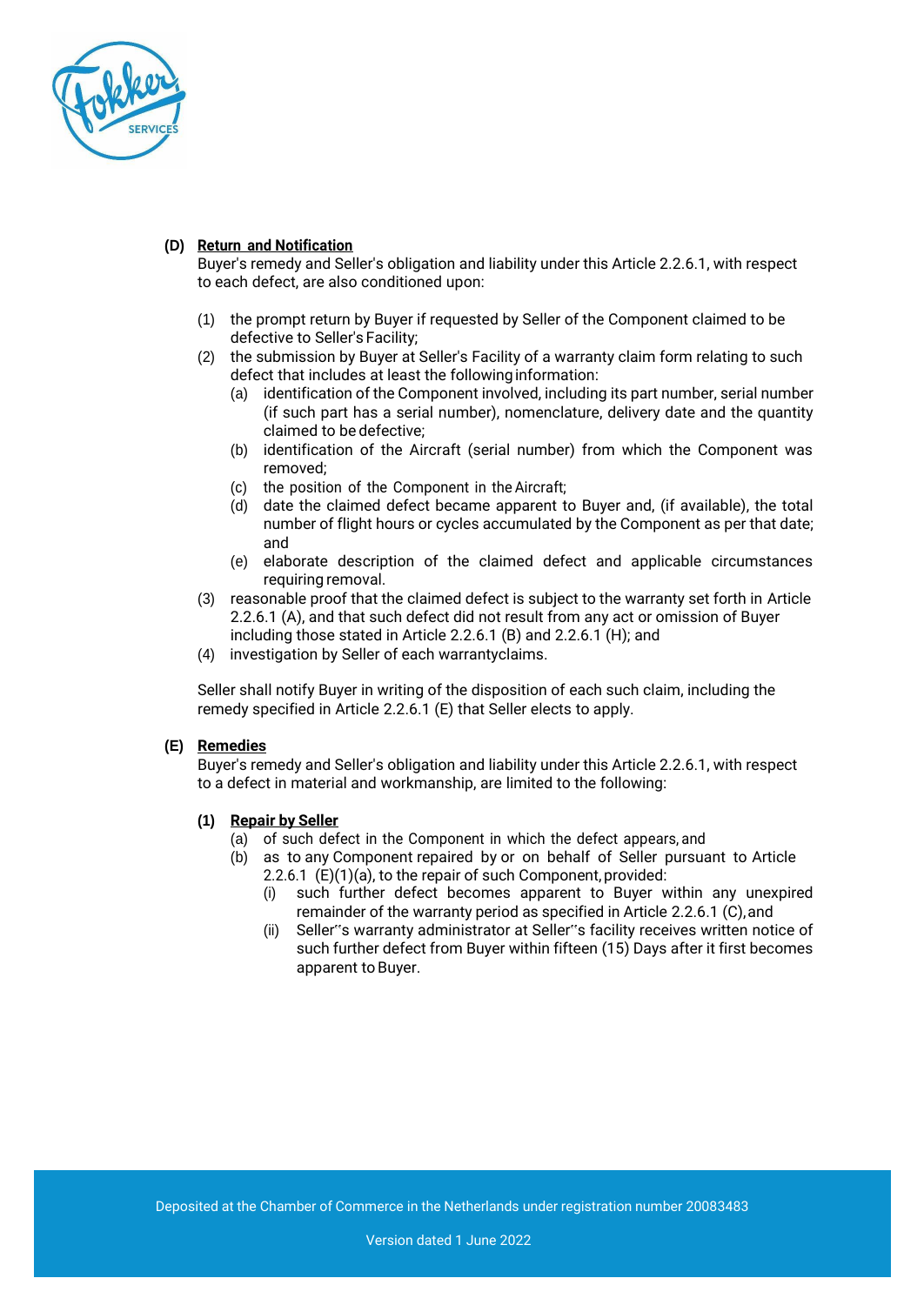

# **(2) Repair by Buyer**

- (a) of such defect in the Component in which the defect appears, in which case Seller shall without charge promptly cause appropriate kits or repair parts and such instruction and data as may be required in connection therewith to be delivered DDP Buyer's designated facility and Buyer shall repair such Component in accordance with Seller's instructions and to the extent specified by Seller under Seller's direction,and
- (b) Upon receipt of Buyer"s claim for reimbursement with respect to any repair, within the scope of this Article 2.2.6.1 (E)(2)(a) Seller shall reimburse Buyer as follows:
	- (i) Direct Labour

At the labour hourly rate specified in Article 2.2.6.1 (E)(2)(b) (iii) below for all direct labour hours reasonably expended by Buyer"s direct labour employees such as labour hours in performing repair, modification, correction, disassembly, re-assembly and bench Testing of the Components.

(ii) Direct Materials

At the invoice cost thereof to Buyer, excluding any allowances for handling, overhead or the like, for all direct materials incorporated in the repair, modification or correction, excluding any materials used for overhaul, and also excluding such modification kits, parts and materials as may be furnished by Seller at no charge.

(iii) Labour Hourly Rate

For the purposes of this Article 2.2.6.1 (E)(2)(a), the labour hourly rate shall be agreed upon between Seller and Buyer and shall be equal to one hundred fifty percent (150%) of Buyer"s current average direct labour hourly rate. For this purpose, "average direct labour hourly rate" means the average hourly rate (excluding all fringe benefits, premium time allowances, social charges, business taxes and the like) paid to Buyer"s employees whose jobs are directly related to the performance of the repair, modification or correction.

Prior to the first claim for reimbursement Buyer shall notify Seller of Buyer"s average direct labour hourly rate.

# **(F) Returned Items**

- (1) All repairs described in Article 2.2.6.1 (E) performed by or on behalf of Seller shall be at Seller's expense and at Seller's Facility or at such other place as may be mutually agreeable and with reasonable care anddispatch.
- (2) Transportation Costs
	- (a) Buyer shall pay the cost of transportation (in accordance with international airline industry practice) of any Component claimed to be defective to Seller's Facility or such other place as may be mutuallyagreeable;
	- (b) Seller shall reimburse Buyer for all freight charges incurred by Buyer in connection with such return of any Component determined to be defective under the terms of this Article2.2.6.1;
	- (c) Seller will pay all freight charges (in accordance with international airline industry practice) for the return to Buyer of any Component so repaired.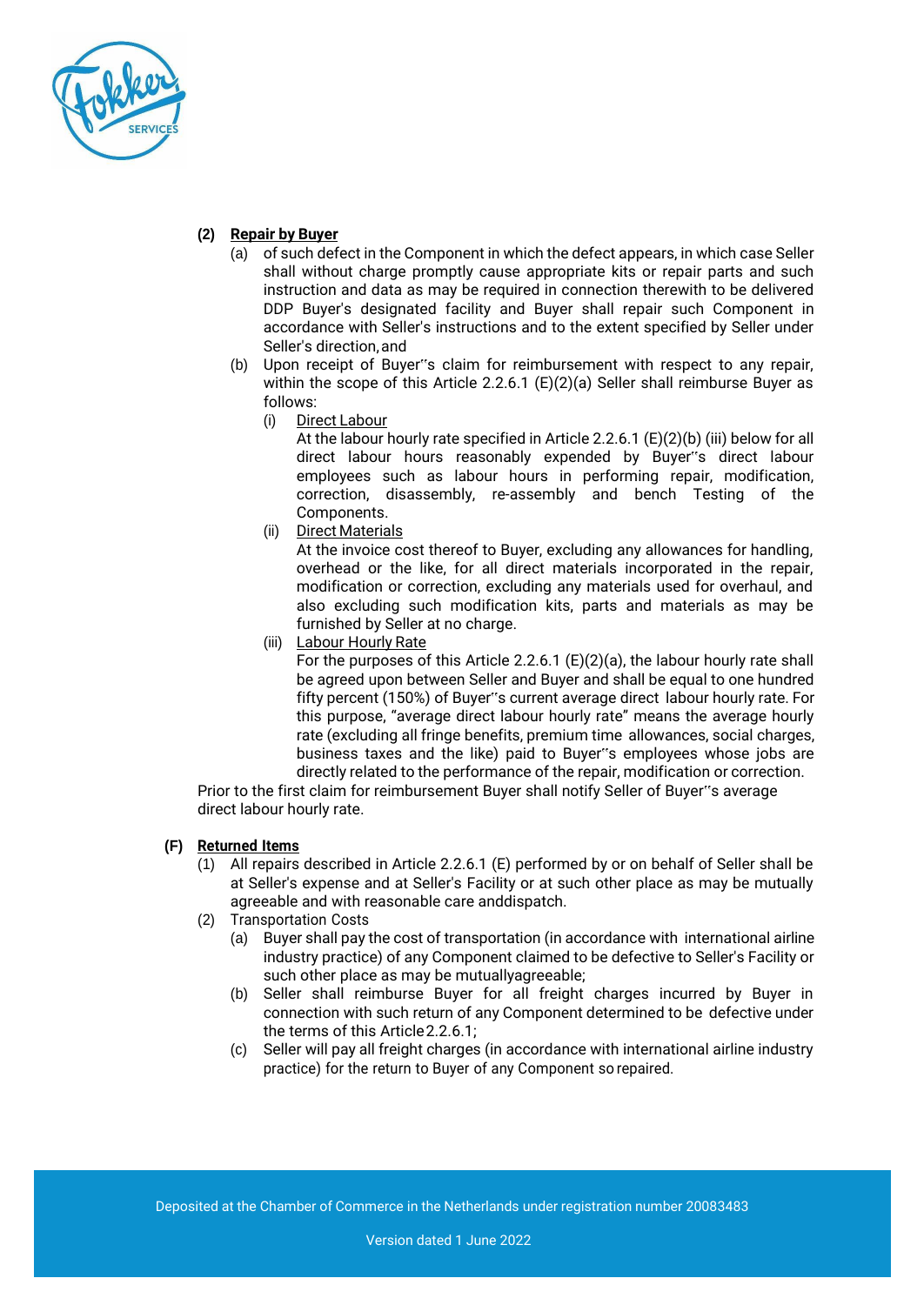

# **(3) Title and Risk**

- (a) Title to and risk of loss of or damage to any Component returned by Buyer to Seller pursuant to this Article 2.2.6 shall at all times remain with Buyer, except as to loss or damage chargeable to Seller according to applicable law, provided that in no event Seller shall be liable for loss of use or any other indirect or consequential damages.
- (b) Under this Article 2.2.6.1(F), the party that has the risk of loss of or damage to any Component shall have the responsibility of providing adequate loss / damage insurance coverage for said Component according to international airline industry practice.

## **(G) Seller's non-response**

If Buyer is not notified by Seller of the applicability of its warranty claim within ninety (90) Days after confirmed receipt of the notification from Buyer required under Article 2.2.6.1(D) above, the Defect shall be deemed to be covered by Seller'swarranty.

## **(H) Wear and Tear**

Normal Wear and Tear and the need for regular Maintenance shall not constitute a defect under this warranty.

# **(I) Applicability of Seller's Warranty forComponents**

It is Seller's intention that repair or correction of Components claimed by Buyer to be defective be implemented with the least possible delay and to this end any action taken by Seller, even if taken prior to completion of the review mentioned in Article 2.2.6.1(D), shall in no case prejudice Seller's rights thereafter to dispute the applicability of Seller's warranty to any Component so repaired or corrected and to recover, if applicable, its costs and expenses in connection therewith in the event that Seller's warranty is determined not to apply.

## **2.2.6.2 OEM, Vendor or third party repair stationWarranty**

Components reconditioned and/or certified by a particular OEM, Vendor or a third-party repair station are subject to the warranty provisions of the concerned OEM, Vendor or third-party repair station.

## **2.2.7 Disclaimer and Release / Liability and Indemnity**

Seller and Buyer hereby explicitly acknowledge, accept and repeat their rights and obligations stated in Article 1.8 "Disclaimer and Release" and Article 1.9 "Liability and Indemnity" of the General Terms.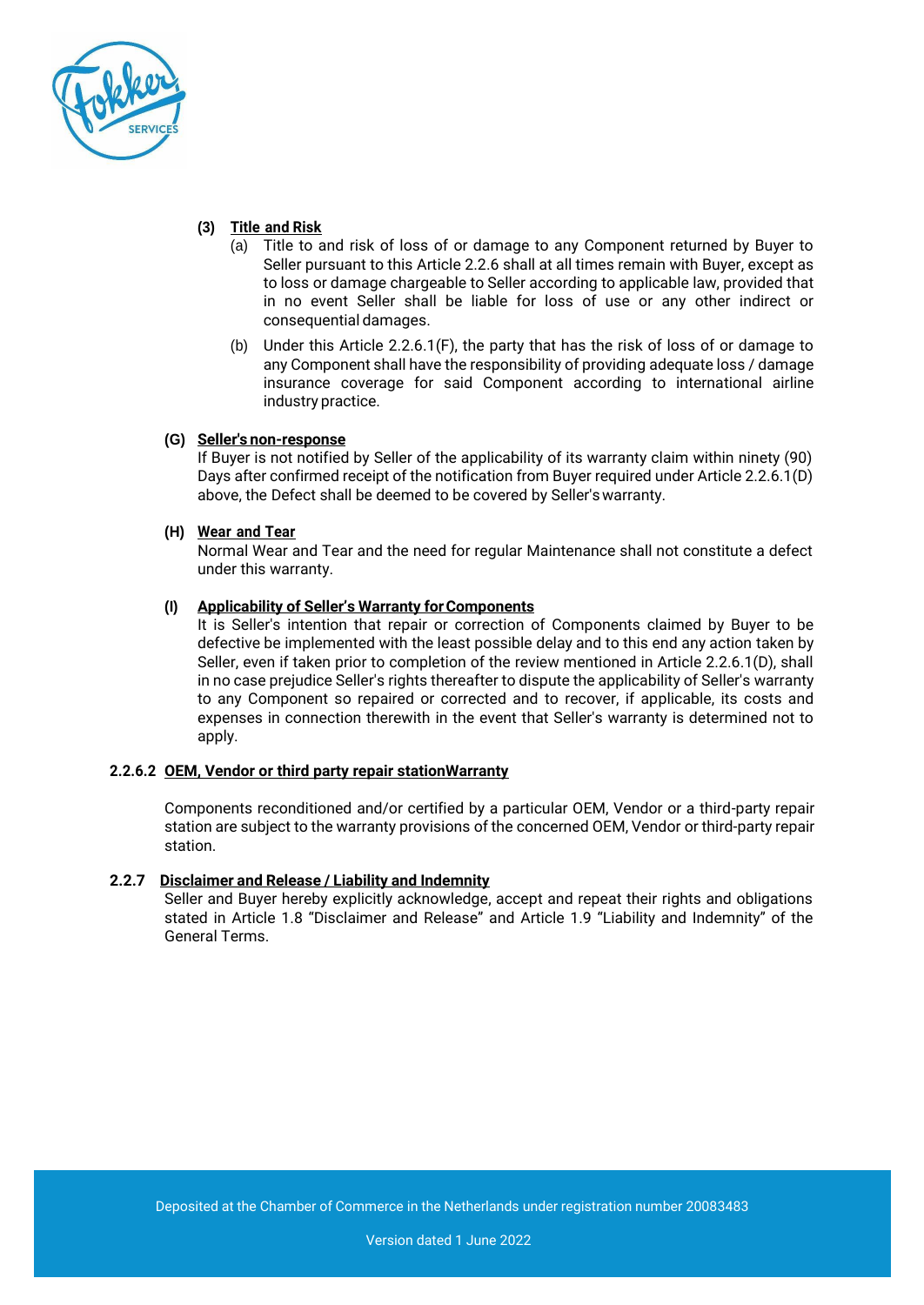

#### **2.3 Conditions for non-recurring AircraftMaintenance**

#### **2.3.1 Definitions**

For the purpose of these Standard Conditions the following additional definitions shall apply (such definitions to be equally applicable to both singular and plural forms of the terms defined):

| <b>Additional Services</b>             | shall mean the performance of work and the<br>supply of Items which are not scheduled inthe<br>Scope of Work and result from the inspection<br>performed as part of the Services;                                                                                                                                                                                                                                                             |
|----------------------------------------|-----------------------------------------------------------------------------------------------------------------------------------------------------------------------------------------------------------------------------------------------------------------------------------------------------------------------------------------------------------------------------------------------------------------------------------------------|
| <b>BFE (Buyer Furnished Equipment)</b> | shall mean Items, tooling or other equipmentmade<br>available to Seller by Buyer and to be used or<br>applied in performing the (Aircraft<br>Maintenance) Services;                                                                                                                                                                                                                                                                           |
| <b>Change Order</b>                    | shall mean a written amendment to (a part of)<br>the Agreement which is dated and signed by<br>both Seller and Buyer and is attached to the<br>Agreement, e.g. Additional Repair Agreement<br>(ARA) or work request;                                                                                                                                                                                                                          |
|                                        | CRS (Certificate of Release to Service) shall mean the document released by Seller which<br>certifies that the Aircraft Maintenance Services<br>and, as the case may be, Aircraft Maintenance<br>Additional Services under the Agreement have<br>been performed by Seller in accordance with the<br>procedures of its MOE and that the Aircraft, to the<br>extent it concerns such (Additional) Services, is<br>ready for release to service; |
| <b>COC (Certificate of Conformity)</b> | shall mean the document released by Sellerwhich<br>certifies that the Aircraft Maintenance Services<br>and, as the case may be, Aircraft Maintenance<br>Additional Services under the Agreement have<br>been performed by Seller, however not on the<br>basis of any relevant aviation authority approval or,<br>as the case may be, not in accordance with<br>approved airworthiness data;                                                   |
| <b>Functional Check Flight</b>         | means a flight with the Aircraft that is considered to<br>be airworthy (after CRS is signed) and with the<br>objective to check the functionality of the systems of<br>the Aircraft;                                                                                                                                                                                                                                                          |
| <b>Off-aircraft Maintenance</b>        | means the costs relating to the labour andmaterial<br>expended on the Maintenance of Components;                                                                                                                                                                                                                                                                                                                                              |

Deposited at the Chamber of Commerce in the Netherlands under registration number 20083483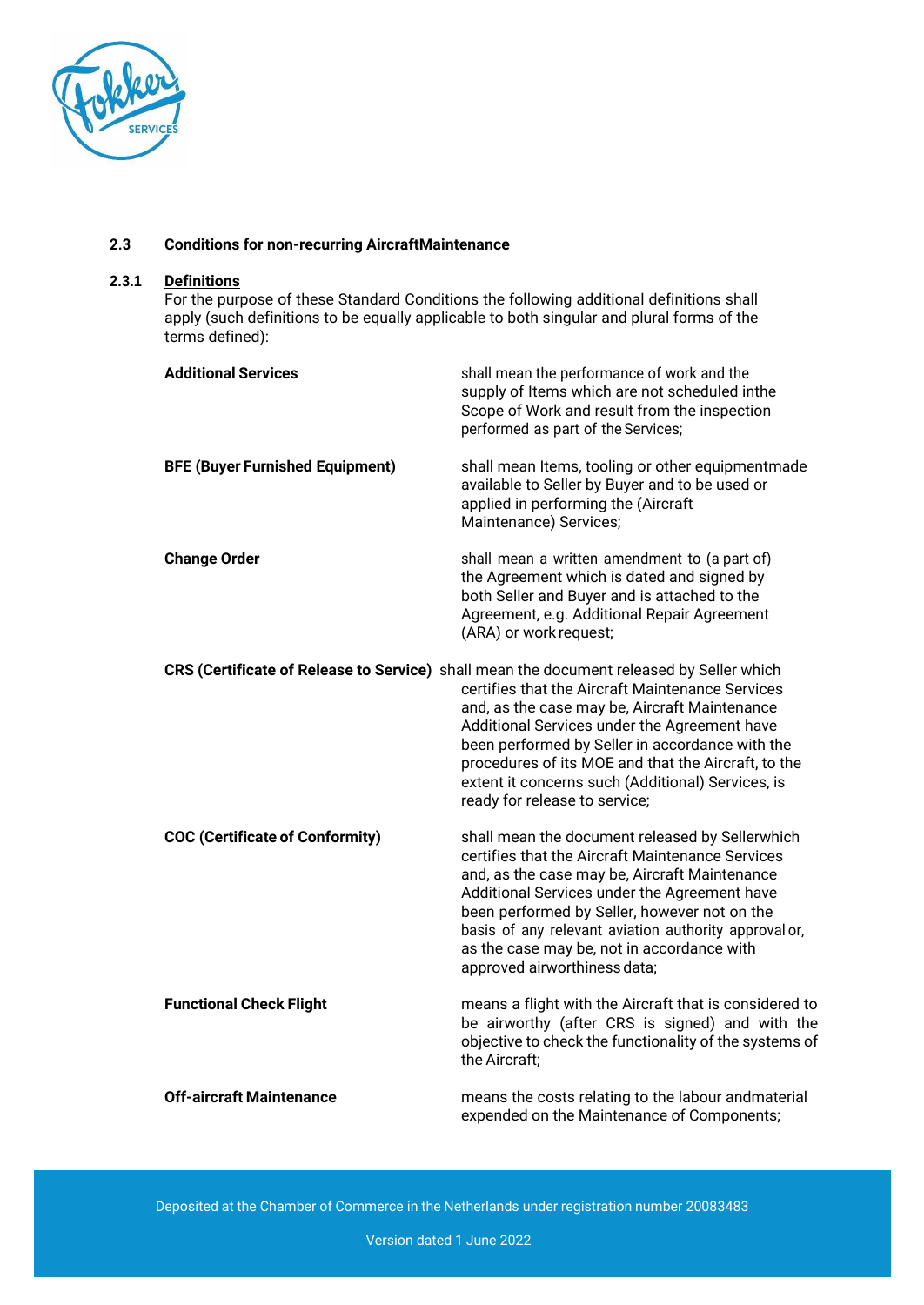

| <b>On-aircraft Maintenance</b>                      | means the costs relating to the Maintenance on all<br>expendable materials and all repairables without a<br>component maintenance manual, except the<br>maintenance on removable structural parts of<br>which removal and installation procedures are<br>described in Buyer"s applicable maintenance<br>manual; |
|-----------------------------------------------------|-----------------------------------------------------------------------------------------------------------------------------------------------------------------------------------------------------------------------------------------------------------------------------------------------------------------|
| <b>MOE</b><br>(Maintenance Organisation Exposition) | shall mean the current maintenanceorganisation<br>manual of Seller as approved under Joint Aviation<br>Regulation (JAR) 145;                                                                                                                                                                                    |
| <b>Services</b>                                     | shall mean the performance of work and the<br>supply of Items as scheduled in the Scope of Work<br>attached to the Agreement, as it may be amended<br>in accordance with the Agreement;                                                                                                                         |
| <b>Test flight</b>                                  | means a flight with the Aircraft that is<br>considered to be not-airworthy and with the<br>objective to support the certification of the<br>newly installed modification in the Aircraft.                                                                                                                       |

#### **2.3.2 Subject Matter**

- (A) Seller shall for and on order of Buyer perform Maintenance services at Seller"s Facility for the Aircraft subject to the terms and conditions set forth in the Agreement, taking into account the additional provisions related thereto in these Conditions for Aircraft Maintenance Services and the General Terms set forth in part one (1) of theGTC.
- (B) Commencement of the performance of the Services is subject to (i) timely delivery of the Aircraft and, as the case may be, any BFE and/or accessory documentation and (ii) Buyer"s fulfilment of its obligations as set forth in (if applicable) Articles 1.10, 2.3.2 (D), 2.3.6 (D), 2.3.7 (A) and 2.3.12 (A) and will be on a date to be mutually agreed upon. If any of the above conditions precedent has not been complied with on the agreed date, then the commencement of the performance of the Services shall be deferred until a later date to be mutually agreed upon.
- (C) In the event of delivery of the Aircraft and/or BFE and/or accessory documentation after the date as mutually agreed upon, Buyer shall make a late delivery payment to Seller of EUR 2,500 (two thousand five hundred Euro) per day subject to a cap of 5% (five percent) of the contract price for the Services as compensation to Seller for the general administrative, overhead and other similar losses, costs and expenses suffered by Seller arising out of or related to such delayed delivery of the Aircraft and/or BFE and/or accessory documentation.

Deposited at the Chamber of Commerce in the Netherlands under registration number 20083483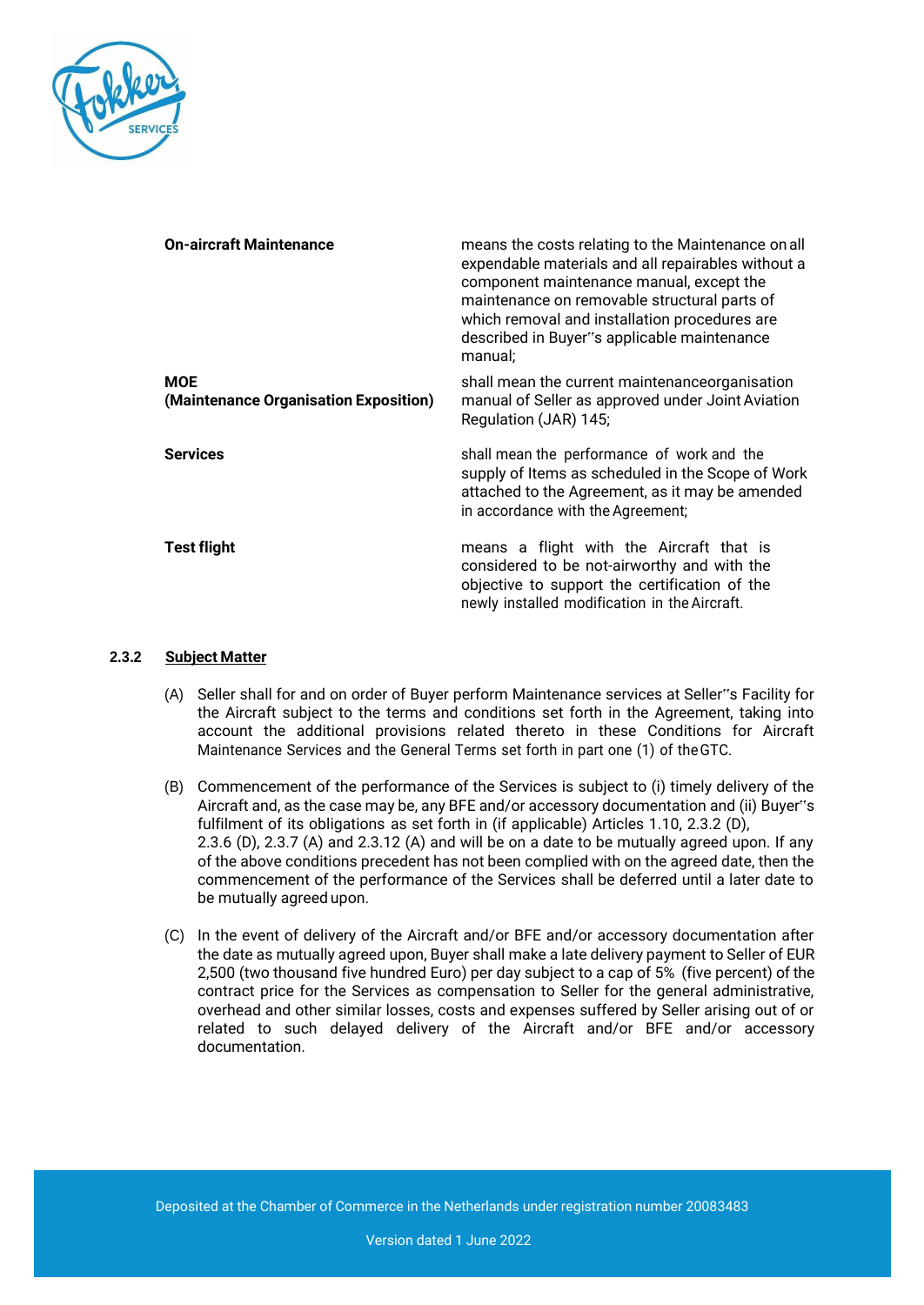

- (D) Any BFE supplied by Buyer shall be specified separately in the Scope of Work or Change Order. If applicable, Seller shall ascertain that, at the time of delivery to Seller, the BFE meets the approved airworthiness data or other relevant standards to ensure that the BFE is in a satisfactory condition for installation in the Aircraft. The BFE and the accessory documentation, being EASA Form One or a certificate approved by the local airworthiness authorities shall be delivered at Seller"s Facility at Buyer's risk and expense on a date and hour to be mutually agreed upon. If Buyer fails to timely supply the agreed BFE and/or accessory documentation and such could result in a delay in the performance of the Services, then Seller may apply similar Items from its own stock against the then current selling prices.
- (E) If the Aircraft type subject to this Agreement is a Fokker aircraft, Buyer shall be responsible to inform Seller prior to arrival of the Aircraft at Seller" Facility, whether Strontium Chromate (in tablet form) is used in the Aircraft. In the event this will be the case Seller will need to follow specific safetyprecautions.
- (F) The period of performance per Aircraft shall be specified in the Agreement. Ultimately on the final day of the period of performance, the Services will have been completed and the Aircraft shall be made available to Buyer in accordance with Article 2.3.7 (B), provided that the date on which the Services or the Additional Services (if any) have to be completed has not been deferred to a later date pursuant to the Agreement.

#### **2.3.3 Services**

- (A) Included in the Services are:
	- (1) All scheduled tasks stipulated in the Maintenance Program of Buyer mentioned in the Scope of Work, including On-aircraft Maintenance as a result of such scheduled tasks up to the ARA limit;
	- (2) The installation in the Aircraft of any BFE mentioned in the Scope of Work;
	- (3) All Services otherwise agreed upon as specified in the Scope of Work.

All the aforementioned Services shall be performed by Seller and charged to Buyer in accordance with the provisions related thereto as specified in part 1 of the Scope of Work attached to the Agreement;

(B) The Services shall be performed in accordance with the procedures of the MOE of Seller. In the event that the national airworthiness authority having competence over the Aircraft is not part of the Joint Aviation Authorities (JAA) or has not (fully) implemented the relevant Joint Aviation Regulation(s), then it is Buyer"s responsibility to ensure, at its own expense, that adequate arrangements (if required) shall be in place between such national airworthiness authority and the CAA-NL prior to the commencement of the performance of the Services.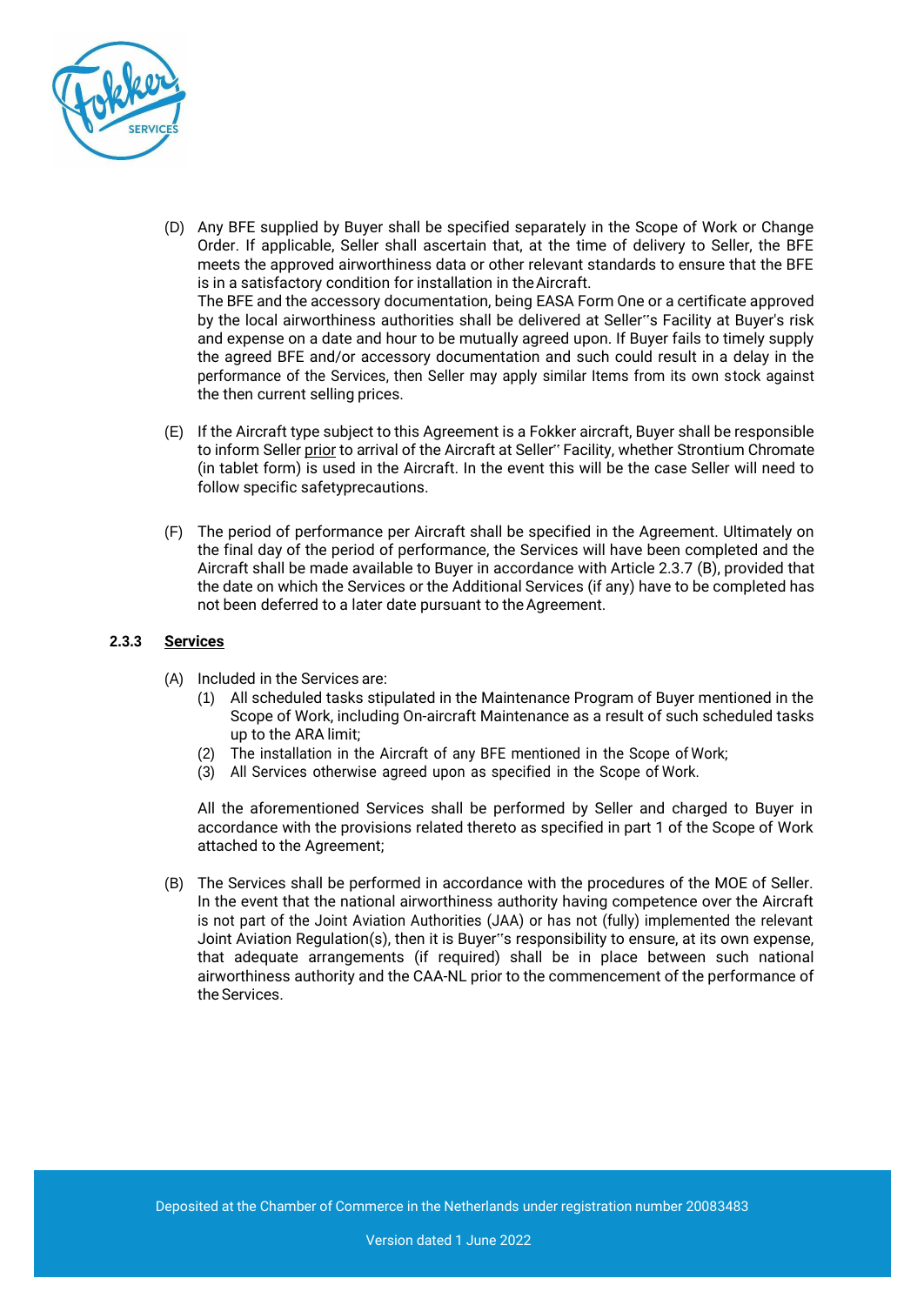

# **2.3.4 Change Order**

- (A) Any changes to the Agreement, including but not limited to any changes to the Scope of Work, shall be laid down in a Change Order, which shall only be binding when signed by the duly authorised representatives of both Seller and Buyer. Change Orders shall specify in detail the consequences thereof to the contract price and method of payment, the re-delivery date of the relevant Aircraft, the effect on the warranty and the time the change becomes effective. Change Orders shall be numbered subsequently and shall be attached to the Agreement.
- (B) The estimated prices applicable for changes to the Scope of Work and/or Additional Services are without engagement and shall be specified in the Change Order.

# **2.3.5 AdditionalServices**

- (A) Not included in the Services are:
	- (1) On-aircraft Maintenance as a result of scheduled tasks exceeding the ARA limit as specified in part 1 of the Scope ofWork;
	- (2) All On-aircraft Maintenance as a result of non-scheduled tasks;
	- (3) All off-aircraft rectifications, unless otherwise specified in the Scope ofWork;
	- (4) The installation in the Aircraft of any BFE not specified in the Scope of Work;
	- (5) Short term and flyaway storage of the Aircraft at Seller"s Facility;
	- (6) All additional work otherwise agreed upon in writing withBuyer.

All the aforementioned Services shall be considered by Seller as Additional Services and such Additional Services shall be performed by Seller in accordance with Article 2.3.5 (B) and charged to Buyer in accordance with the provisions related thereto as specified in part 2 of the Scope of Work attached to theAgreement;

(B) The performance of Additional Services shall be conditional upon a duly executed Change Order.

## **2.3.6 Pricing and Specific Invoicingterms**

- (A) The contract price for the Services to be performed under this Chapter 2.3 shall be specified in the pro forma invoice that shall be prepared on the basis of the initial Scope of Work. The final contract price shall be adjusted in accordance with the Additional Services performed by Seller under the Agreement, as well as other actual cost, expenses or charges due by Buyer to Seller pursuant to the relevant provisions of the Agreement.
- (B) Prior to commencement of the performance of the Services, Buyer shall pay to Seller fifty (50) per cent of the contract price as specified in the pro forma invoice. Alternatively, Buyer may open a confirmed irrevocable letter of credit which letter of credit must be payable and confirmed by a leading bank within the Dutch monetary system for the entire contract price. All bank charges and fees which arise out of or are in any way related to any payment made by Buyer under this Agreement, including but not limited on account of establishing a confirmed irrevocable letter of credit, shall be borne by Buyer.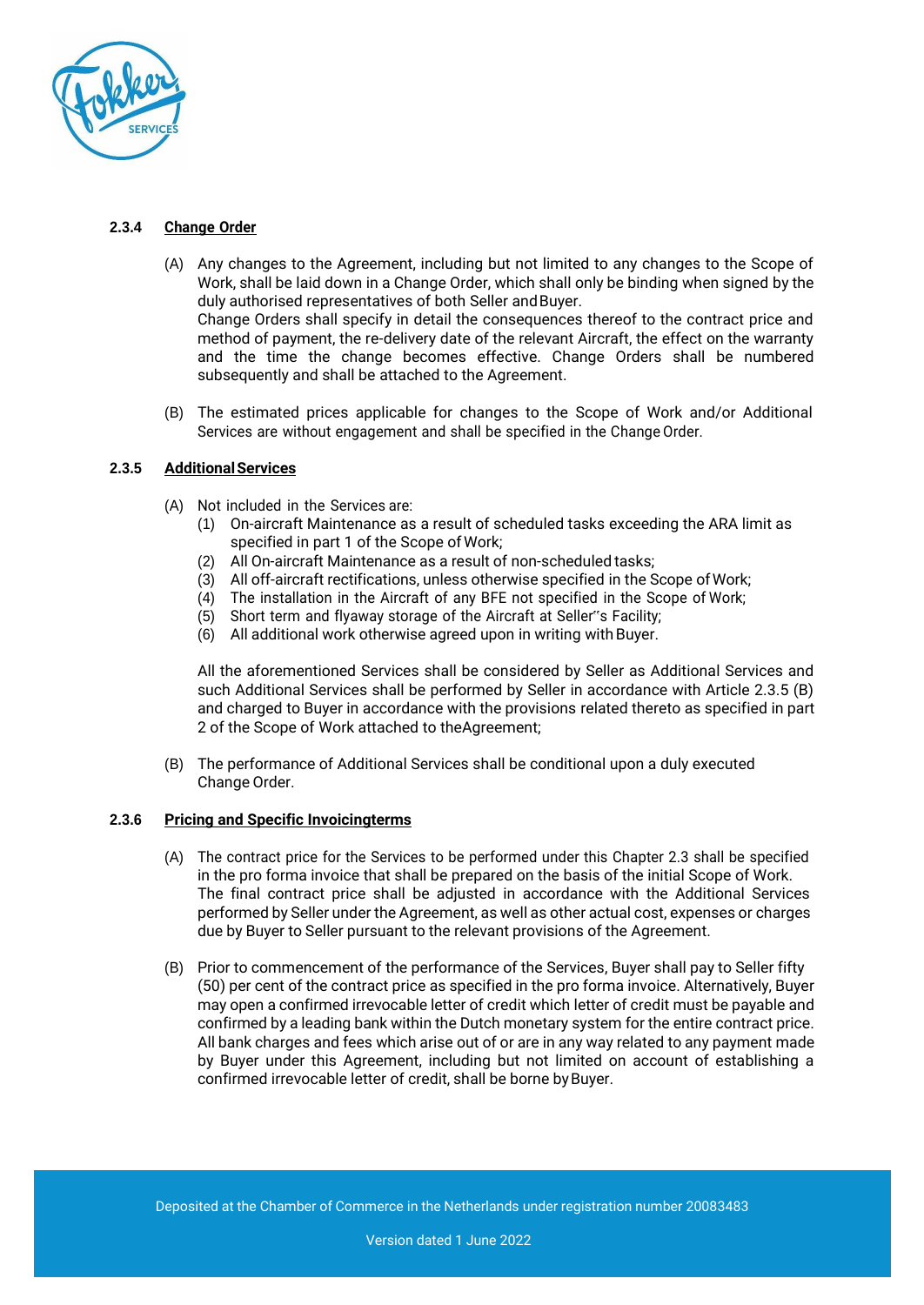

- (C) In the event Buyer shall not opt for the above letter of credit, the remaining fifty (50) per cent of the contract price shall be paid before re-delivery of the Aircraft in accordance with Article 2.3.7.
- (D) In the event that the total contract price under this Agreement turns out to be higher than the contract price mentioned in the pro forma invoice, by reason of Additional Services performed by Seller in accordance with this Agreement and / or other actual cost, expenses or charges, these Additional Services and / or other actual cost, expenses or charges shall be specified in a separate Seller pro-forma invoice to be issued before redelivery of the Aircraft.
- (E) Before re-delivery of the Aircraft, Seller shall send to Buyer a separate pro-forma invoice reflecting the remaining 50% of the contract price as specified in Article 2.3.6 (D) and the amount for Additional Services and / or other actual cost, expenses or charges.
- (F) Buyer shall pay to Seller the amount as specified on this separate pro-forma invoice in full ultimately the day before re-delivery of the Aircraft. Simultaneously Buyer shall provide proof of payment thereof to Seller.
- (G) After re-delivery of the Aircraft, Seller shall send a final invoice to Buyer. The total amount on this final invoice includes the Contract Price and all amounts for Additional Services, costs, expenses and / or charges and will reflect the part that has already been paid by Buyer. Buyer shall arrange for the total amount to be paid within thirty (30) calendar days upon the date of said invoice. In case of a credit invoice, all payments to be credited to Buyer"s account will be first set off against undisputed overdue invoices.
- (H) In the event that the costs of the Services performed under the Agreement are to be compensated under Buyer"s insurance policy, then Buyer shall instruct its insurers/reinsurers to make all payments with respect to and in compliance with Article 2.3.6 of these Conditions and Article 1.4 of the General Terms directly to Seller. Buyer hereby assigns and transfers to Seller any claim it may have on its insurers in this respect. The above shall not release Buyer in any way of its principal obligation to meet the conditions stipulated in Article 2.3.6 of these Conditions and Article 1.4 of the General Terms.

## **Acceptance; Re-Delivery**

(I) Unless specifically agreed otherwise, Buyer shall have its own representative at Seller"s facilities during Seller"s performance under the Agreement. Buyer shall provide Seller at least twenty-four (24) hours prior to the commencement of the performance of the Services the name and function of its representative. Seller shall make office space and the necessary communication facilities available. Costs related to travelling, board and lodging, and local transportation of such representation are for the account of Buyer. Buyer"s representative shall be entitled to inspect the performance of the (Additional) Services, provided that such inspection shall not interfere with the scheduled progress of Seller"s activities.

Buyer"s representative shall furthermore be regarded as duly authorised for both technical and financial amendments to the Agreement in accordance with Article 2.3.4 (A). Buyer"s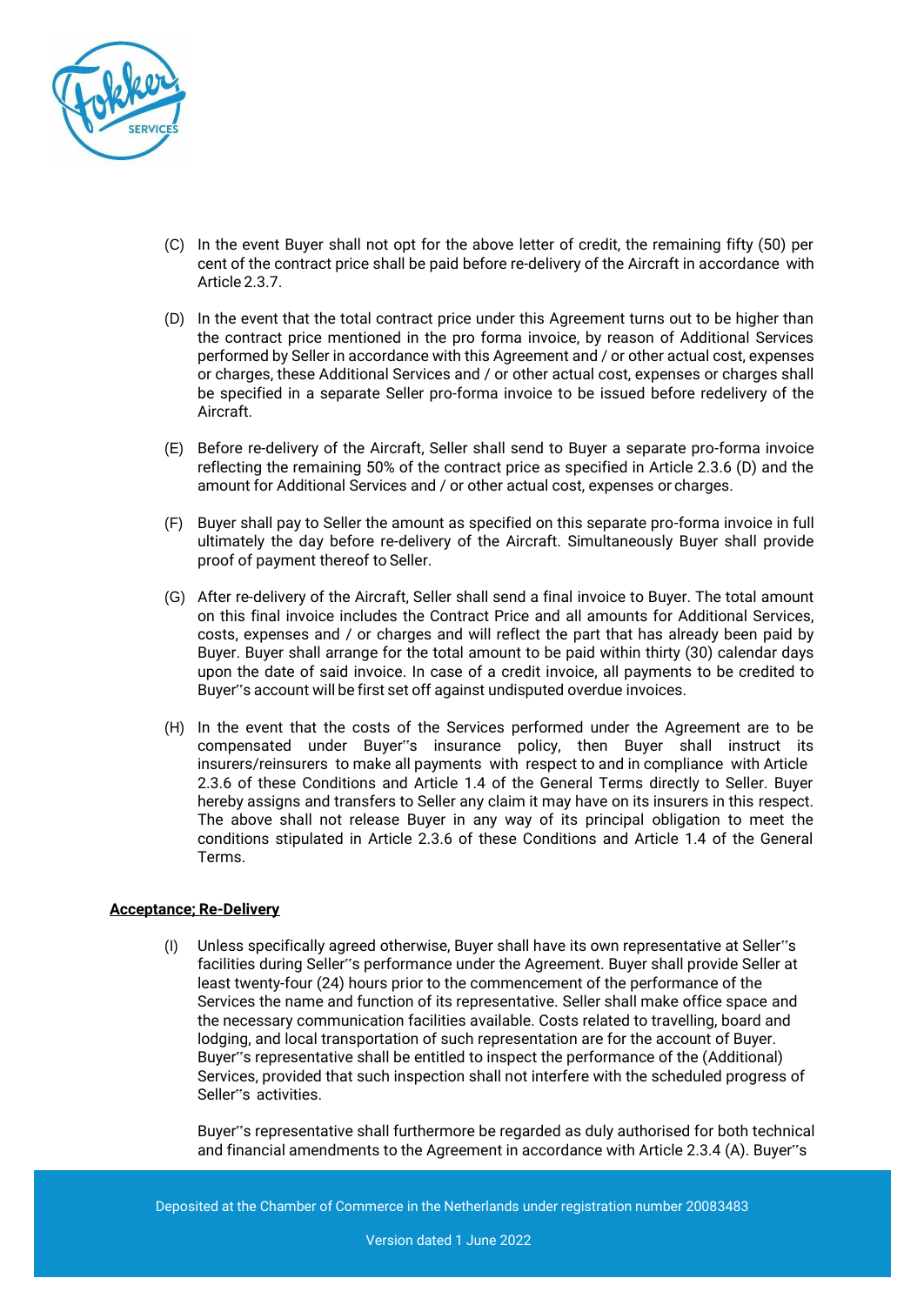

authorised representative shall within twelve (12) hours after receipt of any Change Order give notice of his refusal or acceptance of the performance by Seller of the proposed Additional Services. In the event that Buyer"s authorised representative fails to give notice to Seller of his refusal or acceptance within the aforesaid term, the performance of Additional Services mentioned in the Change Order are deemed accepted byBuyer.

- (J) Upon completion of the Services and Additional Services (if any), Seller shall prepare a CRS or, as the case may be, a COC. Seller will notify Buyer through its authorised representative that the (Additional) Services have been completed. The authorised representative of Buyer may hold a final inspection of the (Additional) Services and may carry out, if applicable, Functional Check Flights. Such final inspection and, if applicable, Functional Check Flights must be performed within twenty four (24) hours after the receipt of the above notification, whereupon the representative shall sign a Certificate of Acceptance to reflect that Buyer accepts that the (Additional) Services have been completed in accordance with the Agreement.
- (K) In the event that during the final inspection the Aircraft or any part thereof, on which Services or Additional Services have been performed by Seller, will fail to function properly, Seller shall correct such failure promptly, whereupon Buyer"s representative shall sign the Certificate of Acceptance.
- (L) The Aircraft shall be deemed to have been re-delivered by Seller to Buyer upon execution by Buyer of the Certificate of Acceptance. In the event that Buyer fails to execute the Certificate of Acceptance within the above mentioned period of twenty four (24) hours without any valid reasons, the Aircraft shall be deemed to have been re-delivered by Seller to Buyer upon expiration of that period. Upon re-delivery of the Aircraft, Seller shall make available to Buyer the CRS or, as the case may be, COC. As of re-delivery of the aircraft hereunder, any and all risk of loss of or damage to the Aircraft shall be the sole responsibility of Buyer unless caused by gross negligence or wilful misconduct by Seller.

## **2.3.7 Warranty**

- (A) For any Fokker Part supplied by Seller and installed in or on the Aircraft when performing the Services or, as the case may be, Additional Services, Seller hereby warrants that such parts are free from defects in material and workmanship. In case of any such defects being discovered within six (6) months following installation in or on the Aircraft and the defect being satisfactorily proven by Buyer to be exclusively and directly due to any of the above specified defects, Seller shall, subject to the limitations and conditions hereinafter specified, repair the defective Fokker Part or, at its option, supply a new Fokker Part, in either case free ofcharge.
- (B) Seller gives no warranty with regard to any Vendor Parts. Seller shall make every reasonable effort to obtain for Buyer warranties from the manufacturers or suppliers of such Vendor Parts or, if possible, assign the warranty for the relevant part obtained by Seller from the relevant Vendor to Buyer. Seller does not give any warranty with regard to any BFE supplied by or on behalf of Buyer and Seller shall not be liable for any defect therein or the consequences thereof.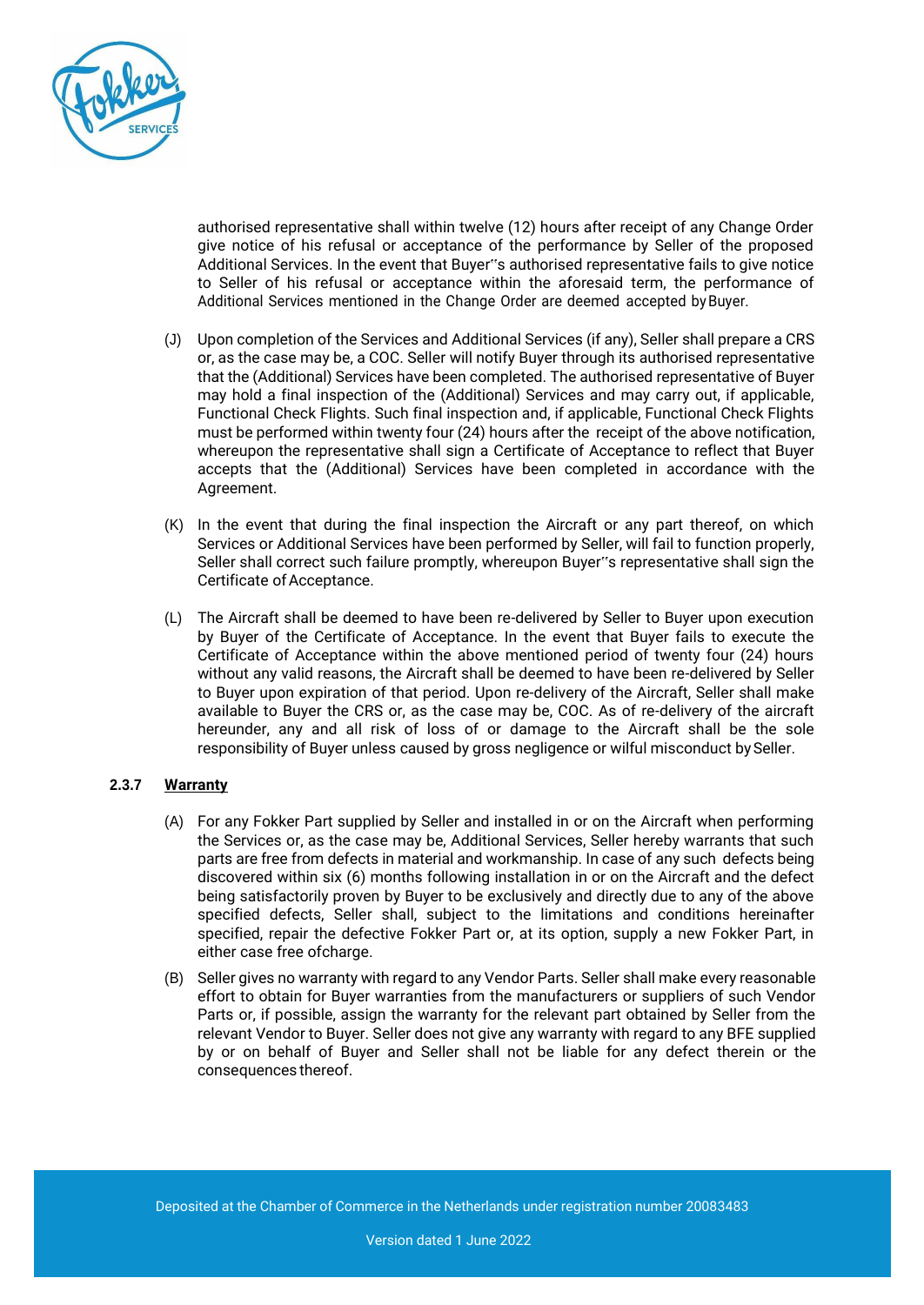

- (C) In case of any defect in the work that has to be performed on the Aircraft under the Agreement being discovered within six (6) months after re-delivery of the relevant Aircraft and such defect being satisfactorily proven by Buyer to be exclusively and directly due to defective material used or supplied by Seller (not being a Fokker Part, Vendor Part or BFE) or to bad workmanship on the part of Seller in performing such work, Seller shall, subject to the limitations and conditions hereinafter specified, repair the defective work free of charge.
- (D) Buyer"s exclusive remedy and Seller"s sole obligation and liability under this Article 2.3.8, with respect to any defect, are conditioned upon (i) the defect having become apparent to Buyer within the applicable warranty period, and (ii) Seller having received written notice of the defect from Buyer promptly but not later than fourteen (14) calendar days after the defect becomes apparent to Buyer. The written notice shall contain detailed particulars about the nature and ground of the claim. If so required by Seller, Buyer shall forthwith submit to Seller the Items alleged to be defective. All costs involved in submitting Items to Seller and back to Buyer shall be borne either by Seller if Seller is liable in terms of this Article 2.3.8 or by Buyer if the contrary applies.
- (E) If any Item has been replaced by Seller pursuant to Article 2.3.8 (A), the original shall become the property of Seller unless Seller declares in writing to decline such title. If Buyer is not the original owner of the replaced Item, then Buyer shall procure that Seller acquires title thereto from the originalowner.
- (F) This warranty shall not cover any defects in Items which are due to Normal Wear and Tear, improper use, faulty maintenance (other than hereunder), or due to failure to comply with Seller"s or manufacturer"s written instructions, or due to any use or operation in deviation or contravention of the normal and/or intended use thereof or in deviation or contravention of licenses or regulations in force in the country in which the Aircraft or the relevant Items are being operated or used. This warranty shall furthermore not extend to Items delivered by Seller and afterwards modified or involved in modification for which no previous written consent has been obtained fromSeller.

## **2.3.10 Functional CheckFlights**

- (A) If so specified in Buyer's operating manuals procedure and/or the Scope of Work, Seller may be requested to carry out Functional Check Flights with the Aircraft in accordance with the relevant procedures as described in such manual prior to re-delivery of the Aircraft to Buyer.
- (B) If the performance of Functional Check Flights has not been specified in Buyer's operating manuals procedure, Seller may suggest Buyer to carry out Functional Check Flights in the event such is recommended by Seller on the basis of sound aircraft maintenance practices.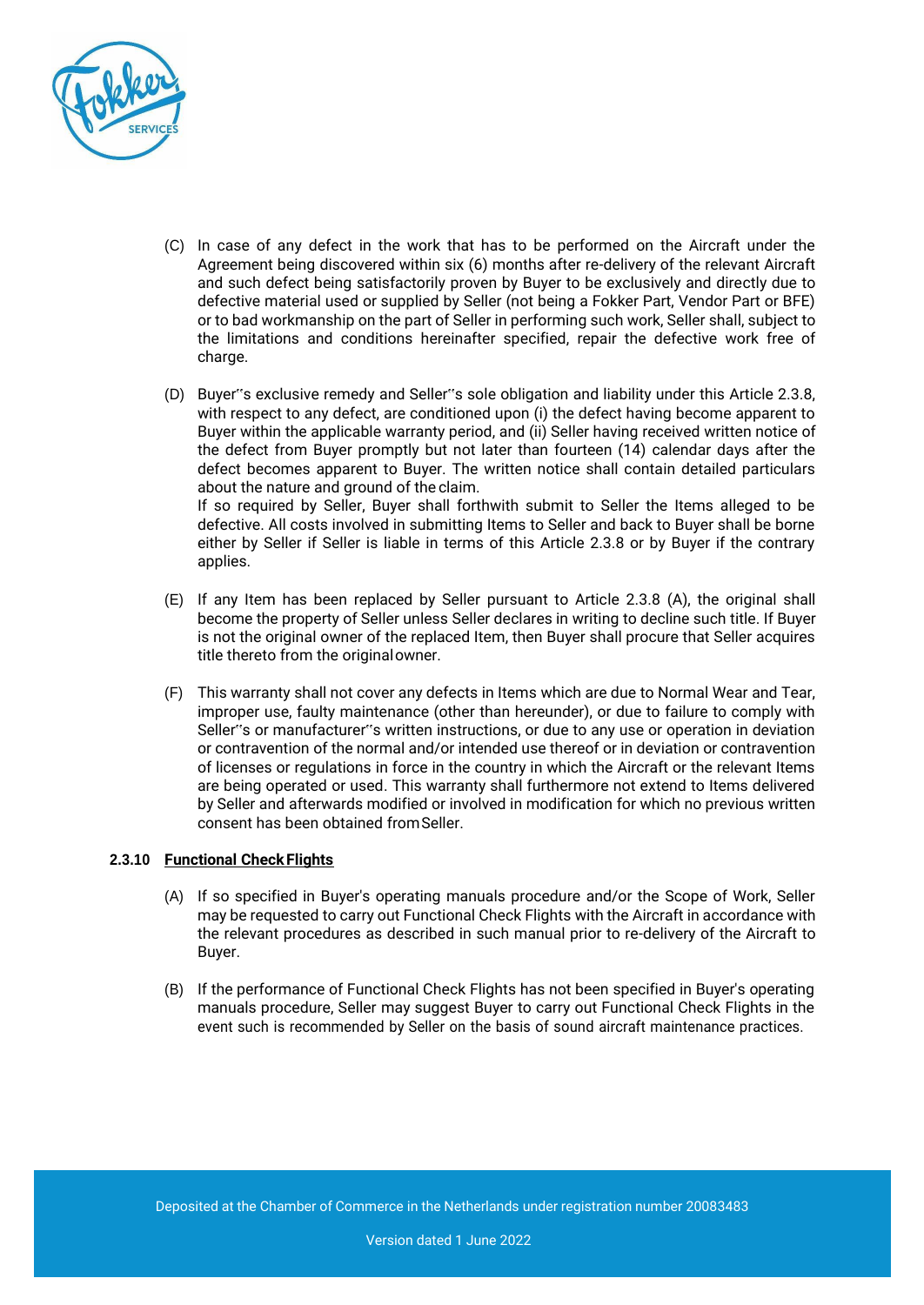

- (C) In the event Functional Check Flights are carried out from a base within The Netherlands, Seller shall arrange the flight crew and apply for the relevant permits or exemptions with the Netherlands authorities. Seller shall also be responsible for obtaining take-off and landing slots, arranging airspace area and submission of flight-plans. Buyer shall demonstrate adequate insurance coverage complying with the requirements of Article 1.10 of the General Terms in respect to such Functional Check Flights with Seller as additional insured. Buyer shall be responsible for obtaining the required validations (by the authorities of country of registration of the Aircraft) of aircrew licenses. Functional Check Flights shall be performed by appropriate qualified pilots contracted by Seller. Any and all costs and expenses regarding the Functional Check Flight shall be for the account of Buyer.
- (D) Without prejudice to the above, if Buyer wants to have the Functional Check Flight performed from a base within The Netherlands by its own qualified personnel, then Buyer shall be responsible for obtaining the required validations of air crew licenses, take-off and landing slots, over-flight permits and insurance. Any and all liabilities, costs and expenses in respect of such Functional Check Flight shall be for the account of Buyer. Prior to the Functional Check Flight being performed, Buyer shall demonstrate adequate insurance coverage complying with the requirements of Article 1.10 of the General Terms in respect of such Functional Check Flight with Seller as an additional insured party. Seller"s engineers may, to the extent required, participate in the Functional Check Flight to verify system operation and installation.

In the event Functional Check Flights are carried out by Seller from its facilities within The Netherlands, Seller shall be responsible for obtaining the required take-off and landing slots and over-flight permits. In such case, Buyer shall be responsible for obtaining the required validations of aircrew licenses, if required by the authorities of country of registration of the Aircraft.

- (E) In the event that Functional Check Flights are carried out from a base outside The Netherlands, Buyer shall be responsible for the performance of such flight as well as for the availability of all permits and licenses required from the competent local authorities and adequate insurance coverage as defined in Article 1.10 of the General Terms. Any and all costs and expenses regarding the Functional Check Flight shall be for Buyer's account. Seller"s engineers may, to the extent required, participate in the Functional Check Flight to verify system operation andinstallation.
- (F) Rectification of snags detected during the performance of the Functional Check Flight that are not related to the performance of the Services, and extra Functional Check Flights as a result of these snags, will be considered as Additional Services.
- (F) In the event that Functional Check Flights are carried out by Buyer from Seller"s facility, Flight Operations of Seller shall be solely authorised to schedule the flight plan, the arrival and departure of the Aircraft.
- (G) In the event that the Aircraft has been modified in addition to the Services performed, a Test Flight may be necessary. The conditions of such Test Flight will be as specified in the Scope of Work.

Deposited at the Chamber of Commerce in the Netherlands under registration number 20083483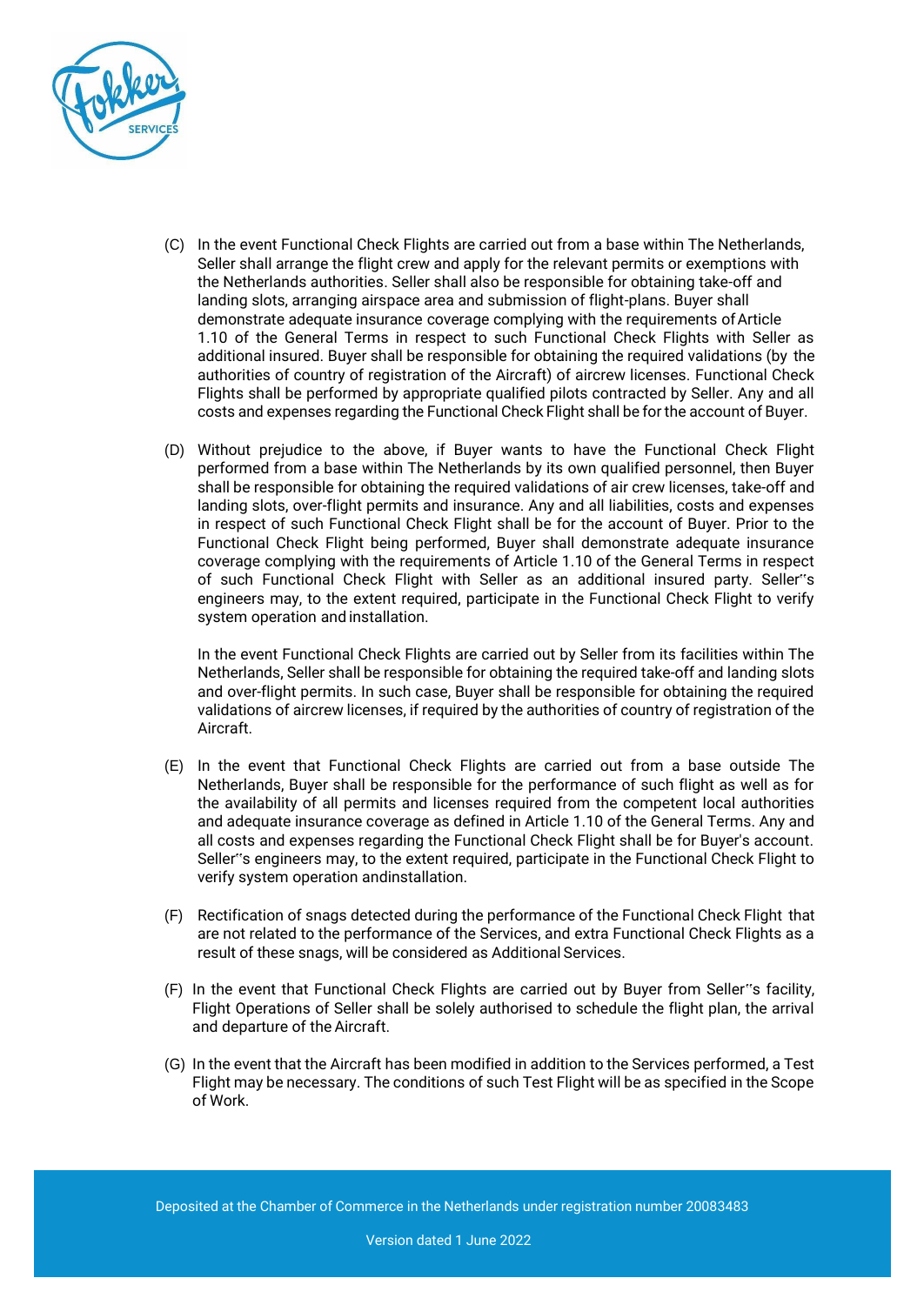

# **2.3.11 Damages for Delay**

- (A) In the event Seller fails to perform the Services or, as the case may be, Additional Services by the date specified in the Agreement due to circumstances provided under Article 1.7, then the performance of the Services or, as the case may be, Additional Services shall be suspended until such circumstances have been removed, whereas the period of performance agreed upon pursuant to Article 2.3.2 (F) hereof shall be extended for a corresponding period. If, however, these circumstances persist for a period exceeding thirty (30) Days, parties shall consult on the appropriate steps with respect to the further execution of the Agreement.
- (B) In the event Seller fails to perform the Services or, as the case may be, Additional Services by the date specified in the Agreement other than in circumstances provided under Article 1.7 and other than through a delay caused by circumstances on the side of Buyer, Buyer shall have the right to require Seller to deduct from the contract Price an amount of EUR 2.500,- (two thousand and five hundred Euro) per day subject to a cap of five percent (5%) of the contract price, as compensation to Buyer for the general administrative, overhead and other similar losses, costs and expenses suffered by Buyer arising out of or related to such delayed re-delivery of the Aircraft and/or BFE and/or accessory documentation

This remedy shall be the exclusive remedy available to Buyer hereunder, be it that this provision does not affect Buyer"s right to terminate this Agreement in the event of unacceptable delay.

## **2.3.12 Documents**

- (A) Buyer shall provide Seller at least four (4) weeks prior to the agreed commencement of the performance of the Service the required or desirable airworthiness data such as but not limited to the documentation referred to in Article 2.3.12(A)(i) through Article 2.3.12(A)(vi) and on the date of arrival of the Aircraft the required or desirable airworthiness data such as but not limited to the documentation referred to in Article 2.3.12(A)(vii) through 2.3.12(A)(xii):
	- i the approved Aircraft Maintenance Program under which the Services have to be performed;
	- ii Airworthiness Directives (AD); iii Major repairs/modification data;
	- iv Aircraft Maintenance manual;
	- v Illustrated Parts Catalogue;
	- vi Wiring Diagram Manual;
	- vii Log Books of engines and airframe;
	- viii Log Books of propellers and APU (if applicable);
	- ix Trouble shooting manual;
	- x Minimum Equipment List; xi Operations Manual; and xii Flight Manual.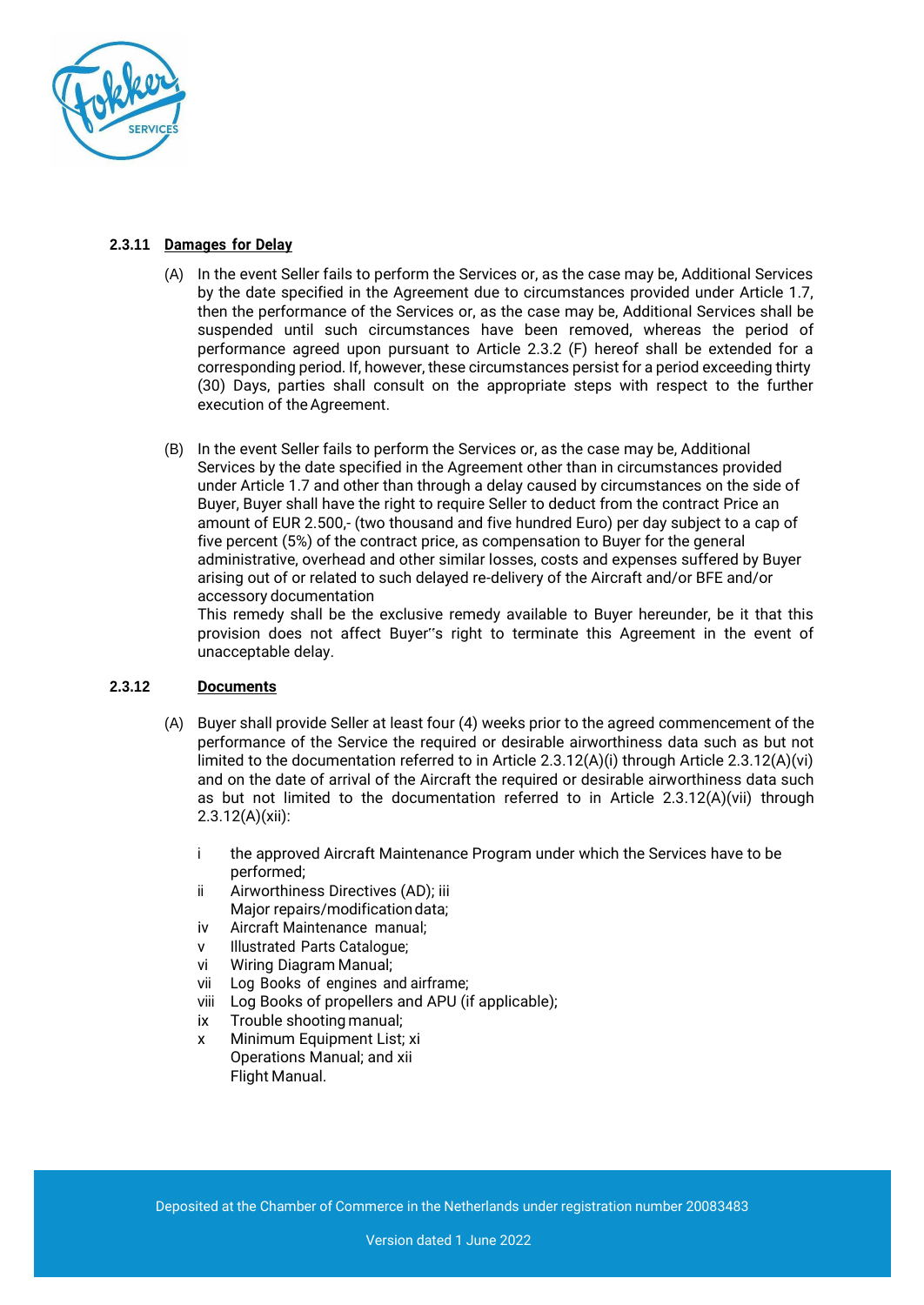

Buyer warrants that the above documents (if applicable) reflect the current configuration and condition of the Aircraft. In any event, Buyer shall specify to FS, in writing, the revision status of the documentation to be used in carrying out the Services. In the event that on-line versions of some documentation are to be used (e.g. the AMM, IPC and WDM via Gateway), then Buyer shall explicitly state this in the abovementioned statement. This statement shall accompany the documentation specified above.

- (B) Exchange of configurationinformation Seller and Buyer will agree upon an Interface Procedures Manual ("IPM") before the start of the Services by Seller. This IPM will detail the exchange of configuration information between Seller and Buyer.
- (C) Upon re-delivery of the Aircraft to Buyer, Seller shall provide to Buyer the following documentation:
	- i a CRS or, as the case may be, a COC;
	- ii Flight test report (if flight tests have been performed by Seller under the Agreement);
	- iii List of performed modifications (ifapplicable);
	- iv List of repairs (if applicable);

v List of incorporated AD (if applicable); and vi Maintenance visit report (if applicable).

## **2.4 Standard Conditions for Technical Support Services**

## **2.4.1 Definitions**

For the purpose of these Standard Conditions the following additional definitions shall apply (such definitions to be equally applicable to both singular and plural forms of the terms defined):

**Technical Support Services** shall mean Seller"s maintenance, engineering and operational advice and assistance, including, but not limited to, distribution of service bulletins (in case Buyer does not have a Continued Airworthiness Service Agreement "CASA"), damage assessment, repair scheme, designs and authorisations.

#### **2.4.2 Subject Matter**

Seller shall sell and deliver to Buyer and Buyer shall purchase and accept delivery of Technical Support Services (hereinafter referred to as the "Services") on the terms and conditions set forth in the Agreement, taking into account the additional provisions related thereto in these Standard Conditions for the supply of Technical Support Services and the General Terms set forth in part one (1) of theGTSC.

# **2.4.3 Procurement and Order Processing**

#### **(A) Order**

Each Order shall include a detailed specification of the required Services, the applicable performance schedule, co-ordination, VAT-number, place of performance and/or delivery, the applicable quality-standards, an order number and, if applicable, the required

Deposited at the Chamber of Commerce in the Netherlands under registration number 20083483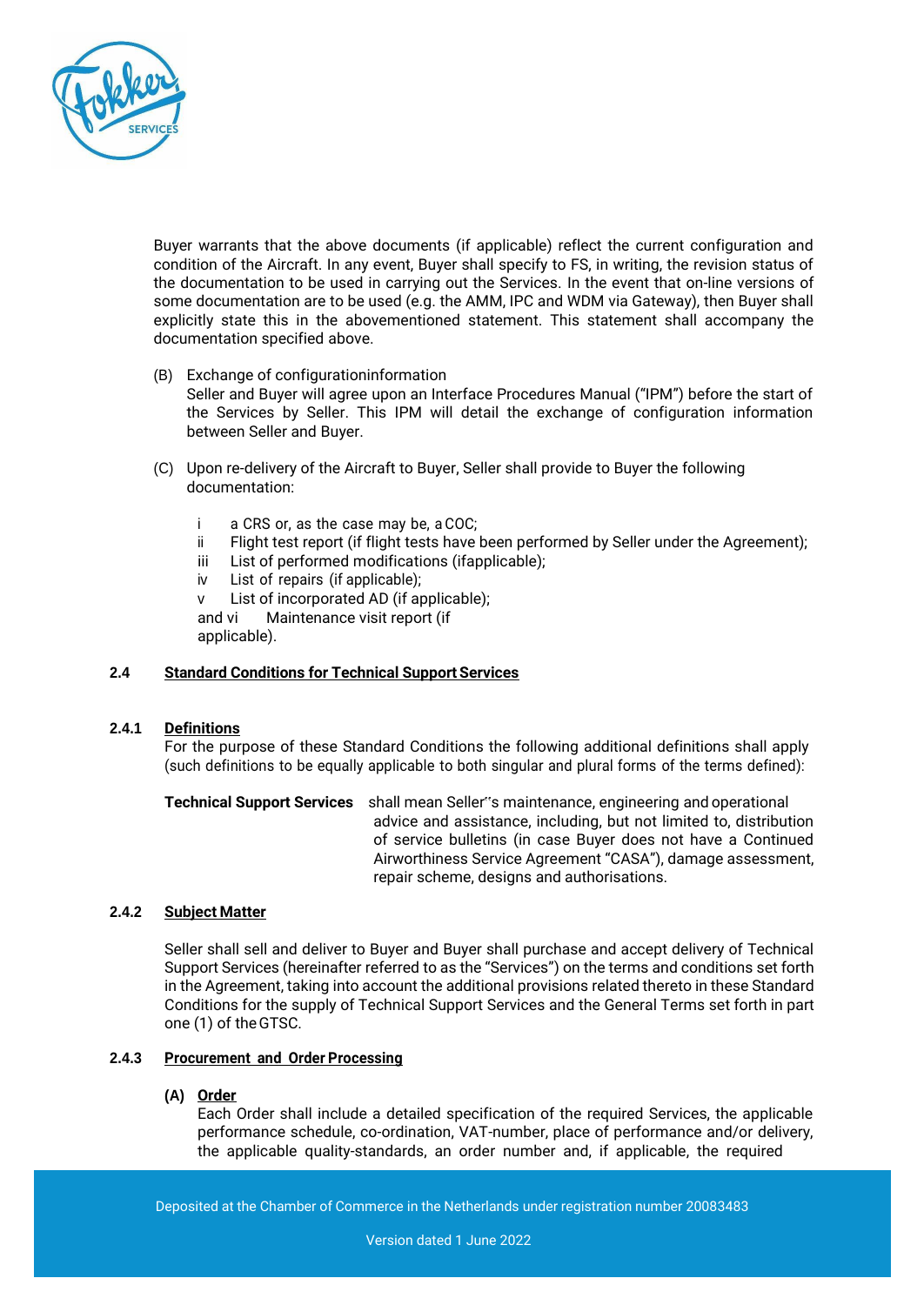

qualifications and/or required licenses in respect of Seller"s representatives.

#### **(B) Order Acknowledgement**

Seller's Order Acknowledgement shall include Buyer's order number, specific contract number, and description of the Services ordered (as quoted by Seller) and of the scheduled performance and/or delivery date(s).

## **2.4.4 Pricing and Invoice**

- **(A)** The Services shall be priced in accordance with Seller's sales price for such Services prevailing on the date of Seller"s Acknowledgement of Buyer's Order(s), except that the price stated in any Seller quotation for such Services shall be applicable if Buyer places its Order within the quoted validity period and otherwise complies with any other conditions of said quotation.
- **(B)** If the Services or part thereof are to be performed at a facility designated by Buyer, Buyer shall provide to Seller, free of charge, all necessary assistance required by Seller, such as but not limited to the provisionof:
	- 1. an adequate hangar facility, work platforms, shelter, jacks, tools and equipment;
	- 2. (daily) transportation of Seller"s personnel and/or material to the facility where the Services are to be performed;
	- 3. office space, international telephone and telex/fax/e-mailcommunications;
	- 4. clearance from customs for required material within a period of three (3) Days following arrival at the location where the Services are to beperformed;
	- 5. adequate storage for tooling, equipment, materials and components; and
	- 6. the exportation of Seller"s tooling and equipment from the country of performance of the Services back to Seller"s designated facility in The Netherlands.

Buyer shall further obtain for Seller, or assist Seller in, obtaining licenses, visas, work permits and entry permits to areas where the Services are to be performed and Buyer shall pay all costs in connection therewith.

- **(C)** Buyer shall compensate Seller for any costs and expenses resulting from:
	- 1. customs clearance exceeding three (3) Days as stipulated in Article 2.4.3 sub(B);
	- 2. air transportation and hotel accommodation, in accordance with Seller"s company regulations for staff travels:
	- 3. non-accessibility of the working area;or
	- 4. any interference in or obstruction of the performance of the Services caused by noncompliance with Article 2.4.3 sub(B)

regardless whether such arises out of events beyond Buyer"s control as mentioned in Article 1.7 of the General Terms. The period of performance as stipulated in the Agreement shall be extended by the period of delay caused by or resulting from the above events, unless such delay is unacceptable to Seller in which case the commencement of the performance of the Services shall be deferred to a later date to be mutually agreed upon.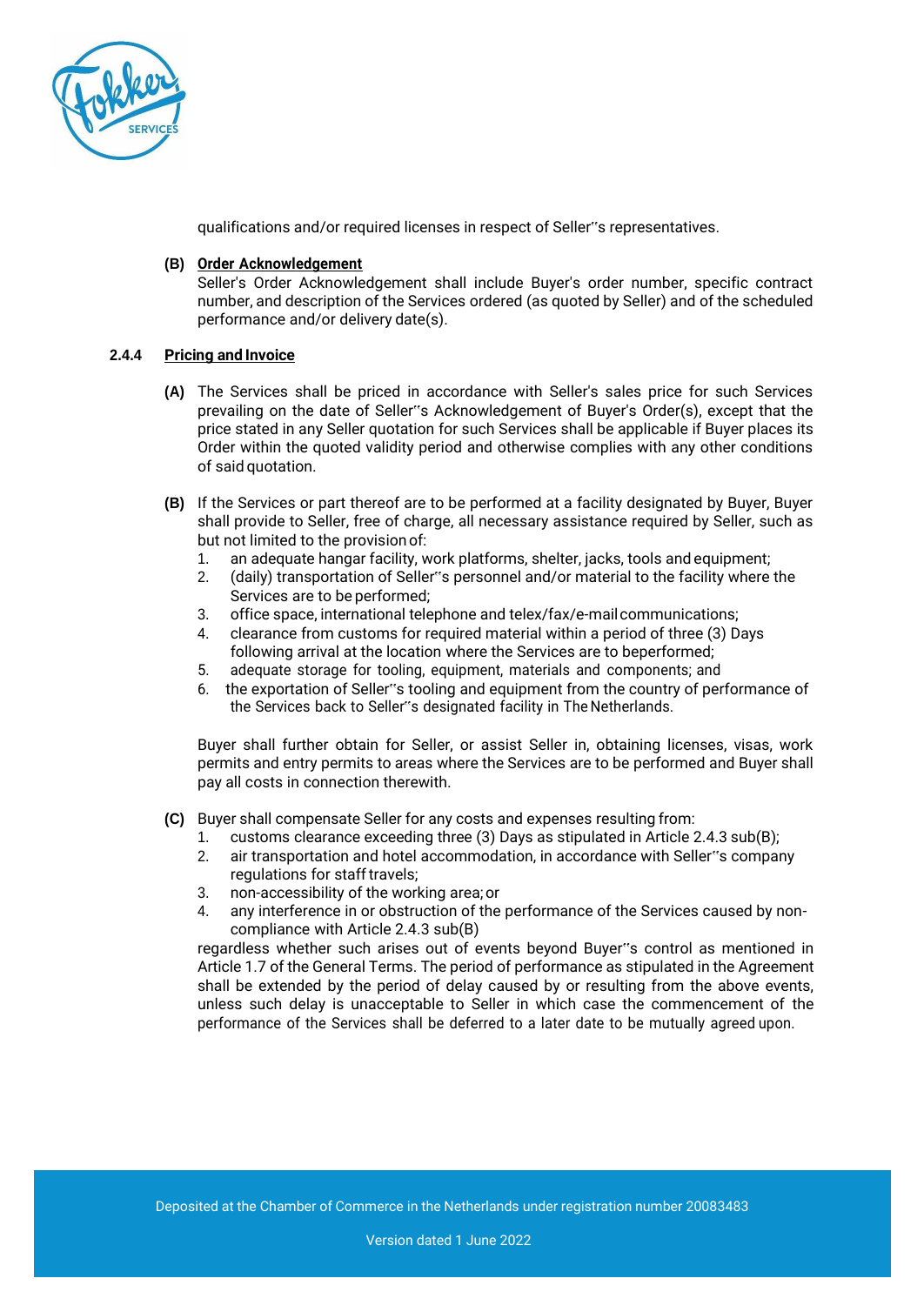

**(D)** Buyer agrees that in case Seller"s (or its subcontractor"s) personnel is at Buyer"s facility to perform certain services, Seller"s (or its subcontractor"s) personnel shall not be obliged under the Agreement to work in excess of five (5) calendar days per calendar week or in excess of eight (8) hours in any 24-hoursperiod. Seller shall charge work performed by any member of the personnel of Seller (or its subcontractor's) as overtime when such work either exceeds the eight (8) hours per man / calendar day or such work will be performed on Saturdays, Sundays or public holidays in Buyer's country, or when such work will be performed during night-shifts (work performed between 10 PM on the one day and 6 AM on the following day), unless Seller and Buyer ave agreed otherwise inwriting.

## **2.4.5 Acceptance;(Re)-Delivery**

- **(A)** Seller shall complete the performance of the Services as well as the delivery of the results in conformity with the performance schedule as set forth in Seller"s quotation or, if no quotation has been issued, Seller"s Order Acknowledgement.
- **(B)** If the Services or part thereof have to be performed at a facility designated by Buyer Seller shall sign the Certificate of Compliance under the condition that Buyer fully complies with the following:
	- Buyer shall make available a sufficient amount of skilled manpower, adequately trained and certified to work on the Aircraft for the full duration of the Services, fully in accordance with international standards as set forth by Aviation Authority;
	- Buyer shall assure under all circumstances that Seller"s supervisors and specialists do have access to the Services under performance and that they are allowed to conduct their task without anyobstruction;
	- Buyer shall ascertain sufficient knowledge of the English language within their workforce dedicated to perform the Services as mentioned under the Agreement. At all times, Seller reserves the right to:
		- I/ request for immediate replacement of any member of Buyer"s workforce performing Services under the Agreement, in a situation of non-compliance with the above;
		- II/ refuse to sign for any work not performed by or under the supervision of Seller.

## **2.4.6 Warranty**

Seller represents and warrants that the employees used in the performance of the Services shall have the qualifications, skills and experience necessary to perform the Services taking into account the required qualifications, skills and experience by Buyer set forth in the Order as acknowledged by Seller. The services to be performed by Seller, however, shall at no time be construed to provide any warranty or guarantee as to the results of the Technical Support Services.

## **2.4.7 Disclaimer and Release /Indemnity**

Seller and Buyer hereby explicitly acknowledge, accept and repeat their rights and obligations stated in Article 1.8 "Disclaimer and Release" and in Article 1.9 "Liability and Indemnity" of the General Terms.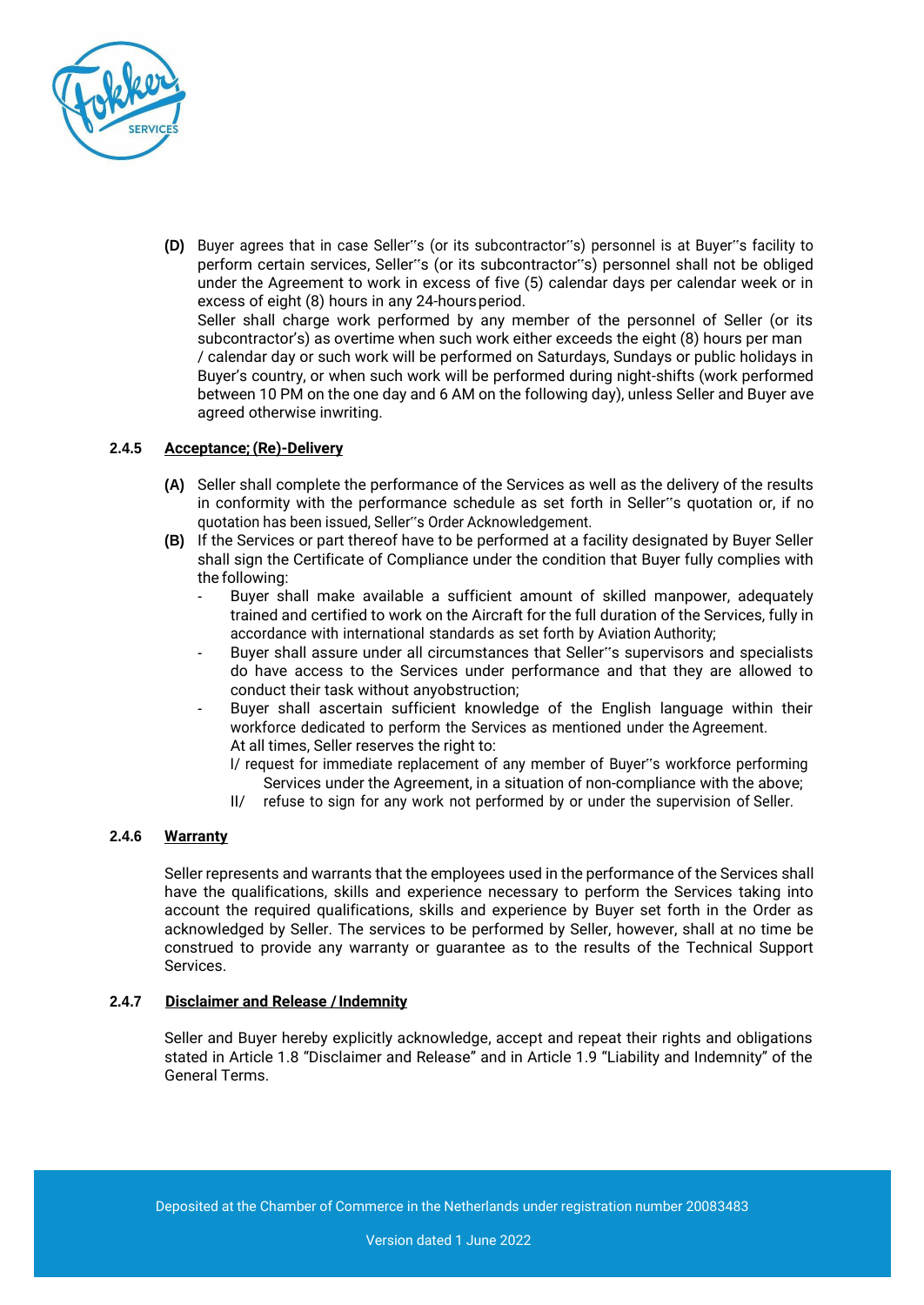

## **2.4.8 Miscellaneous**

Seller shall charge Buyer and Buyer shall pay to Seller a fee for AOG call-out. "AOG" in this case refers to a situation where a result is required within 4 hours. Reference is made to Service Letter(s): F27 – 440, F28 - NTO 263, F50 -194, F100-260, and / or any revision thereof.

The AOG call-out fee will be charged as follows:

- For CASA members:  $\overline{A}$ OG fee + CASA/CSP hour(s);<br>- For non-CASA members:  $\overline{A}$ OG-plus fee + non-CASA hou AOG-plus fee + non-CASA hour(s) (with a minimum of 2 hours).

This AOG call-out fee is only applicable to the Services as mentioned in this Chapter 2.3 and not applicable to AOG spare parts orders, as part of Chapter 2.1 of this Agreement.

## **2.5 Standard Conditions forDocumentation**

#### **2.5.1 Subject Matter**

- **(A)** Seller shall sell and deliver to Buyer and Buyer shall purchase and accept delivery from Seller of Documentation on the terms and conditions set forth in the Agreement, taking into account the additional provisions related thereto in these Standard Conditions for Documentation and the General Terms set forth in part one (1) of the GTSC.
- **(B)** Documentation furnished to Buyer is solely for the purpose of operation, maintenance, repair, modification and overhaul of the Aircraft or Item, including applicable (special) tools and ground support equipment, and reflects, where it concerns the Propjet and Jetline Aircraft manufactured by Fokker, the Aircraft specification as laid down in Seller"s database(s).

## **2.5.2 Procurement and Order Processing**

## **(A) Order**

Each Order shall include an order number, specific contract number, Aircraft type, serial and registration number, VAT-number, the Documentation and quantities ordered, Seller"s quotation number and the requested media and delivery date as well as detailed forwarding instructions.

## **(B) Order Acknowledgement**

Seller's Order Acknowledgement shall include Buyer's order number, specific contract number reference, Documentation and quantity ordered, applicable price, and the scheduled delivery date(s).

## **2.5.3 Pricing and Invoice**

Documentation shall be priced in accordance with Seller's sales price for such Documentation prevailing on the date of Seller"s Acknowledgement of Buyer's Order, except that the price stated in any Seller quotation for such Documentation shall be applicable if Buyer places its Order within the quoted validity period and otherwise complies with any other conditions of said quotation.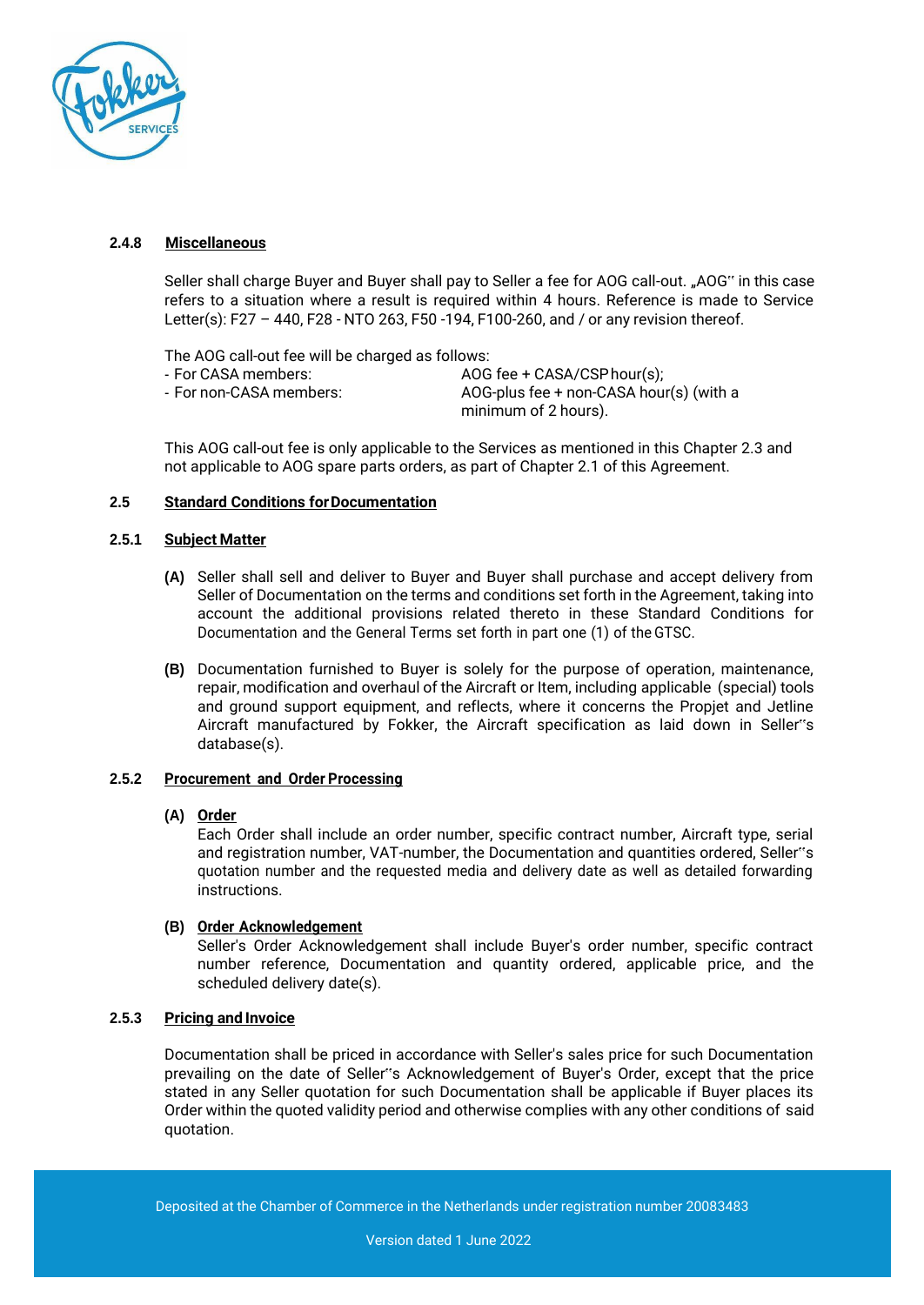

# **2.5.4 Acceptance and Delivery**

- **(A)** Documentation shall be delivered in accordance with Article 1.5 of the GeneralTerms.
- **(B)** Within thirty (30) Days after delivery by Seller of any ordered Documentation ('inspection period'), Buyer shall notify Seller in writing of any alleged nonconformity of the Documentation with Buyer's Order, or if no quotation has been issued Seller"s Order Acknowledgement, taking into account all formal written information concerning such Order or, if no quotation has been issued, Order Acknowledgement. Such notice shall state the grounds for Buyer's conclusion ofnonconformity.
- **(C)** Upon receipt of such notice, Seller shall promptly notify Buyer whether Seller agrees that such nonconformity exists. If Seller agrees that such nonconformity exists, Buyer"s remedy and Seller"s obligation shall be limited to the rectification of such nonconformity in the Documentation.
- **(D)** If Seller requests Buyer to return the non-conforming Documentation to Seller's facility, the terms and conditions as stated in Article 2.1.6.1 (F) - Returned Items - shall beapplicable.
- **(E)** If Seller is not notified by Buyer of any nonconformity within the inspection period mentioned here above, Buyer shall be deemed to have unconditionally accepted the Documentation and to have waived all its claims and remedies in respectthereto.

# **2.5.5 Warranty**

The Documentation to be provided by Seller to Buyer shall at no time be construed to provide any warranty with respect to the accuracy or completeness of the Documentation, the use thereof and the interpretation or translation of the Documentation, unless agreed upon otherwise by Seller and Buyer in writing.

## **2.5.6 Disclaimer and Release /Indemnity**

Seller and Buyer hereby explicitly acknowledge, accept and repeat their rights and obligations stated in Article 1.8 "Disclaimer and Release" and in Article 1.9 "Indemnity" of the General Terms.

## **2.5.7 Disclosure**

**(A)** Buyer shall have the right to furnish or disclose to any person or company with which Buyer conducts an equipment interchange operation involving the Aircraft, or to any person or company engaged in the Maintenance, Overhaul, servicing, conversion, Modification, Testing, Repair or operation of the Aircraft or any part thereof, any Documentation purchased from Seller to the extent that the same is required for use in connection with, and solely for use in performing any Maintenance, Overhaul, servicing, conversion, Modification, Testing, Repair or operation of the Aircraft or any part thereof, provided that such person or company enters into a written agreement with Buyer conferring on such person or company the following nondisclosure provision: " Documentation or any other information pertaining to the Aircraft are confidential and shall not be disclosed to any other party, except as required by mandatory rules orlaw".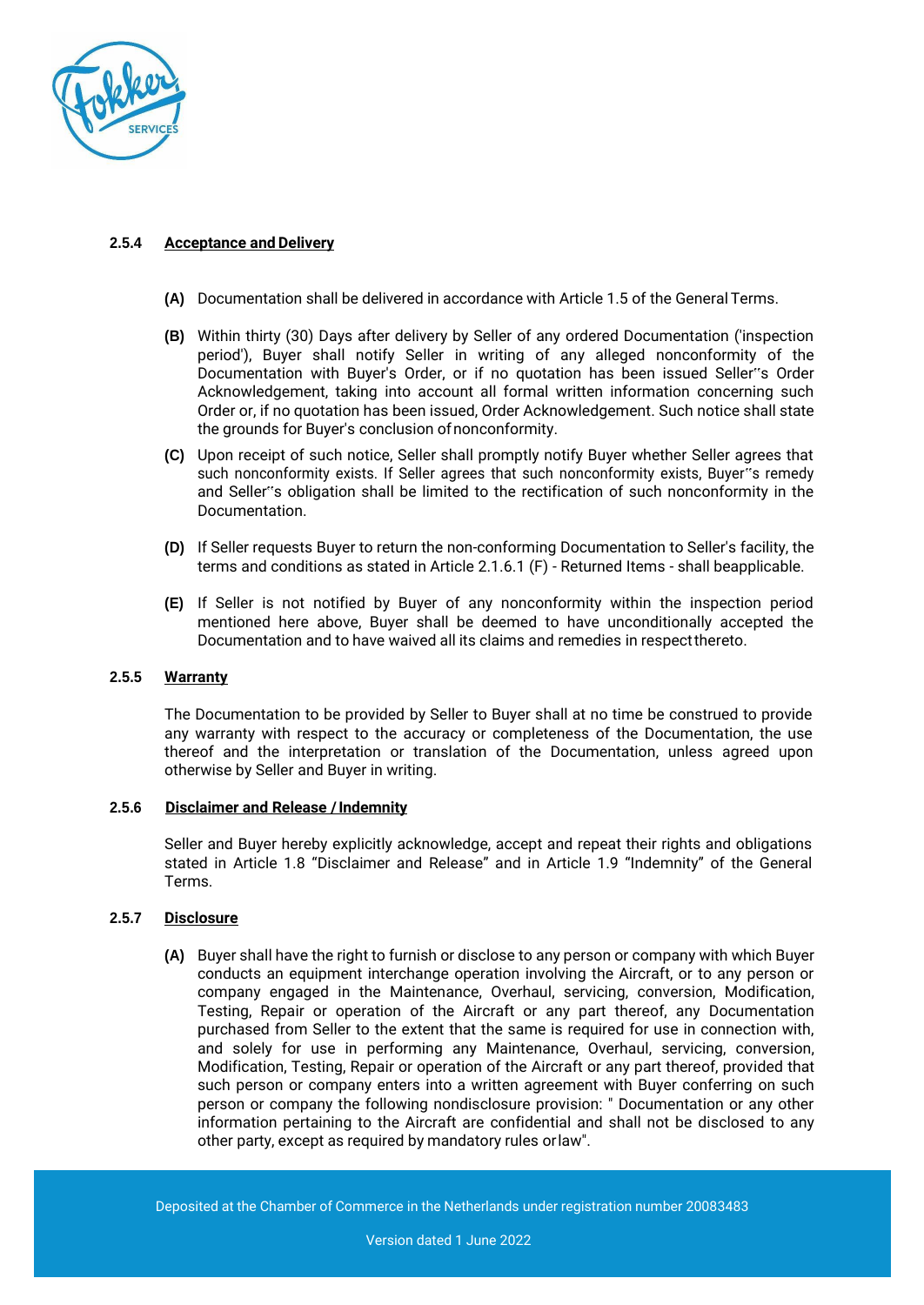

- **(B)** Buyer understands and agrees that it is not allowed to provide any person or company with which Buyer conducts an equipment interchange operation its access code and related information to "myfokkerfleet.com". In case Buyer feels that this is necessary it shall discuss with Seller if Seller is willing to approve access by a third party, and if so, under which condition(s).
- **(C)** Upon resale or lease of any Aircraft by Buyer, the purchaser or lessee of such Aircraft may receive from Buyer and may use any Documentation, subject to the limitations as mentioned in the Agreement and to a nondisclosure agreement between Buyer and purchaser or lessee of such Aircraft, including the exception thereto of Article 2.5.7 (A) and (B) and provided that Seller shall have given its express consent to such disclosure in writing.
- **(D)** Buyer does not have the right to copy, reproduce or duplicate Documentation or have it copied, reproduced or duplicated unless for Buyer"s own use or unless specifically authorised by Seller in writing.

## **2.6 Standard conditions forTraining**

#### **2.6.1 Definitions**

For the purpose of these Standard Conditions the following additional definitions shall apply (such definitions to be equally applicable to both singular and plural forms of the terms defined):

**Training** shall mean the training services to be provided by Seller to Buyer;

## **2.6.2 Subject Matter**

Seller shall sell and deliver to Buyer and Buyer shall purchase and accept delivery from Seller of training pertaining to the Aircraft for Buyer"s maintenance personnel on the terms and conditions set forth in the Agreement, taking into account the additional provisions related thereto in these Standard Conditions for Training and the General Terms set forth in partone (1) of the GTSC.

#### **2.6.3 Procurement and OrderProcessing**

#### **(A) Order**

Each Order shall include an order number, VAT-number, specific contract number, Seller"s quotation number, a detailed specification of the requested Training, the applicable performance schedule, co-ordination and place of performance.

#### **(B) Order Acknowledgement**

Seller's Order Acknowledgement shall include Buyer's order number, Seller"s quotation number, specific contract number, the Training ordered (as quoted by Seller) and an estimation of the scheduled performance date.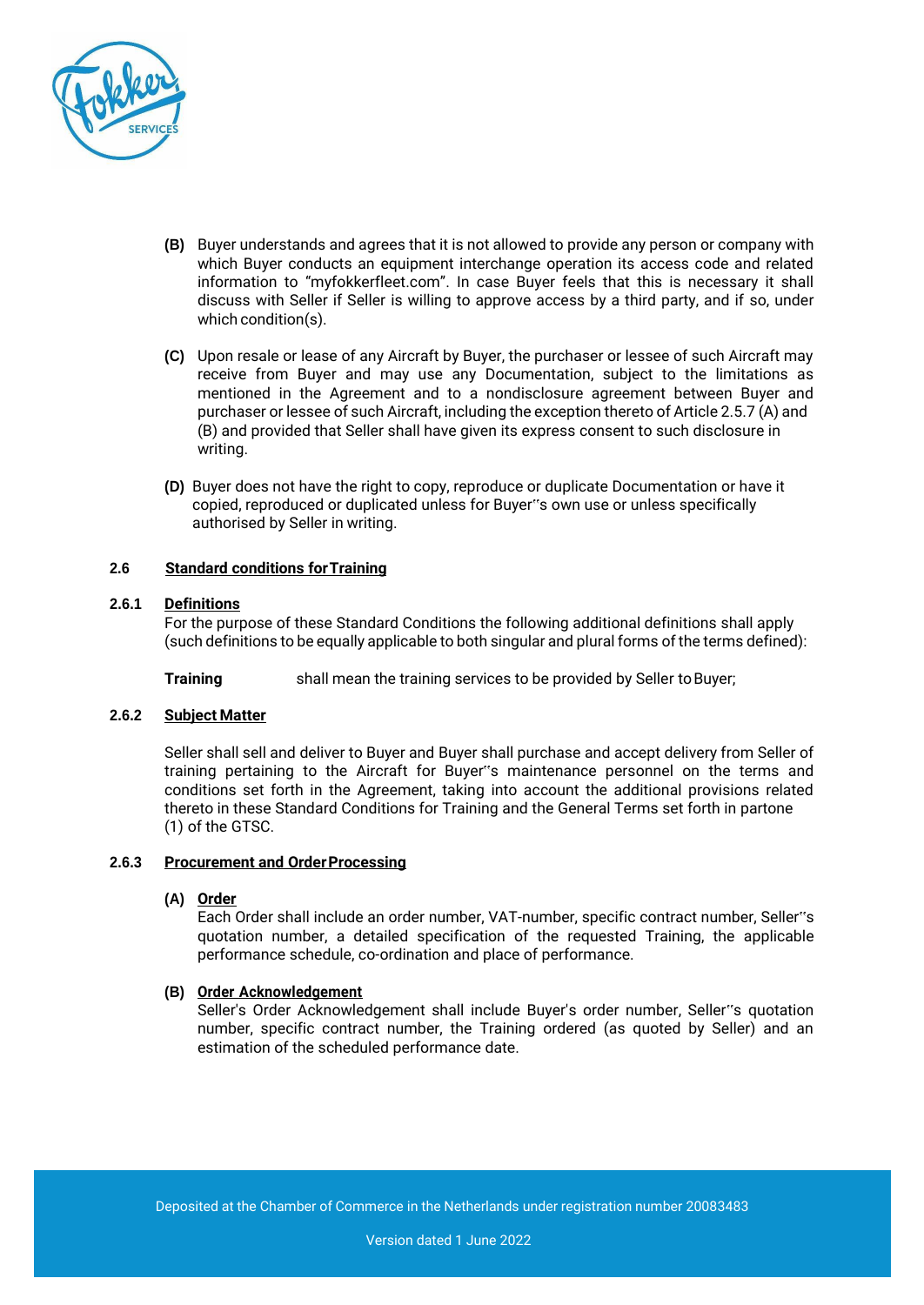

# **2.6.4 Pricing and Invoice**

- **(A)** Training shall be priced in accordance with Seller's sales price for such Training prevailing on the date of Seller"s Acknowledgement of Buyer's Order(s), except that the price stated in any Seller quotation for such Training shall be applicable if Buyer places its Order within the quoted validity period and otherwise complies with any other conditions of said quotation.
- **(B)** All costs and expenses incurred by Buyer's personnel receiving Training, such as trainee's personal liabilities, board and lodging, transportation and daily subsistence shall be borne by Buyer.
- **(C)** If Buyer has agreed on and made reservations for Training which is not or not fully attended by Buyer's personnel, Seller shall be entitled to charge Buyer for the full amount applicable as if the Training had been fully attended by Buyer, unless Buyer and Seller have otherwise agreed upon inwriting.
- **(D)** If the Training or part thereof is to be performed at a facility designated by Buyer, Buyer shall provide to Seller, free of charge, all necessary assistance required by Seller, such as but not limited to the provisionof:
	- (1) suitable Training facilities and Training aids as indicated bySeller;
	- (2) (daily) transportation of Seller"s instructors and/or Training manuals and/or materials to and from the facility where the Training is to be performed;
	- (3) clearance from customs for required Training manuals and/or materials within a period of three (3) Days;
	- (4) adequate storage for Training manuals and/ormaterials.

Buyer shall further obtain for Seller, or assist Seller in, obtaining licenses, visas, work permits and entry permits to areas where the Training is to be performed and Buyer shall pay all costs in connection therewith.

- **(E)** Buyer shall compensate Seller for any costs and expenses resulting from:
	- 1. customs clearance exceeding three (3) Days as stipulated in Article 2.6.4 (D);
	- 2. air transportation and hotel accommodation, in accordance with Seller"s company regulations for stafftravels;
	- 3. any interference in or obstruction of the performance of the Services caused by noncompliance with Article 2.6.4 (D),

regardless whether the foregoing arises out of events beyond Buyer"s control as mentioned in Article 1.7 of the General Terms. The period of performance as stipulated in the Agreement shall be extended by the period of delay caused by or resulting from the above events, unless such delay is unacceptable to Seller in which case the commencement of the performance of the Services shall be deferred to a later date to be mutually agreed upon.

(D) All costs and expenses connected with the use of Buyer's Aircraft for Training purposes shall be borne and paid by Buyer.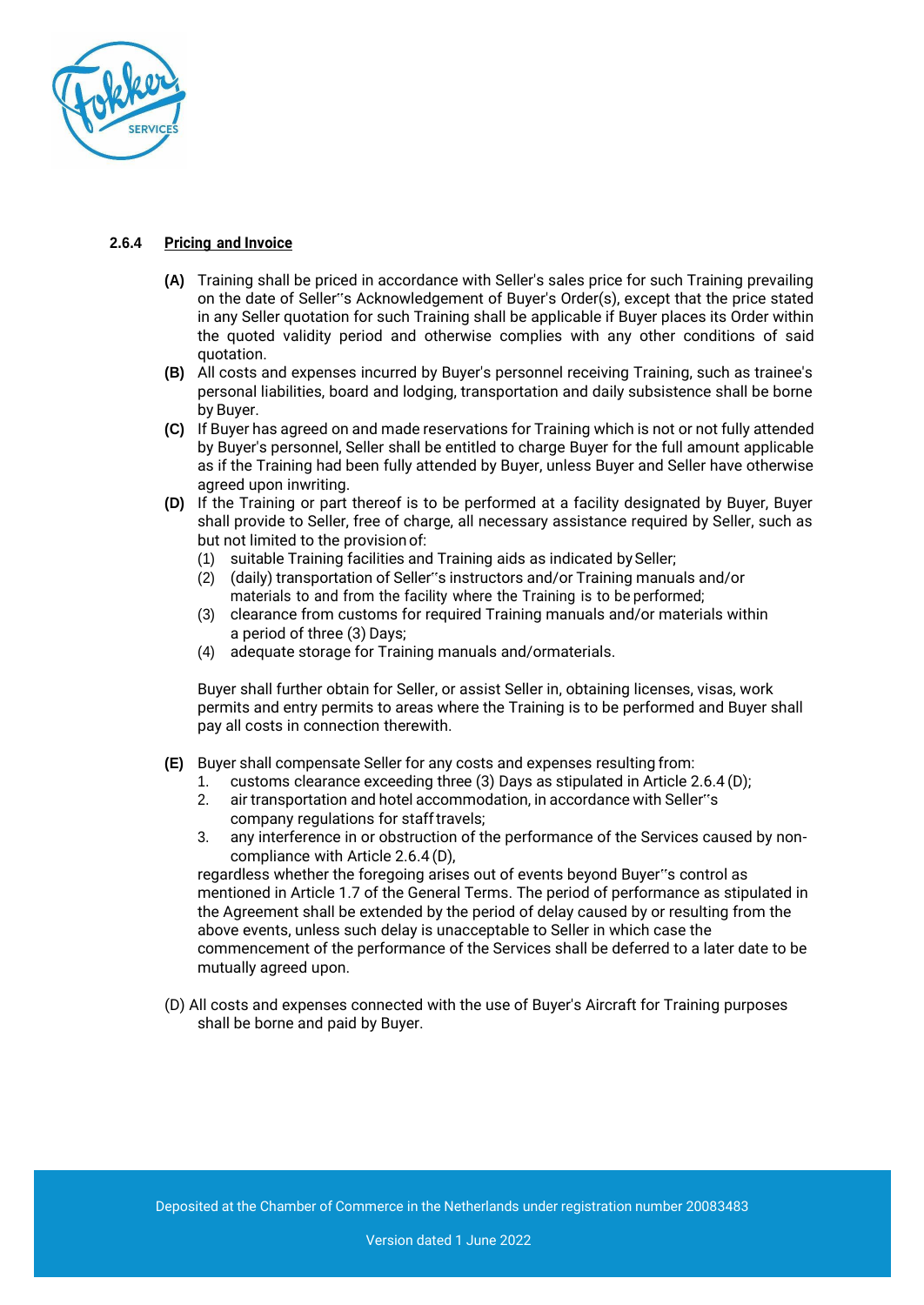

# **2.6.5 Delivery**

If the Training or part thereof is to be performed at a facility designated by Buyer the costs and expenses of (air) transportation for required Training manuals and/or materials shall be borne by Buyer.

# **2.6.6 Warranty**

Seller represents and warrants that the employees used in the performance of the Training shall have the qualifications, skills and experience necessary to perform the Training taking into account the required qualifications, skills and experience by Buyer set forth in the Order as acknowledged by Seller. The Services to be performed by Seller, however, shall at no time be construed to provide any warranty or guarantee as to the results of theTraining.

# **2.6.7 Disclaimer and Release; Indemnity and Non-Disclosure**

Seller and Buyer hereby explicitly acknowledge, accept and repeat their rights and obligations stated in Article 1.8 "Disclaimer and Release"; Article 1.9 "Liability and Indemnity" and in Article 1.11 "Non-Disclosure" of the General Terms.

# **2.6.8 Miscellaneous**

- **(A)** Training and Training manuals and/or materials are subject to Seller"s Intellectual Property Rights and shall be prepared and presented in the English language.
- **(B)** If translation of Training manuals and/or materials is required for any of Buyer's personnel, Buyer shall be responsible for providing at its own expense the necessary interpreters, as well as for the correct translation. Financial consequences of any extension of the duration of the Training or any rescheduling of the Training dates due to translation or the use of an interpreter shall be for Buyer's account.
- **(C)** Training shall be conducted during Seller's normal working hours and days.
- **(D)** Seller shall provide Training manuals and/or materials to Buyer's personnel attending Training. Revision service is not furnished for Training manuals and/or materials and Buyer explicitly acknowledges that these Training manuals and/or materials shall not be used for Aircraft Maintenance oroperation.
- **(E)** Buyer's personnel scheduled to receive type conversion Maintenance training shall have had previous maintenance experience on multi-engine jet or turboprop transport aircraft, whichever type is applicable, and shall have the knowledge and experience level according to Approved standards.

# **2.7 Item Loan Services**

## **2.7.1 Definitions**

For the purpose of these Standard Conditions the following additional definitions shall apply (such definitions to be equally applicable to both singular and plural forms of the terms defined):

**Loan Item** shall mean a serviceable Part that is to be sent by Seller to Buyer on a loan basis.

## **2.7.2 Subject Matter**

- **(A)** Seller shall make available for use to Buyer Loan Items on the terms and conditions set forth in the Agreement, taking into account the additional provisions related thereto in these Standard Conditions for Item Loan Services and the General Terms set forth in part one (1) of the GTSC.
- **(B)** The Items shall be available on a non-exclusive basis and shall be in a new or in a usedserviceable condition.

Deposited at the Chamber of Commerce in the Netherlands under registration number 20083483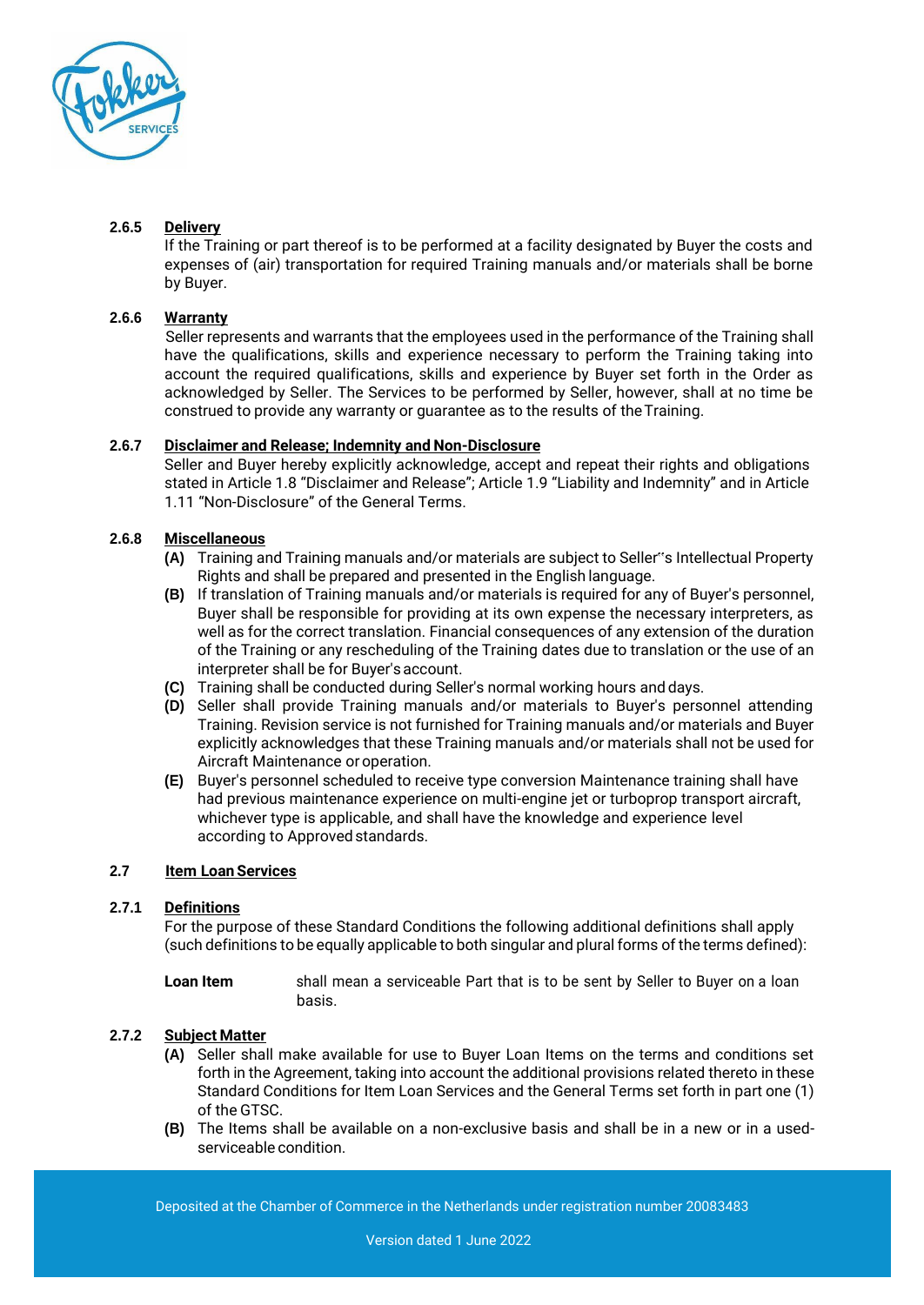

## **2.7.3 Procurement and Order Processing**

## **(A) Order**

Each Order shall include a VAT-number, an order number, or specific contract number, and for each Item part number, nomenclature, quantity, the requested loan period and delivery instructions.

## **(B) Order Acknowledgement**

Seller's Order Acknowledgement shall, if no quotation by Seller has been issued, include Buyer's order number, specific contract number, and for each Item, part number, nomenclature, serial number, quantity, applicable loan fee and period and, if applicable, the scheduled availability date.

## **2.7.4 Loan Fee and Invoice**

- **(A)** The loan fee for the agreed upon loan period shall be the loan fee prevailing on the date of Seller"s Acknowledgement of Buyer's Order, except that the loan ee stated in any Seller quotation for such Items shall be applicable if Buyer places its Order within the quoted validity period and otherwise complies with any other conditions of saidquotation.
- **(B)** The loan period shall commence at the date upon which the Item has been delivered to Buyer and shall terminate on the date upon which the Item has been redelivered by Buyer to Seller DDP Seller's Facility.
- **(C)** Any additional costs incurred by Seller as a result of the loan of the Item to Buyer are for Buyer's account, such as: costs resulting from inspection and/or Testing upon the redelivery of the Item; Maintenance resulting from inspection or Testing upon the redelivery of the Item; any taxes, (other than taxes upon income of Seller), duties, liens, or charges imposed upon Seller or its property as a result of the loan of such Item. Such additional costs incurred by Seller shall be invoiced immediately by Seller to Buyer and shall become due ten (10) Days after Seller"s invoice date.
- **(D)** If the Item returned to Seller is Beyond Economical Repair in accordance with Article 2.2.3 (E), Seller shall charge Buyer either one hundred percent (100%) of Seller"s current list price for such Item if the Item delivered by Seller to Buyer was a new Item or eighty percent (80%) of Seller"s current list price for such Item if the Item delivered by Seller to Buyer was in a used-serviceable condition.

## **2.7.5 Delivery; Acceptance and Redelivery**

## **(A) Delivery to Buyer**

For delivery of Items by Seller to Buyer the terms and conditions as set forth in Article 1.5 (A) through (D) of the General Terms shallapply.

## **(B) Redelivery to Seller**

Upon expiration / termination of the Loan period the Item shall be redelivered by Buyer to Seller DDP Seller's Facility free and clear of all liens and encumbrances, other than any lien, mortgage, charge or other security interest created by Seller and in the same or better standard with respect to part number and modification standard as when delivered by Seller to Buyer except for reasonable wear and tear as a result of properuse.

All flight hours or cycles accumulated (if any) by Buyer on the Item during the Loan period shall be properly recorded by Buyer. The records, including those required to fulfil CAA- NL,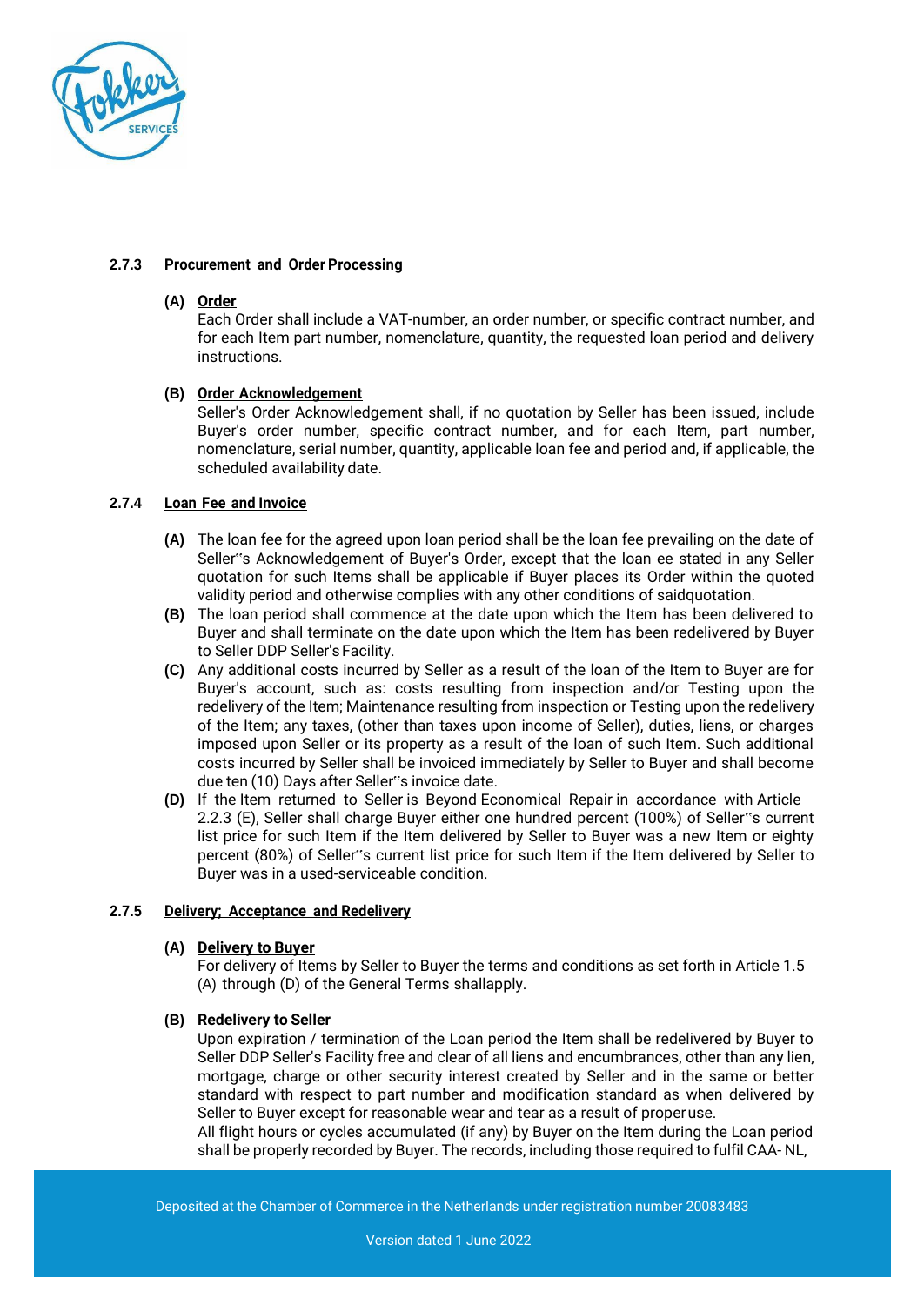

FAA and Buyer"s competent Aviation Authority record-keeping compliance, shall be redelivered by Buyer to Seller upon return of such Item to Seller. In addition, all documentation received from Seller concerning the Item shall be kept up to date and delivered to Seller upon redelivery of the Item to Seller at expiration / termination of the Loan period. Such documentation shall include (if applicable), but is not limited to, evidence of incidents such as hard landings, abnormalities of operation and corrective action taken by Buyer as a result of such incidents.

During the Loan period Buyer shall -for its own account- use, operate, maintain and keep the Item in good order in accordance with OEM"s written instructions or Buyer's maintenance and operating programs approved by the aviation authority having jurisdiction over Buyer (if applicable) and maintain the certificate of airworthiness for the relevant Item.

# **(C) Limited Right to Use**

Buyer shall not:

- (i) acquire any title or other interest in the Item or any other right except the limited and conditional right to use as expressly set forthherein;
- (ii) permit any lien, encumbrance or security interest to attach to the Item;
- (iii) permit the Item to be subjected to any interchange or pooling arrangement, or;
- (iv) permit the Item to be operated by or to be in the possession of any person other than Buyer.

#### **(D) Risk**

Throughout the Loan period and until re-delivery of the Item to Seller in accordance with the provisions of the Agreement, the Item shall be in every respect at the sole risk of Buyer, who shall bear all risk of the Item becoming worn-out, and of loss, theft, seizure, confiscation, damage, destruction or un-serviceability of or to the Item from any cause whatsoever.

## **(E) Acceptance**

Within ten (10) calendar days after delivery by Seller of the Item ("Inspection Period") Buyer shall notify Seller in writing of any alleged nonconformity of the Item with Buyer's order as acknowledged by Seller, taking into account all formal written information concerning such Order and Order Acknowledgement. Such notice shall state the grounds on for Buyer's conclusion of nonconformity.

- (F) Upon receipt of such notice, Seller shall promptly notify Buyer whether Seller agrees that such nonconformity exists and any corrective procedure that Seller willapply.
- (G) If Seller requests Buyer to return the non-conforming Item to Seller's facility, the terms and conditions as stated in Article 2.1.6.1 (F) - Returned Items - shall beapplicable.
- (H) If Seller is not notified by Buyer of any nonconformity within the inspection period as mentioned here above, Buyer shall be deemed to have unconditionally accepted the Item and to have waived all its claims and remedies in respect thereto, except for the applicable warranty provisions.

## **2.7.6 Warranty**

For the Warranty of Loan Items the terms and conditions set forth in Article 2.1.6.1 (Seller"s warranty for the supply of Spare Parts), and Article 2.1.6.2 (Vendor Warranty) shall apply.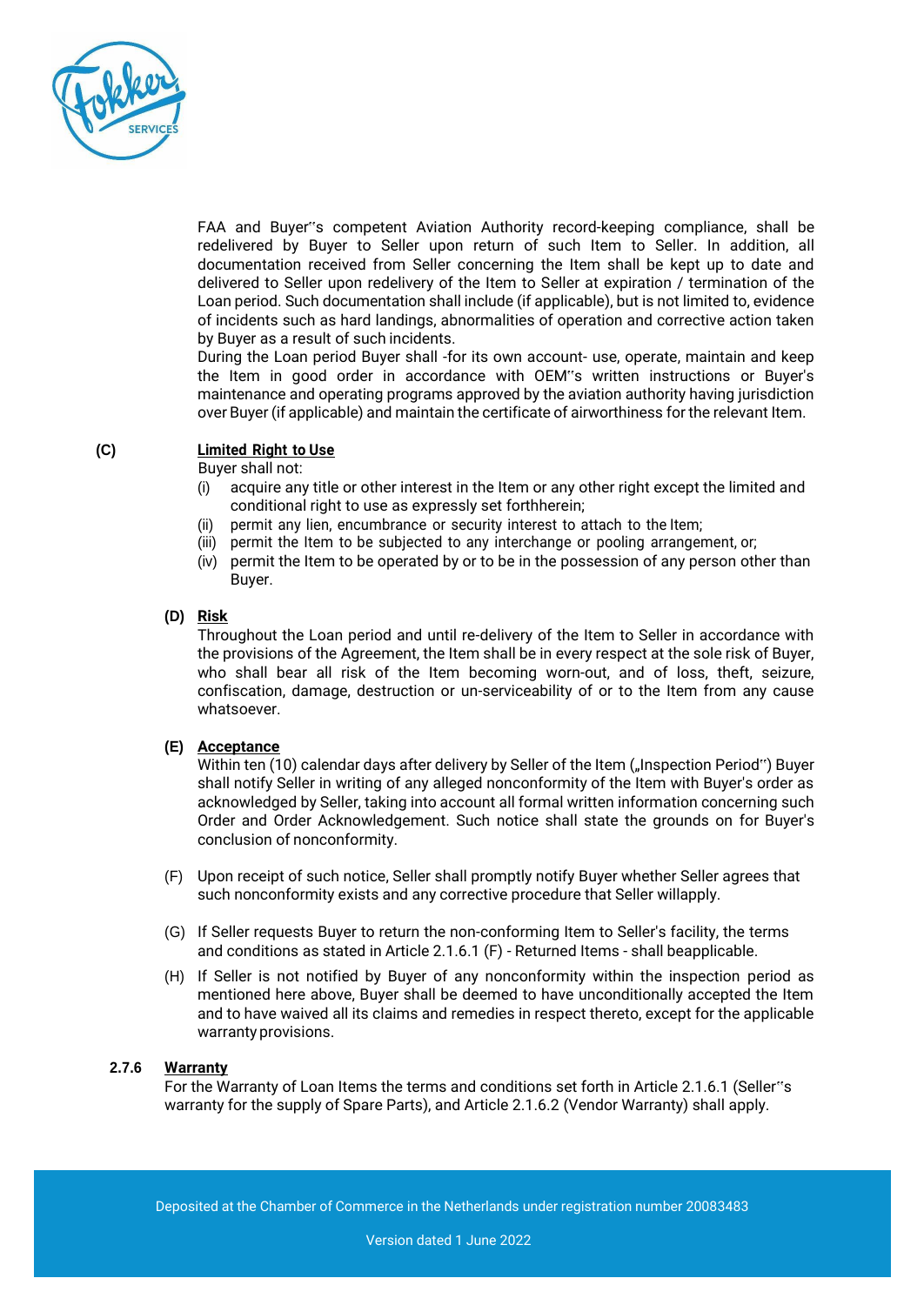

# **2.7.7 Disclaimer and release/Liability andindemnity**

Seller and Buyer hereby explicitly acknowledge, accept and repeat their rights and obligations stated in Article 1.8 "Disclaimer and Release" and Article 1.9 "Liability and Indemnity" of the General Terms.

# **2.7.8 Miscellaneous**

- **(A)** During the loan period, Buyer will execute and deliver to Seller such documents and take such further actions as Seller may reasonably request to protect Seller's title to and rights in the Item.
- **(B)** Buyer shall not have the right to alter, modify, or make additions or improvements to the Item without the prior written permission of Seller.
- **(C)** Buyer agrees to affix and maintain on the Item in a conspicuous manner, a marking bearing the inscription "Fokker Services B.V.("Owner").

## **2.8 Exchange PartsServices**

## **2.8.1 Definitions**

For the purpose of these Standard Conditions the following additional definitions shall apply (such definitions to be equally applicable to both singular and plural forms of the terms defined):

**Exchange Parts** shall mean serviceable parts that are to be sent by Seller to Buyer in exchange for a Replaced Part;

**Replaced Parts** shall mean an unserviceable part, which will be removed from the Aircraft, then becoming an Replaced Part which will be replaced by Seller"s Exchange Part. The Replaced Part will be sent to Seller for Maintenance after which it will become a part of Seller"s stock.

## **2.8.2 Subject Matter**

- **(A)** Seller shall send to Buyer Exchange Parts for Replaced Parts returned by Buyer to Seller on the terms and conditions set forth in the Agreement taking into account the additional provisions related thereto in these Standard Conditions for Exchange Parts Services and the General Terms set forth in part one (1) of theGTSC.
- **(B)** The Exchange Parts shall be available on a non-exclusive basis and shall be in a new or in a used-serviceable condition.

## **2.8.3 Order and Order Acknowledgement**

# **(A) Order**

Each Order shall include a VAT-number, an order number, or specific contract number, and for each Exchange Part, the part number, nomenclature, serial number, quantity and delivery instructions.

#### **(B) Order Acknowledgement**

Seller's Order Acknowledgement shall, if no quotation by Seller has been issued, include Buyer's order number, specific contract number, and for each Exchange Part, part number, nomenclature, serial number, quantity, applicable Exchange Fee and the scheduled availability date.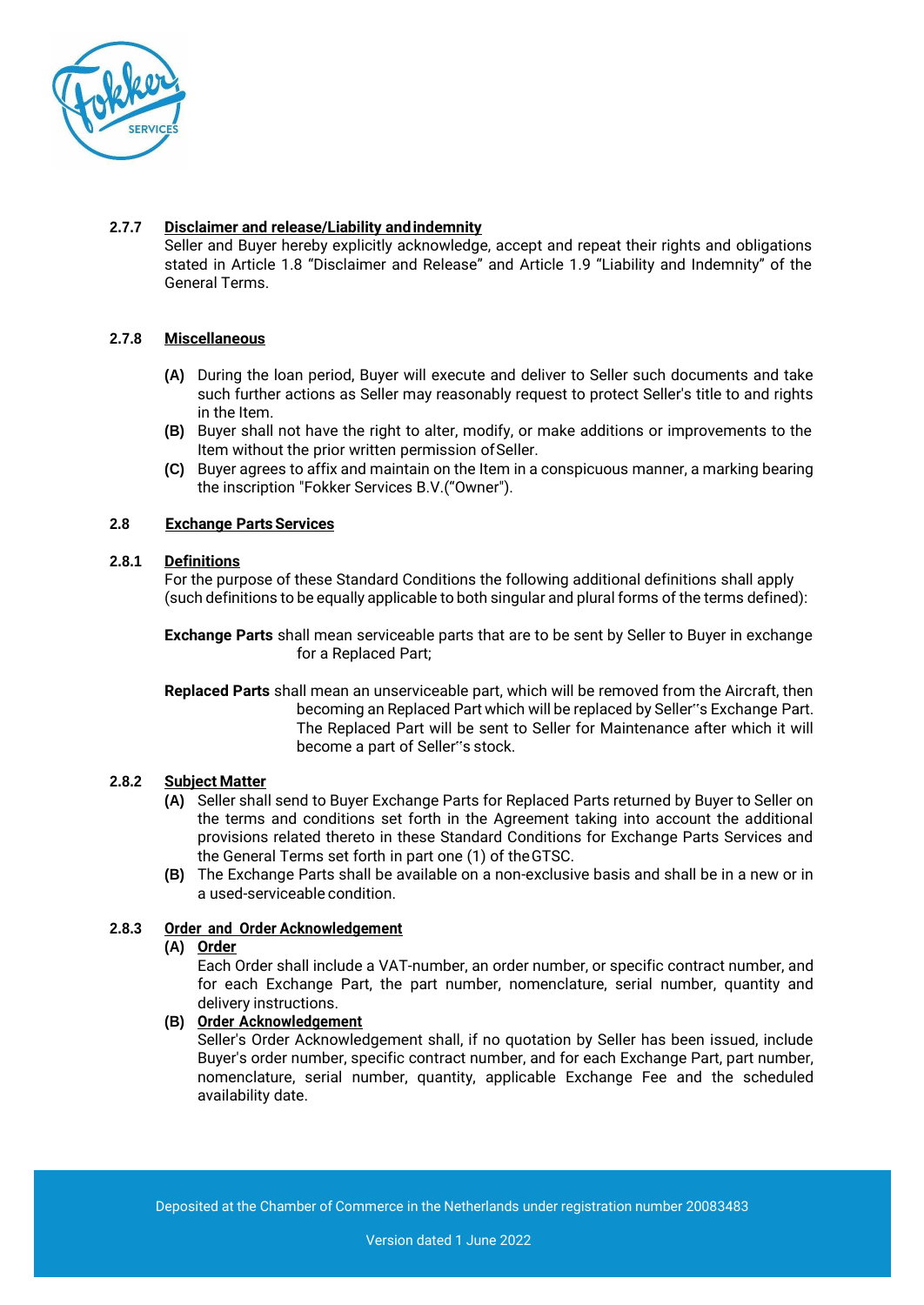

# **2.8.4 Pricing and Invoice**

- **(A)** Seller shall charge Buyer and Buyer shall pay Seller for the availability to Buyer of the Exchange Parts an Exchange Fee. The Exchange Fee charged by Seller to Buyer will be such as prevailing on the date of Seller"s Acknowledgement of Buyer's Order(s), except that the Exchange Fee stated in any Seller quotation for such Exchange Parts shall be applicable if Buyer places its Order within the quoted validity period and otherwise complies with any other conditions of saidquotation.
- **(B)** Seller shall charge Buyer and Buyer shall pay Seller for the Maintenance and re- certification of the Replaced Part to the same standard with respect to part number and modification standard as the Exchange Part.
- **(C)** If the Replaced Part returned to Seller is Beyond Economical Repair in accordance with Article 2.2.3 (E), Seller shall charge Buyer either one hundred percent (100%) of Seller"s current list price for such Replaced Part if the Exchange Part delivered by Seller to Buyer was a new Exchange Part or eighty percent (80%) of Seller"s current list price for such Replaced Part if the Exchange Part delivered by Seller to Buyer was in a used- serviceable condition.

# **2.8.5 Acceptance and Delivery**

# **(A) Delivery to Buyer**

Delivery of the Exchange Parts by Seller to Buyer shall be made in accordance with Article 1.5 (A) through (D) of the General Terms.

# **(B) Delivery to Seller**

Buyer shall deliver the Replaced Part DDP Seller"s Facility within two (2) calendar weeks after the date of delivery of the Exchange Part by Seller to Buyer.

# **(C) Title**

Seller shall deliver Exchange Parts to Buyer free and clear of any liens or encumbrances. As of installation in the Aircraft, Exchange Parts shall cease to be Exchange Parts. Thereafter full and legal title to such part shall become vested in the owner of the relevant Aircraft PROVIDED THAT full and legal title to the Replaced Part -free of all liens or encumbrances- shall after its removal from the aircraft become legally and lawfully vested into Seller. Buyer shall to the extent possible co-operate with Seller in order to ensure that:

(i) full legal and beneficial title to the Replaced Part shall vest in Seller hereunder at the time of removal of such Replaced Part from the Aircraftand

(ii) the Replaced Part shall be free of all liens orencumbrances.

**(D) Risk**

From the time of delivery, risk of loss of or damage to the Exchange Parts shall be for Buyer; From the time of receipt thereof, risk of loss of or damage to the Replaced Parts shall be for Seller.

# **(E) Delay**

Except in case of Force Majeure as specified in Article 1.7 of the General Terms, if Buyer fails to deliver the Replaced Part and/or Maintenance order and/or accessory documentation within two (2) calendar weeks after the time limit mentioned in article 2.7.5 (B) Buyer shall make a late delivery payment of five percent (5%) of Seller"s current list price for such new or used-serviceable Replaced Part for each calendar week the delay continues up to a maximum of 100%, as compensation to Seller for the general administrative, overhead and other similar losses, costs and expenses suffered by Seller arising out of or related to such delayed delivery of the Replaced Part and/or Maintenance order and/or accessory documentation, without further action or default notice being required. This provision shall not affect any rights of Seller hereunder or under applicable Law.